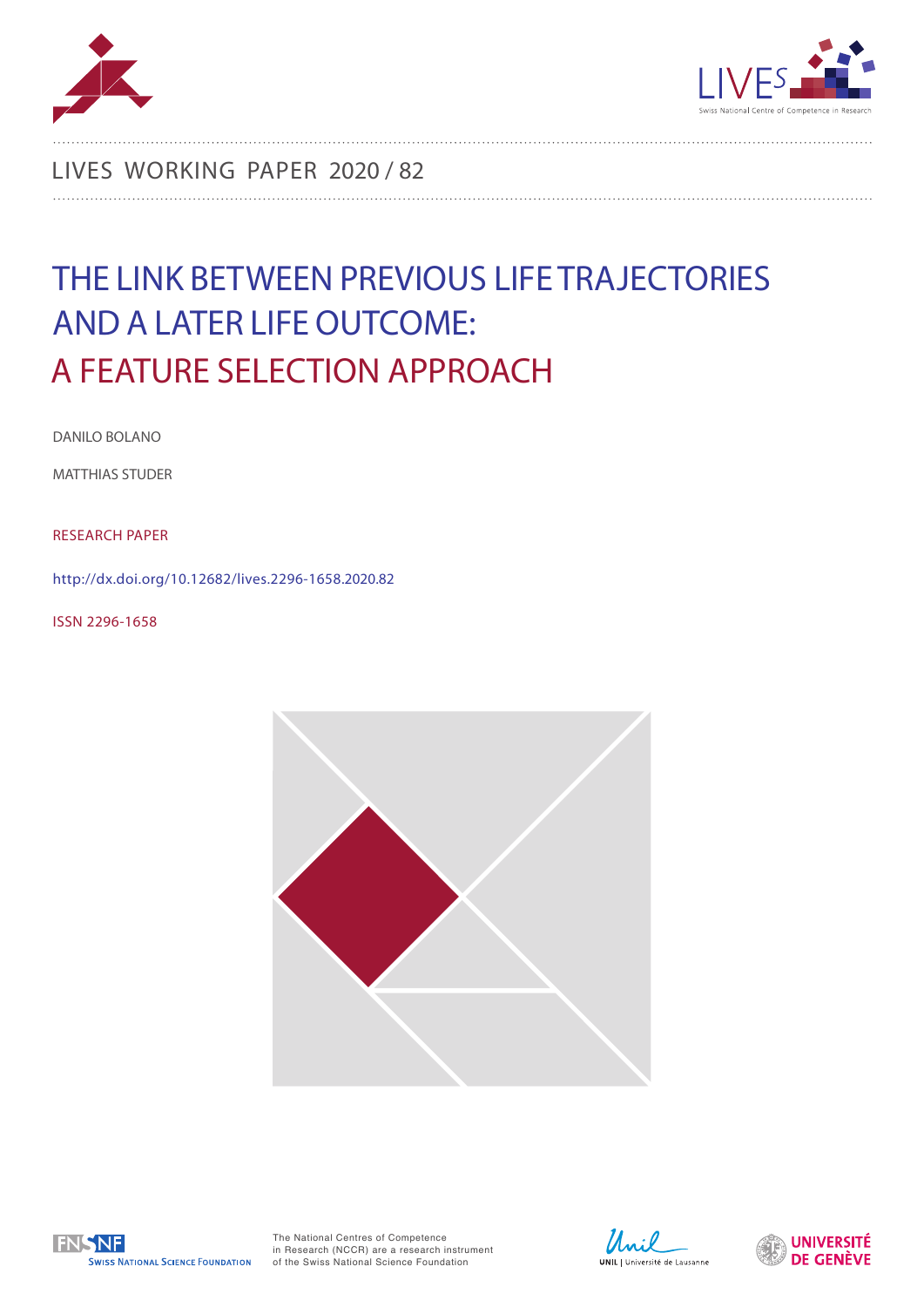#### LIVES Working Papers - Bolano

**Aut h ors**

Bolano, D. (1)

Studer, M. (2)

#### **Abstract**

Several studies have investigated the link between a previous trajectory and a given later-life outcome. Trajectories are complex objects. Identifying which aspects of the trajectories are relevant is of primary interest in terms both of prediction and testing specific theories. In this work, we propose an innovative approach based on data mining feature selection algorithms. The approach is in two steps. We start by automatically extracting several properties of the sequences. Using a life course approach, we focus here on features related to three key aspects of the life course: sequencing, timing and duration of life events. Then, in a second step, we use feature selection algorithms to identify the most relevant properties associated with the outcome. We discuss the use of two features selection approaches a random forest approach (Boruta) and a LASSO method (Stability Selection). We also discuss the inclusion of control variable such as socio-demographic characteristics of the respondent in this selection process. The proposed approach is illustrated through a study of the effects of family and work trajectories between age 20 and 40 on health and income conditions in midlife.

#### **Keywords**

**sequence analysis | variable selection | life course methodology | machine learning** 

**Author's affiliation**

(1) NCCR LIVES, University of Lausanne

(2) LIVES Center and Institute of Demographics and Socioeconomics, Faculty of Social Sciences, University of Geneva

**C orrespondence to**

danilo.bolano@unil.ch

*\* LIVES Working Papers is a work-in-progress online series. Each paper receives only limited review. Authors are responsible for the presentation of facts and for the opinions expressed therein, which do not necessarily reflect those of the Swiss National Competence Center in Research LIVES.*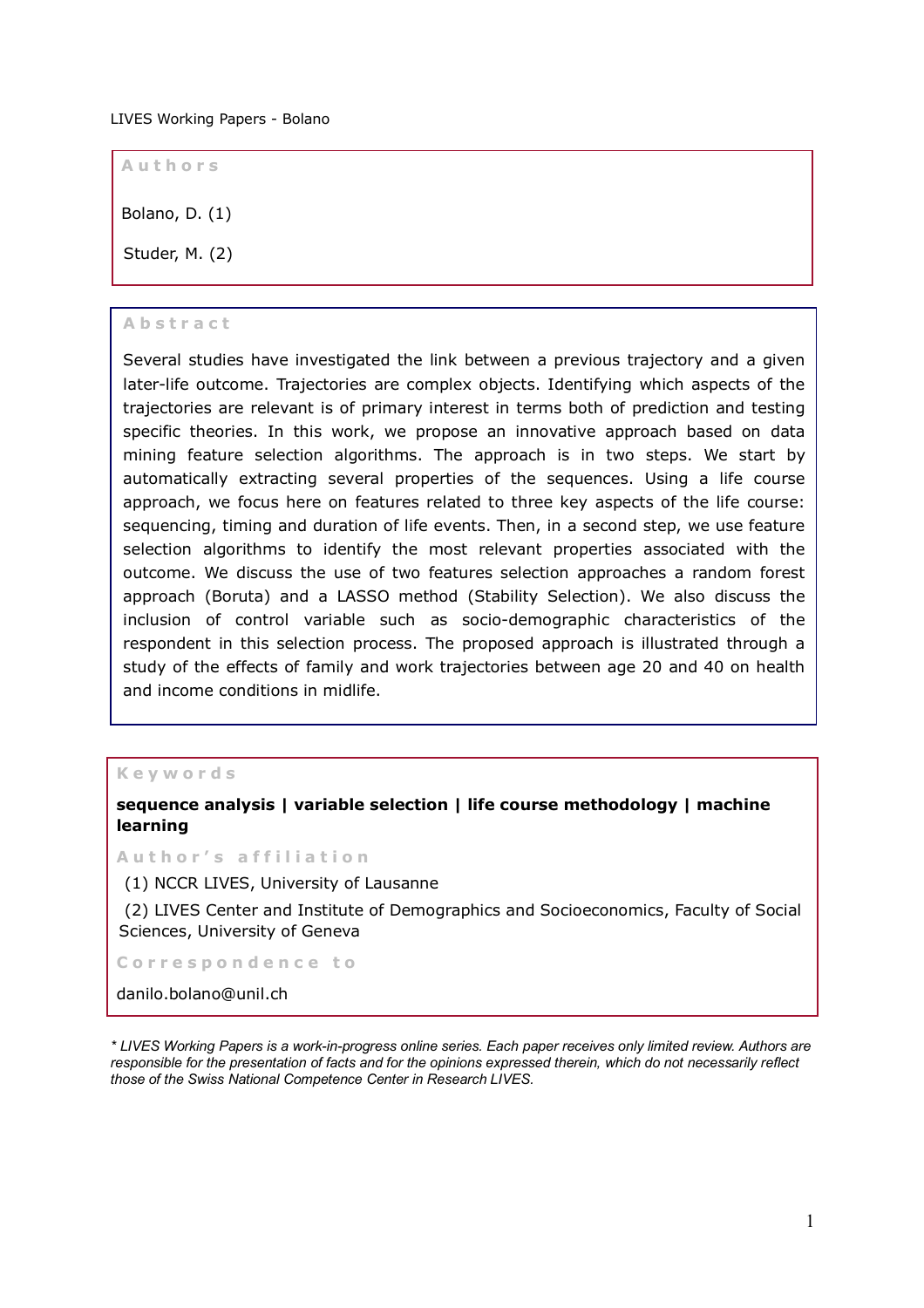# The Link Between Previous Life Trajectories and a Later Life Outcome: a Feature Selection Approach

Danilo Bolano<sup>1</sup> and Matthias Studer<sup>2</sup>

<sup>1</sup>NCCR LIVES, University of Lausanne <sup>2</sup>LIVES Center and Institute of Demographics and Socioeconomics, Faculty of Social Sciences, University of Geneva

Corresponding author: danilo.bolano@unil.ch (Danilo Bolano)

#### **Abstract**

Several studies have investigated the link between a previous trajectory and a given later-life outcome. Trajectories are complex objects. Identifying which aspects of the trajectories are relevant is of primary interest in terms both of prediction and testing specific theories. In this work, we propose an innovative approach based on data mining feature selection algorithms. The approach is in two steps. We start by automatically extracting several properties of the sequences. Using a life course approach, we focus here on features related to three key aspects of the life course: sequencing, timing and duration of life events. Then, in a second step, we use feature selection algorithms to identify the most relevant properties associated with the outcome. We discuss the use of two features selection approaches a random forest approach (Boruta) and a LASSO method (Stability Selection). We also discuss the inclusion of control variable such as socio-demographic characteristics of the respondent in this selection process. The proposed approach is illustrated through a study of the effects of family and work trajectories between age 20 and 40 on health and income conditions in midlife.

## **1 Introduction**

Many social sciences research questions are interested in the link between a previous trajectory and a given later-life outcome. The life course paradigm (e.g. [Elder et al.,](#page-29-0)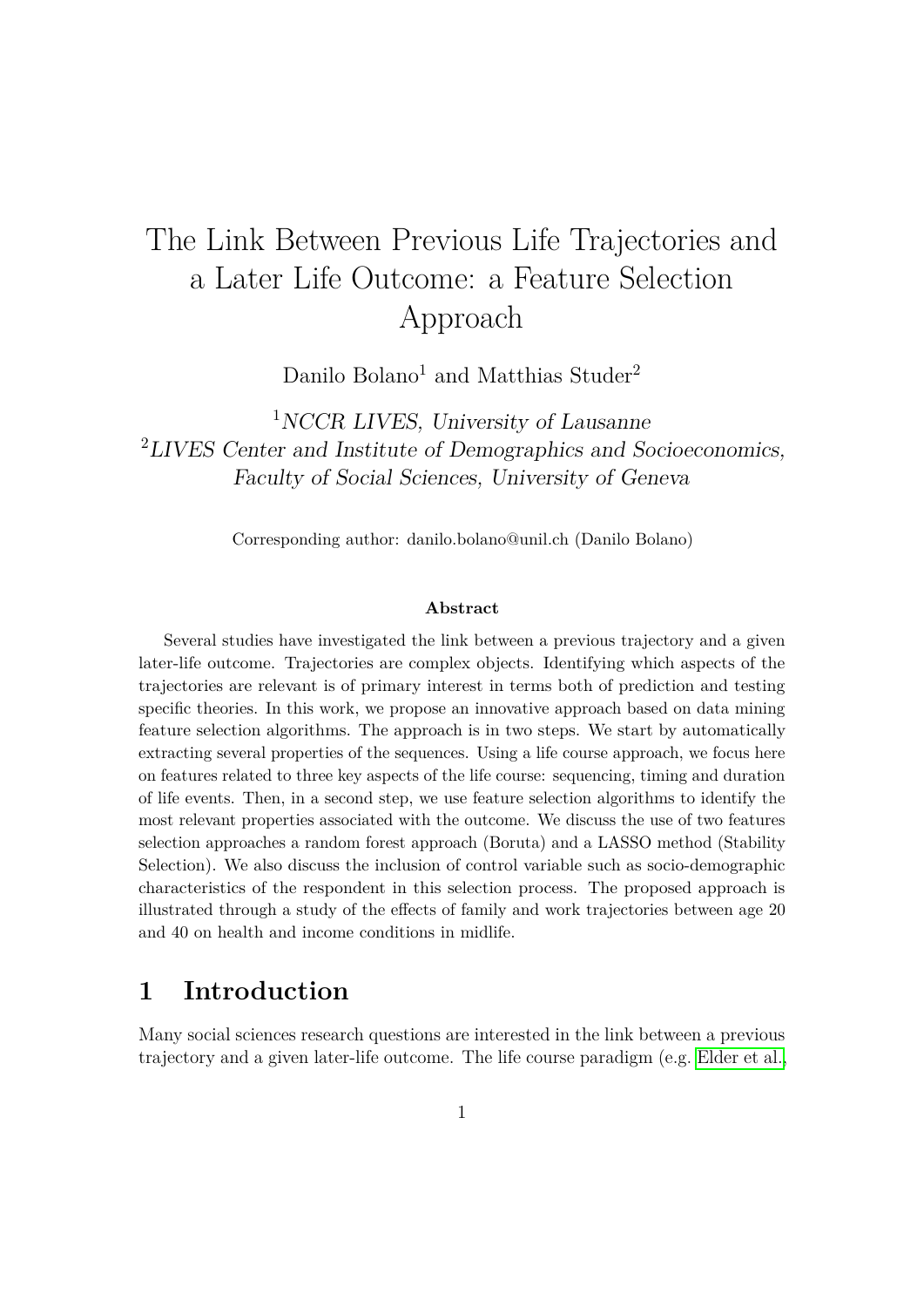[2003\)](#page-29-0) stresses the importance to situate any outcome within its individual temporal dynamics, and therefore to relate it with the previous trajectory. Moreover, life domains might be intertwined. Decisions and events happened in one domain may have a strong influence into another life domain. Therefore, one should take into account the unfolding of previous trajectories in other life domains as well.

Several studies have focused on the consequence of the life course on later life outcomes [\(Fasang, 2012\)](#page-29-1). Social stratification researches have studied how and if previous life course patterns result in late life inequalities [\(Fasang, 2012;](#page-29-1) [Gabriel](#page-29-2) [et al., 2014\)](#page-29-2). Social epidemiologists studied how previous professional, family or even housing tenure life-course shape aging, wellbeing and health condition at old age (e.g. [McMunn et al., 2015;](#page-31-0) [Sabbath et al., 2015;](#page-32-0) [Hoven et al., 2017;](#page-30-0) [Vanhoutte et al., 2017\)](#page-33-0). Demographers analyzed how cohabitation trajectories influence leaving home [\(Rossignon et al., 2016\)](#page-32-1). Criminologists studied how family formation events influence criminal careers [\(Zoutewelle-Terovan et al., 2012\)](#page-33-1).

Two different strategies are generally used to study the link between previous trajectories and a given outcome [\(Rossignon et al., 2016\)](#page-32-1). First, some authors include indicators of these trajectories in their models, such as whether the respondent experienced a given key event or the time spent in a given state [\(Gabriel](#page-29-2) [et al., 2014;](#page-29-2) [Blossfeld et al., 2007\)](#page-28-0). However, the approach is limited, as previous trajectories might be complex resulting in the need to take many indicators into account, which might be relevant... or not  $(Rossignon et al.]$  2016). Furthermore, the current situation might result from complex interaction between past events that are difficult to identify. As a result, several authors use sequence analysis to operationalize the concept of past trajectories. This typically involves coding the trajectories as sequences, computing dissimilarities between them, creating a typology using cluster analysis and include it in their own analysis (e.g. [Rossignon](#page-32-1) [et al., 2016;](#page-32-1) [Fasang, 2012;](#page-29-1) [Gabriel et al., 2014;](#page-29-2) [Hoven et al., 2017\)](#page-30-0). The procedure has the advantage to take into account the timing, duration and sequencing of these trajectories, three key dimensions according to the life-course paradigm [\(Studer](#page-33-2) [and Ritschard, 2016\)](#page-33-2). Finally, the use of sequence analysis avoid making an a priori choice about the relevant dimensions of the previous trajectories probably resulting in the identification of more complex dynamics [\(Rossignon et al., 2016\)](#page-32-1).

The use of sequence analysis raises several issues. First, the creation of a single typology aims to capture the timing, duration and sequencing of the previous trajectory altogether. However, it is often interesting to understand the more specific impact of each aspect taken separately [\(Studer and Ritschard, 2016\)](#page-33-2). Indeed, each of these aspects might be linked to different sociological theories and models when studying the relationship between previous trajectory and outcome. For instance, the time spent in a state might capture the relationships between "time exposure" to unemployment and future health. The timing of a situation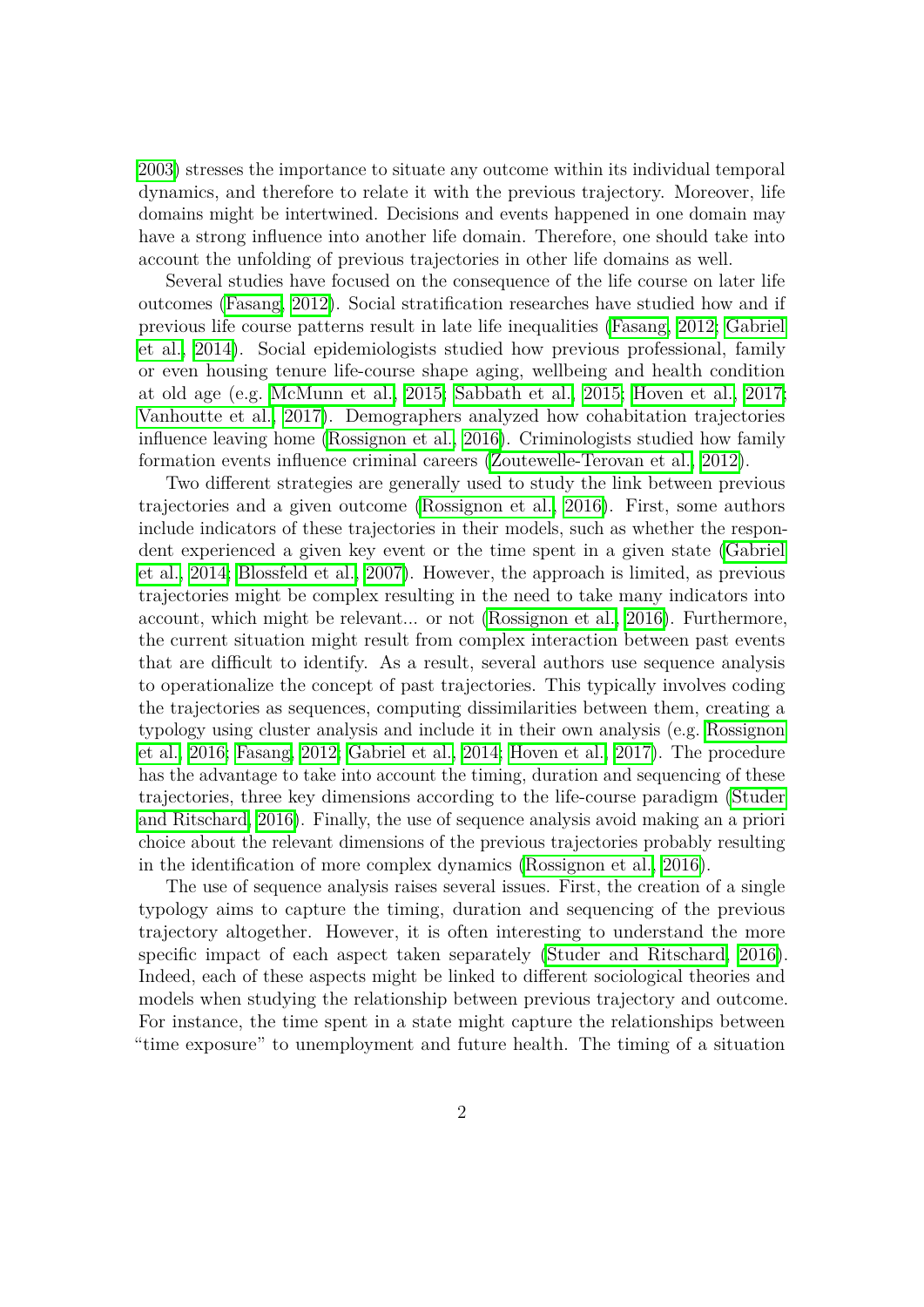or an event is thought to influence later life outcomes within the "critical period" model. According to this model, a situation such as unemployment only affect the outcome when it occurs within some specific age range, for instance after 50 years old. Finally, a link between specific sequencing and an outcome might reveal "mandatory steps" or the impact of specific "dynamics". For instance, many back-and-forth movements between employment and unemployment might have specific effect on future health.

Second, it might be difficult to give a clear interpretation of the association between previous trajectory typology and later outcome. Sequence analysis typologies are generally defined by an implicit set of rules [\(Studer, 2018\)](#page-32-2). In other words, the typology works by grouping together similar trajectories. However, the exact properties of the sequences that distinguish the types are unknown. It might therefore be difficult to have an in-depth understanding of the links between the trajectory and a subsequent outcome.

Finally, any clustering technique works by simplifying the information. The aim is to ignore small variation in the sequences to build a few types. However, such simplification is made without taking the outcome into account. Therefore, the key variations in the sequences that explain the variation in the outcomes might very well have been "simplified" or ignored in the process. The procedure can therefore hinder the identification of some key properties of the sequences, therefore leading to wrong conclusions.

In this article, we propose an innovative methodology combining feature selection algorithms and sequence analysis tools to study the link between previous trajectory and later-life outcome. This combination aims to automatically identify the specific key dimensions of a previous trajectory that are linked with the outcome of interest. As such, it overcomes the indicator approach by taking many aspects of the previous trajectory into account, while providing information about the specific impact of timing, duration and sequencing.

The proposed methodology starts with the creation of a very broad and automatically defined set of indicators of the previous trajectory aiming to capture its timing, sequencing and duration dynamics. In a second step, it relies on machine learning feature selection algorithms to select the most relevant indicators, and therefore, the most important aspects of the trajectory for the domain under investigation. Two feature selection approaches are discussed: Boruta and LASSO. Boruta aims to select all relevant features associated with the outcome and can capture non-linear association and interaction effects between aspects of interest. LASSO aims to identify a parsimonious subset of features that best predict the outcome. We also discuss the inclusion of control variable such as age in this selection process to avoid the selection of confounders. The proposed methodology is illustrated through a study of the effect of previous family and professional trajectory on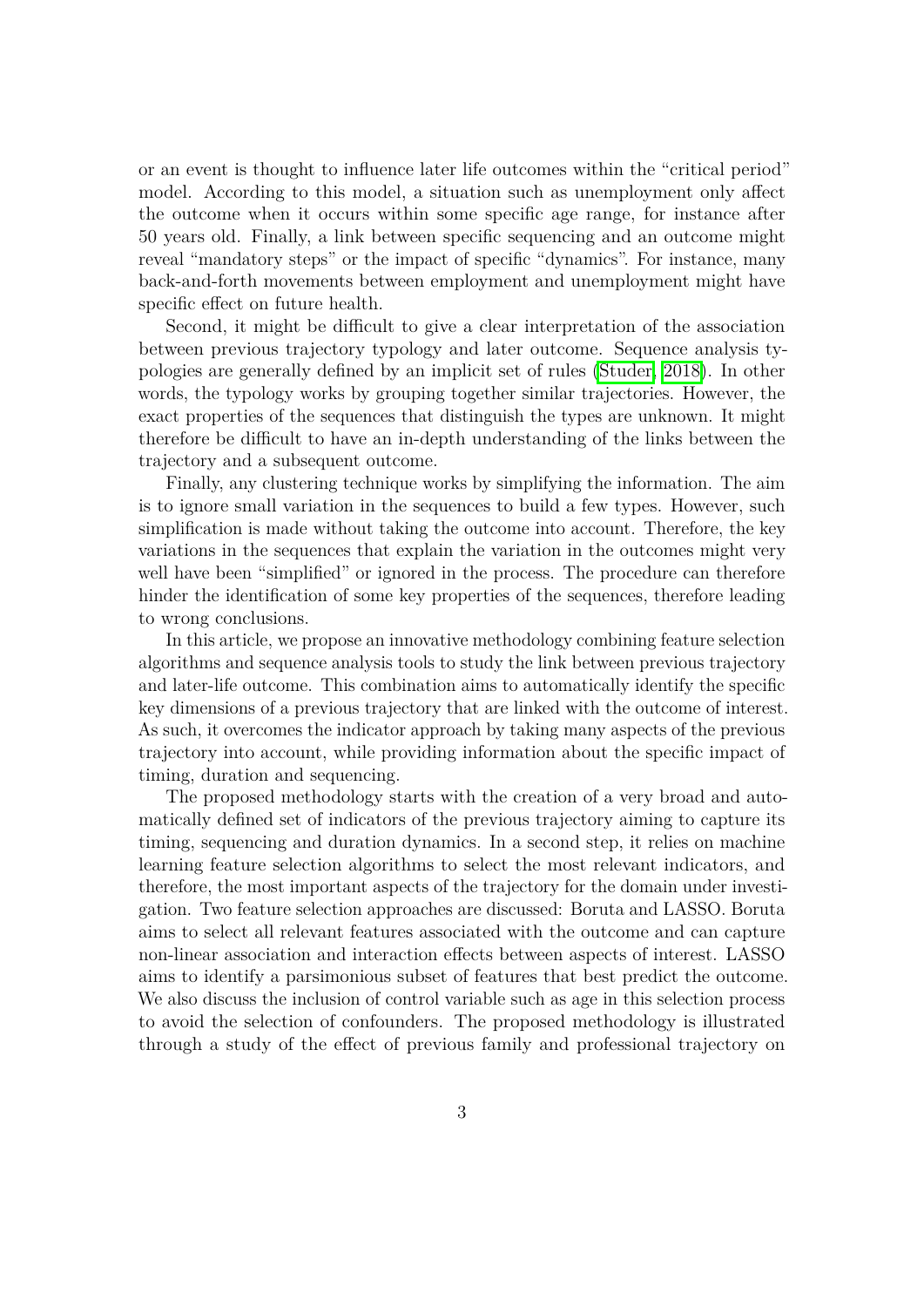self-rated health and income in midlife in Switzerland using longitudinal data from the Swiss Household Panel.

The remainder of this paper is organized as follows. In Section  $2 \leq$  we present the motivating examples. Data are discussed in Section  $\overline{2.3}$ . Section  $\overline{3}$  discusses how to extract features from sequential data. In Section  $\frac{1}{4}$ , we introduce our methodological approach discussing two ways of selecting the relevant features. In Section [5](#page-21-0) we analyze the association between family and work histories, and health and wealth. The software used is briefly discussed in Section  $\overline{6}$ . Finally, Section  $\overline{7}$ reports concluding remarks and discussion on future extensions.

## <span id="page-5-0"></span>**2 Motivating Example: The Effect of Family and Working Life on Health and Income**

In order to illustrate the proposed method and its usefulness, we rely on two sample applications. We focus on the consequences of professional and family trajectories before forty years old on self-rated health and household income in middle life. These two examples allow us to illustrate the use of the proposed methodology to study categorical (health in our example) as well as numerical (income) outcomes.

### **2.1 Working and Family Trajectories and Health**

Drawing on life course and cumulative disadvantage literature [\(O'Rand, 2002;](#page-31-1) [Dannesfer, 2003\)](#page-28-1), many studies have focused on the link between late-life health inequalities and previous professional or family life trajectories.

The negative association between unemployment and physical and mental health has been explored in several studies (e.g. [Paul and Moser, 2009;](#page-31-2) [Falba et al., 2005;](#page-29-3) [Laitinen et al., 2005;](#page-31-3) [Strully, 2009\)](#page-32-3). Most of them focused on the short-term effect of unemployment. Few exceptions include [Clark et al.](#page-28-2) [\(2001\)](#page-28-2) and [Daly and Delaney](#page-28-3) [\(2013\)](#page-28-3) that studied its long-term effects. Aside from the overall time spent in unemployment, having unstable employment histories is often though as a potential source of distress over a working life which might have a direct impact on health.

Family life trajectories can also play a role [\(Henretta, 2007;](#page-30-1) [Kravadal et al., 2012;](#page-30-2) Williams et al.,  $2011$ ; OF laherty et al.,  $2016$ ). Studies have found an association between parity and different types of later-life health conditions (e.g., [Doblhammer,](#page-29-4) [2000;](#page-29-4) [Hurt et al., 2006;](#page-30-3) [Grundy and Kravdal, 2007;](#page-30-4) [Grundy and Holt, 2000\)](#page-29-5). The timing of childbearing is also relevant. Women who had children earlier in life had increased both metabolic [\(McMunn et al., 2015\)](#page-31-0) and inflammatory markers (Lacey et al., 2015). [Sironi](#page-32-4) [\(2018\)](#page-32-4) found a non-linear effect of age at first child on health. Having a teenage pregnancy or having the first child after age 35 is associated with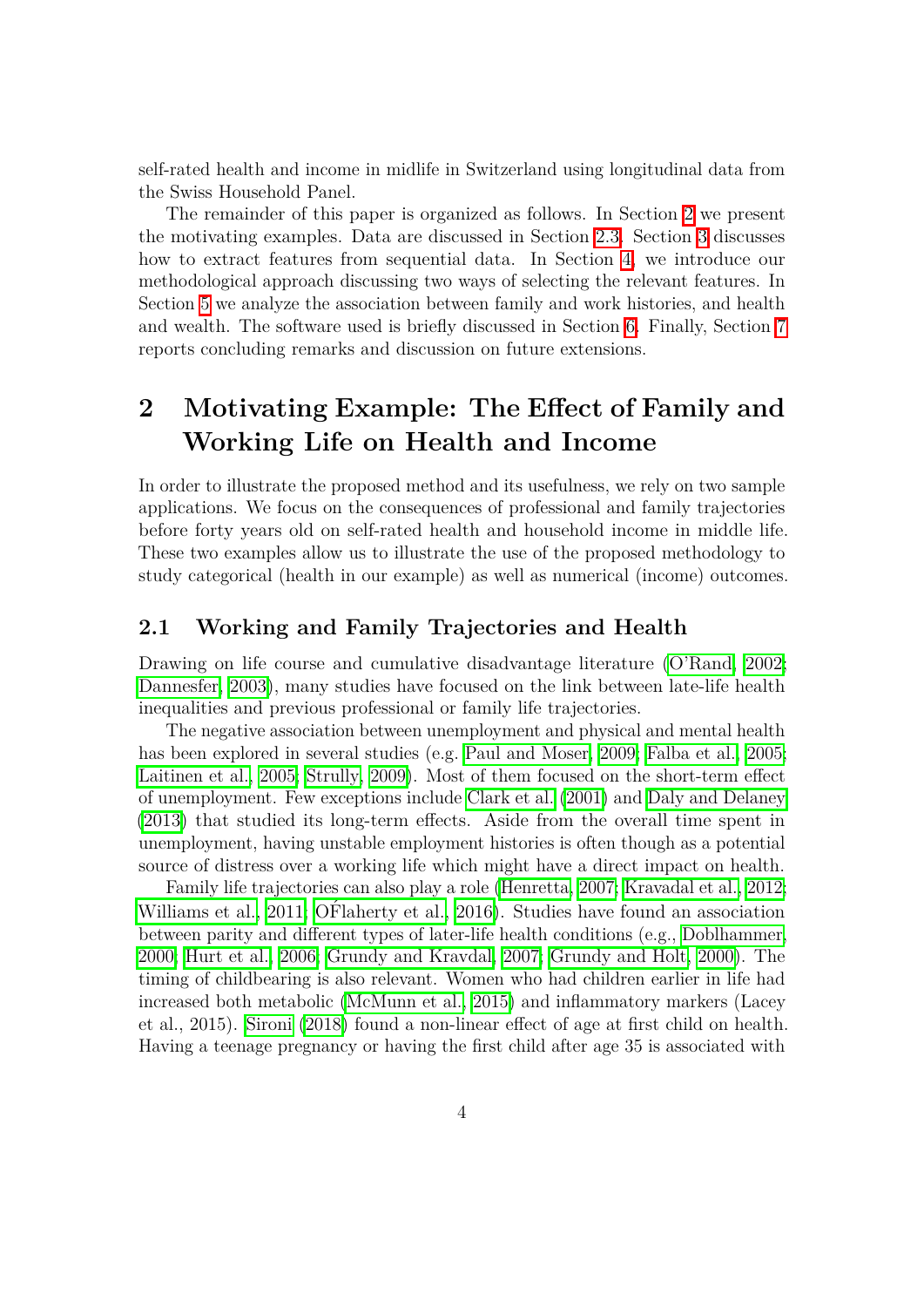an increased risk of chronic conditions later in life.

The marriage and its duration has also been found to be positively associated with health (Grundy and Holt,  $2000$ ; Henretta,  $2010$ ). The positive effect of marriage might be due to accumulation of social, emotional and economic support over a long period of time. However, early marriage might have negative effect on health [\(Grundy and Holt, 2000\)](#page-29-5) probably due to higher risk of divorce later on and being disruptive for educational attainment.

Taking a broader perspective, [Sabbath et al.](#page-32-0) [\(2015\)](#page-32-0) and [McKetta et al.](#page-31-5) [\(2018\)](#page-31-5) studied the relationship between the unfolding of professional and family social roles over the life course and health outcomes. In these studies, role accumulation was linked with better health, while weak labor market relationship was generally associated with lower health in the US and UK.

## **2.2 Working Career, Family Life and Income**

Losing a job is not only directly associated with income loss, but it might lead to deterioration of future labor market prospects (e.g. [Heckman and Borjas, 1980;](#page-30-6) [Arulampalam, 2008\)](#page-27-0) and earnings due to a depreciation of human capital [\(Becker,](#page-28-4) [1993\)](#page-28-4), underutilization and underdevelopment of skills. Social and working related stigma might be (see e.g.  $\boxed{\text{Gibbons and Katz}}$ , 1991). Employers might interpret career interruptions as a lack of commitment and ability with negative effects in terms of future wages and occupational advancements.

Due to different roles in the society expected for men and women, the effect of career interruption on earning differs by gender. Despite women experienced more often transitions in and out employment for childbearing, caring for children or older parents, the wage penalty for unemployment over the career is lower among women  $(S$ pivey,  $2005$ ).

The magnitude of the effects depends on the timing and duration of career interruption during the working life [\(Albrecht and Vromon, 1999;](#page-27-1) [Beblo and Wolf,](#page-27-2) [2002;](#page-27-2) [Spivey, 2005\)](#page-32-5). Unsurprisingly, experiencing a longer period of unemployment (duration) is associated with lower re-employment's chances (Eriksson and Rooth [2014\)](#page-29-7). Youth unemployment has been found to have a scarring effect on later working life in terms of wages, working conditions and careers [\(Gregg, 2001\)](#page-29-8).

According to [Pohlig](#page-32-6) [\(2019\)](#page-32-6), most studies have focused on the timing and duration of unemployment because of the use of simple indicators. He argues that we need a more detailed understanding of the consequence unemployment patterns and sequencing. This is one of the aims of the methodology proposed in this paper.

Having a child is often linked with career interruptions and lowers a woman's lifetime earnings (the so-called motherhood penalty) [\(Budig and England, 2001;](#page-28-5) [Correll et al., 2007\)](#page-28-6). The timing of career interruption due to childbearing matters. Studies have shown that motherhood gap is less important when childbearing is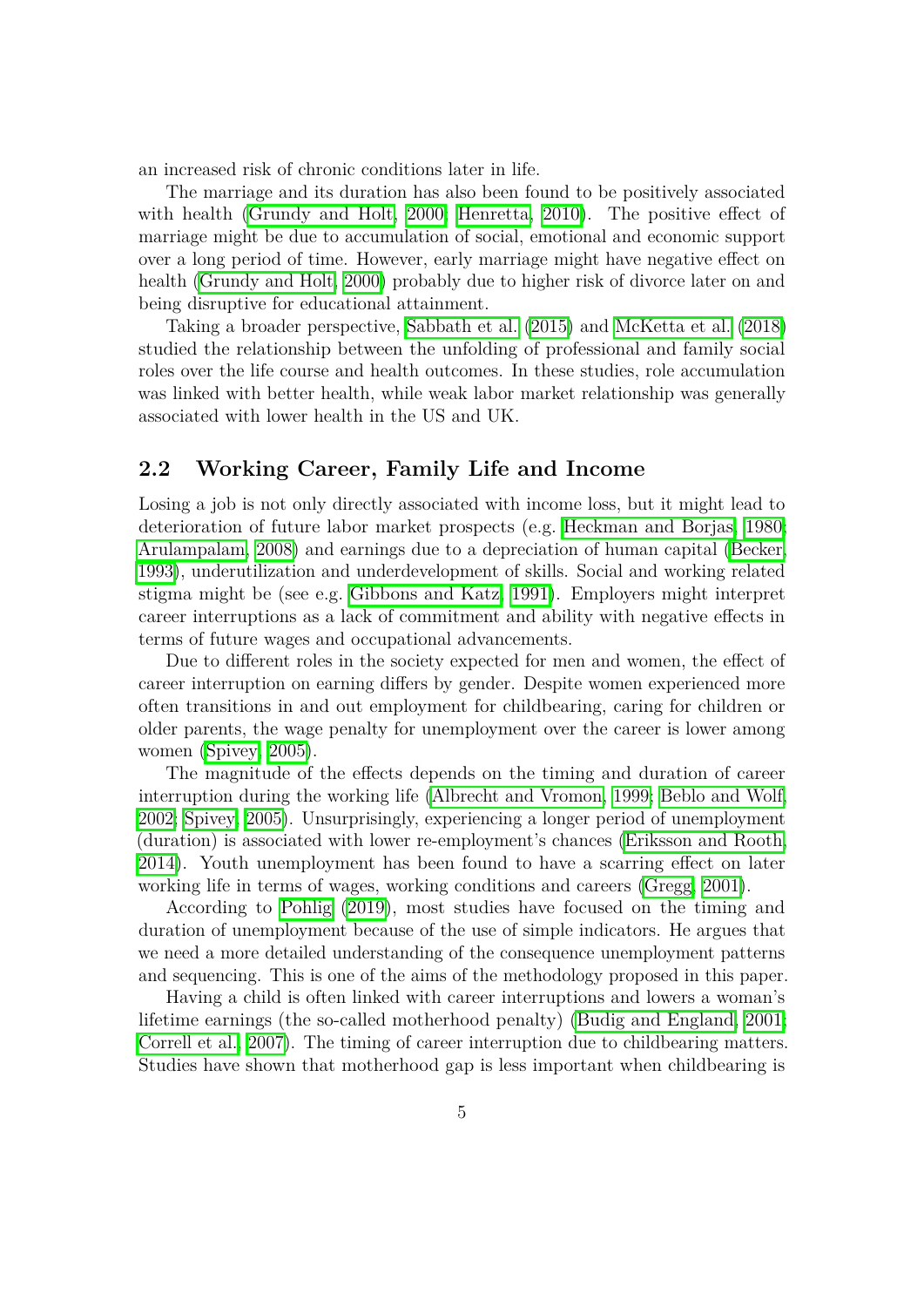postponed (Miller,  $2011$ ; Leung et al.,  $2016$ ). These results are consistent with the human capital depreciation theory, where late career interruptions are thought to be less disruptive, as workers have already acquired the most important skills. Studies did not find a "fatherhood gap" but rather a "fatherhood premium" [\(Glauber,](#page-29-9) [2008\)](#page-29-9).

Family unions have positive social and economic consequences [\(Ribar, 2004\)](#page-32-7). Marriage has a positive effect on economic condition among men (marriage premium) [\(Hill, 1979;](#page-30-7) [de Linde Leonard and Stanley, 2015\)](#page-28-7). Its effect on women's earnings is, however, more complex to distinguish. Traditionally, childbearing follows marriage in subsequent years (typical sequencing of events). For these reasons, the potential positive effect of marriage on earning is often counterbalanced by the motherhood penalty [\(Budig and England, 2001\)](#page-28-5).

## <span id="page-7-0"></span>**2.3 Data**

We use information on family and working life from the "Life History Calendar" questionnaire of the Swiss Household Panel (SHP) [\(Tillmann et al., 2016\)](#page-33-4). This calendar collected detailed retrospective data on life trajectories in different life domains. In this work, we consider family history and working life between 20 and 40 years old on a sample of around 3,000 individuals (1626 women and 1378 men) aged 40 to 65 in 2013. For each individual we constructed yearly parallel trajectories of family and professional trajectories.

In order to compare the proposed methodology with the sequence analysis, we created a typology of family and professional trajectories taken separately. We used optimal matching with constant substitution costs to measure the distance between each pair of sequences. Then, we applied the partitioning around medoids (PAM) algorithm and retained the solution with the highest average silhouette width [\(Studer, 2013\)](#page-32-8).

The professional trajectory allows distinguishing between: 1) Full-Time Work, 2) Part-Time Work, 3) Inactive or Unemployed (Non-Working), 4) Education. We add a fifth state in case of missing data. Missing information is quite rare with around 2% of missing states. The typology allows identifying seven groups of working trajectories (Figure  $\overline{1}$ ) and five typologies of family history (Figure  $\overline{2}$ ). From previous studies, we know that professional careers are highly gendered in Switzerland, resulting in different kinds of dynamics for women while men tend to follow a full-time breadwinner pattern [\(Levy et al., 2006;](#page-31-8) [Widmer et al., 2003\)](#page-33-5). This is confirmed in our sample, where 75% of men follow the full-time pattern while only 23% of women do so.

The cohabitation trajectories code the living arrangement until forty years old using five states: single, single with child(ren), with a partner, with a partner and child(ren) and other situations. We anticipate less structured cohabitation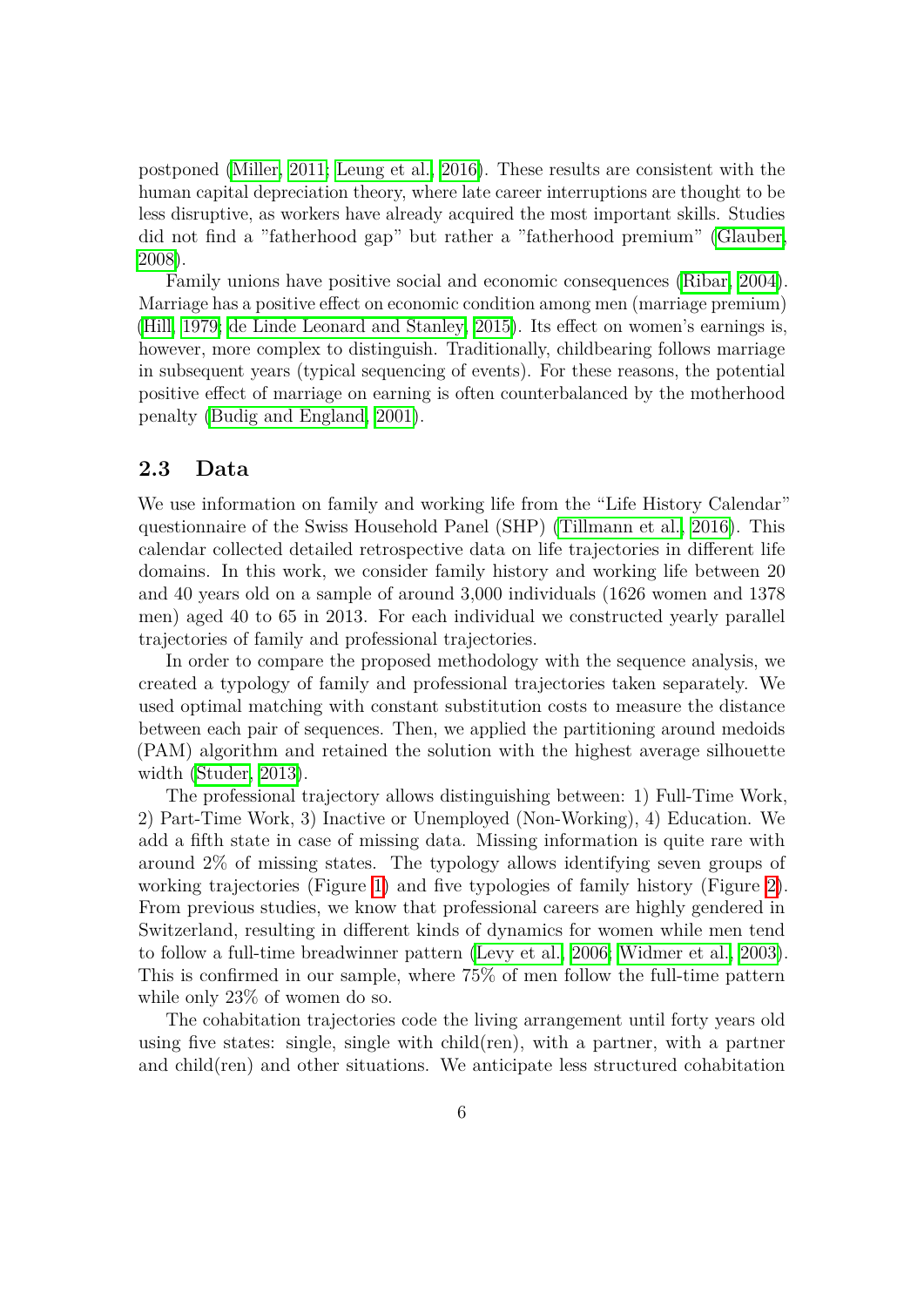

<span id="page-8-0"></span>Figure 1: Typology of Professional Trajectories

<span id="page-8-1"></span>Figure 2: Typology of Cohabitation Trajectories



trajectories, but still centered around a few types (Levy et al.,  $2006$ ). Figure  $\Omega$ presents the five-group typology built using the same methodology as for professional trajectories. The most common pattern are early and late parenthood.

Using the prospective nature of the SHP data, we aim to analyze the effect of family life and working career on later-life self-rated health and later-life economic condition (income level). Self-rated health is measured as a binary variable, reporting "Very Well" or "Well" health versus other answers at the time of the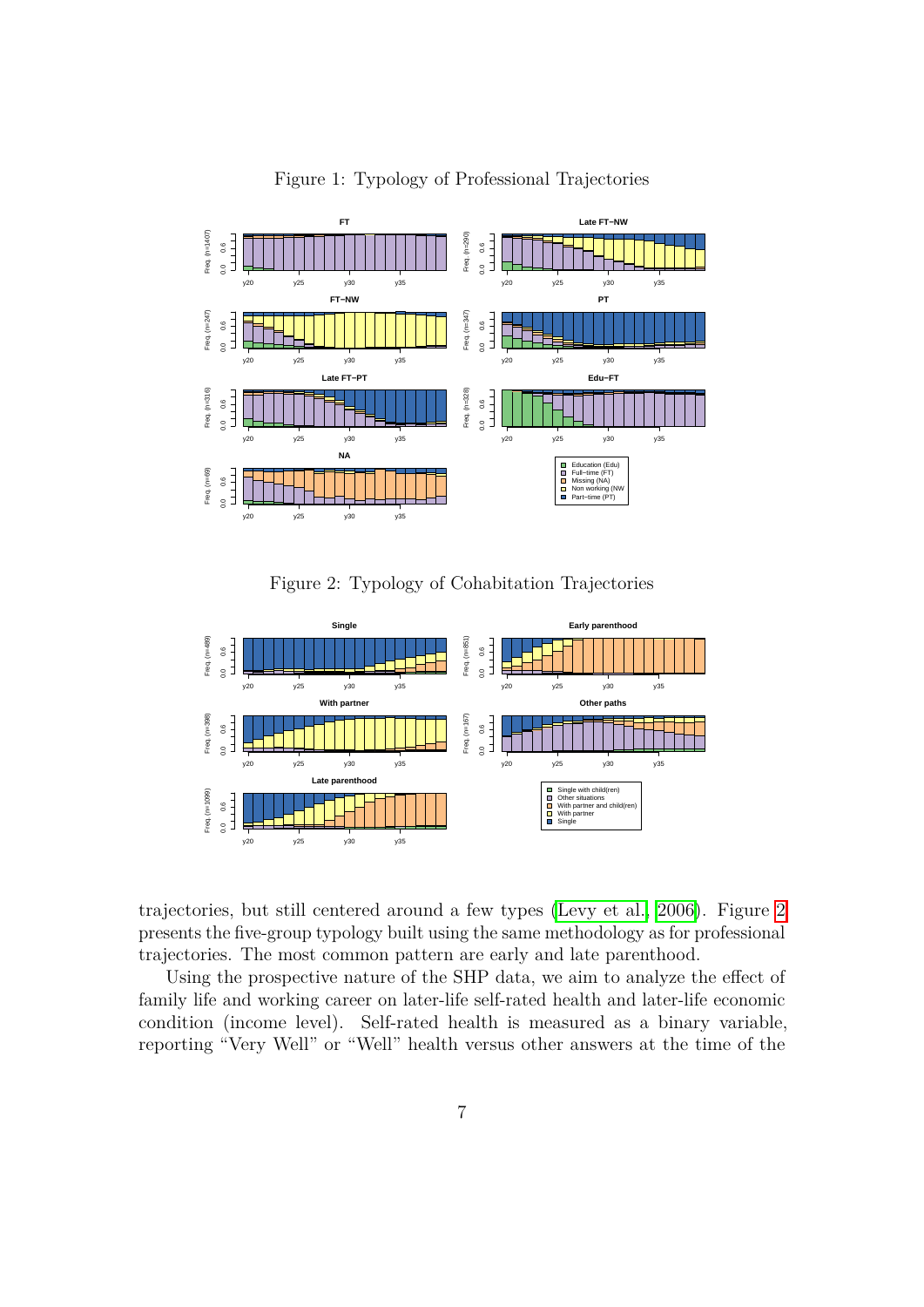interview.<sup>[1](#page-9-1)</sup> Income is measured using equalized disposable household income, since it takes family composition (household size) into account directly.

## <span id="page-9-0"></span>**3 Trajectories' Features Extraction**

The proposed methodology follows a three-step approach to identify relevant sequence properties. In the first step, we automatically extract several features of the trajectories. In the second step, we select the most relevant ones using data-mining feature selection algorithms. Finally, the remaining features are used as covariates in a traditional regression model to estimate the magnitude and the direction of their effects on the variable of interest.

#### **3.1 Automatic Sequences Feature Extraction**

The aim of the feature extraction is to build a set of indicators measuring the different aspect of the trajectories. In this article, we propose to build this set of indicators based on the three key aspects of life-course research identified by [Studer and Ritschard](#page-33-2) [\(2016\)](#page-33-2), namely sequencing, timing, and duration. We further propose some extensions of it.

The notion of sequencing relates to the order of the events or states within the trajectories. It regroups the quantum, i.e. which states or events occur, and the dynamics of the sequences coded through the succession of states (Billari et al. [2000\)](#page-28-8). Both concepts can be thought to have an impact on later life outcomes. For instance, the succession and accumulation of roles is thought to have an impact on health in later life  $(McMunn et al.]$   $2015$ . Traditional studies on the effect of life histories on later-life economic and health conditions might not be able to capture the importance of the order of events on the outcome since often rely on simple indicators such as experiencing the event or not (e.g., having or not the child), duration in a condition (e.g. duration of unemployment) and/or the time of events (e.g. age at first child).

Following [Studer](#page-32-2) [\(2018\)](#page-32-2), we rely on frequent subsequence mining to extract indicators of the sequencing of the states. This method aims to uncover frequent patterns of states out of a set of sequences [\(Studer et al., 2010;](#page-32-9) Agrawal and Srikant [1995;](#page-27-3) [Zaki, 2001\)](#page-33-6).

A subsequence *s* is defined as a subsequence of *x* if all the states of *s* occur in the same order as in *x*. For instance, the sequence  $A - C$  is a subsequence of sequence  $A - B - C$  because A and C occurs in the same order. In order to focus

<span id="page-9-1"></span><sup>&</sup>lt;sup>1</sup>The self-rated health conditions are defined by the question "How do you feel right now?". Five possible answers were proposed: "not well at all", "not very well", "so, so" , "well", "very well".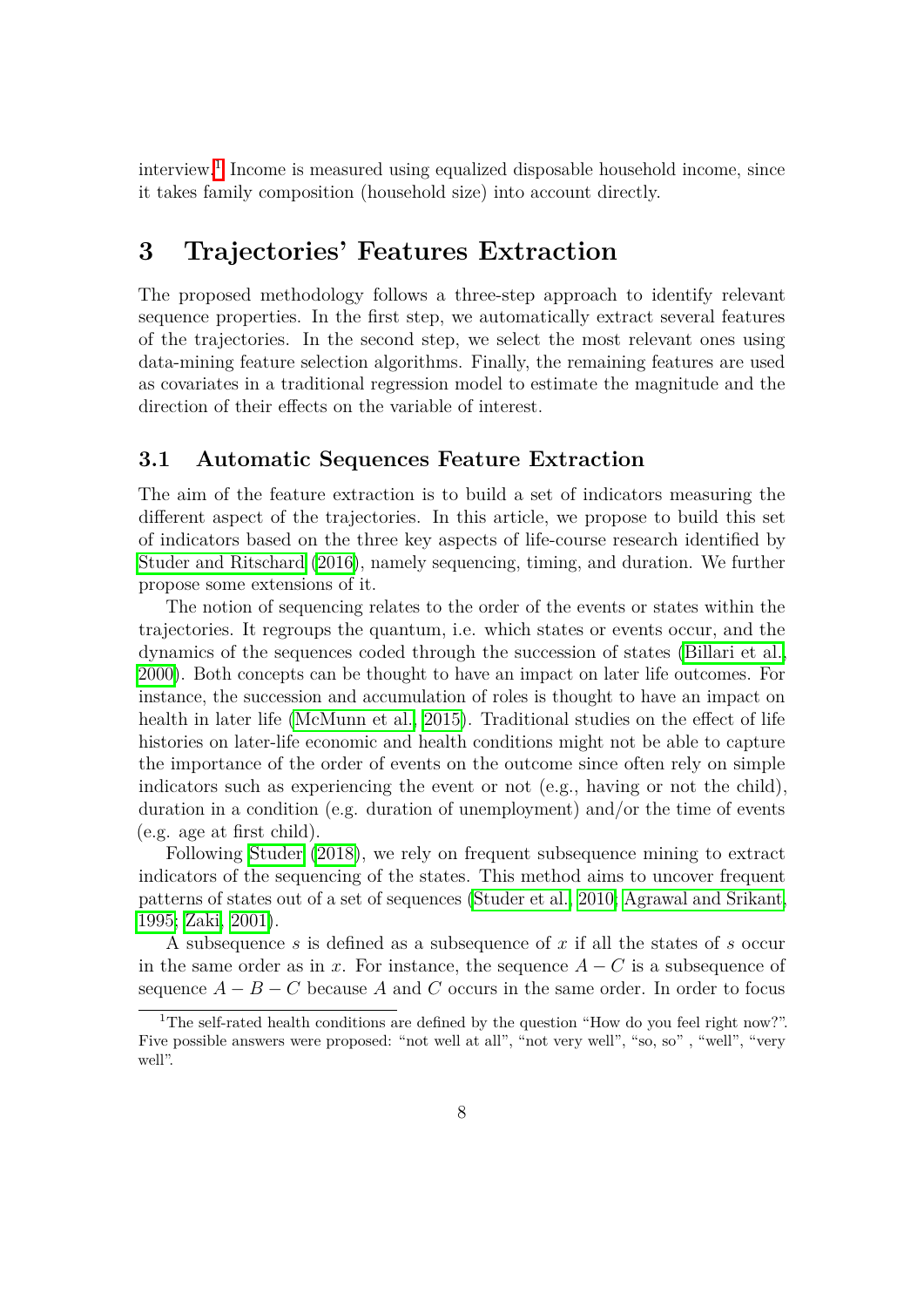on sequencing we look at the subsequence of the sequences of distinct successive states (i.e., without repeating a state to account for duration). A subsequence therefore captures either direct transition (two successive states) or medium term ordering. These two kinds of dynamics are interesting in many social sciences applications. For instance, when studying social mobility, direct transition can capture promotions, while medium term ordering should be able to measure job change, potentially with transitional unemployment spell, that results in upward mobility.

A subsequence might be of length one. Hence *A* and *B* are subsequences of *A* − *B*. These subsequences capturing the quantum of each situation along the trajectories. The notion of a subsequence is therefore able to capture the two aforementioned aspects of sequencing.

In this framework, a subsequence is said to be frequent if it is found in more than a predefined percentage of sequences, called the minimum support, that we typically set at 5%. Aside from a list of frequent subsequence, the analysis generates one variable per identified subsequence storing the presence or absence of the subsequence in each trajectory. It can therefore be used in any subsequent analysis, such as feature selection or a regression.

We extracted (see Table  $\boxed{1}$ ) 25 subsequences for the professional trajectories and 32 for the family one using in both cases a minimal support (i.e. frequency) of 5%. For instance, the pattern [Single  $\rightarrow$  With partner  $\rightarrow$  With partner and Kid] was followed by a little more than half of our sample. Aside from its frequency, we also have a dummy indicator for each individual whether this pattern occurs within his or her trajectory. Frequent subsequences are not mutually exclusive. Therefore, any individual following the [Single  $\rightarrow$  With partner  $\rightarrow$  With partner and Kid] also follows the [With partner  $\rightarrow$  With partner and Kid] pattern as well.

The notion of timing relates to when a situation is experienced. The timing of events is crucial in many life-course researches. In the critical period model of life course epidemiology, events are often thought to have different consequences depending on when they occurred. Losing a job at the beginning or at the end of a professional career might have very different applications, but the same apply to the age at childbirth **Lesnard**  $(2010)$ ; [Leung et al.](#page-31-7)  $(2016)$ ; [Sironi](#page-32-4)  $(2018)$ , e.g.).

[Studer](#page-32-2) [\(2018\)](#page-32-2) uses the situation at each age to capture the timing of the process. We take here a more parsimonious approach by computing the time spent in each state for each 5–years period, i.e. [2](#page-12-0)0-24, 25-29, 30-34 and 35-39 years old. Table 2 presents the average of these indicators. This allows to quickly identify the general trend of the timing of these trajectories as well. Unsurprisingly, education mostly occurs at the beginning of the sequence (until age of 30), while living with kids and a partner occurs more frequently towards the end of the considered family life span when respondents had 30/35 years old.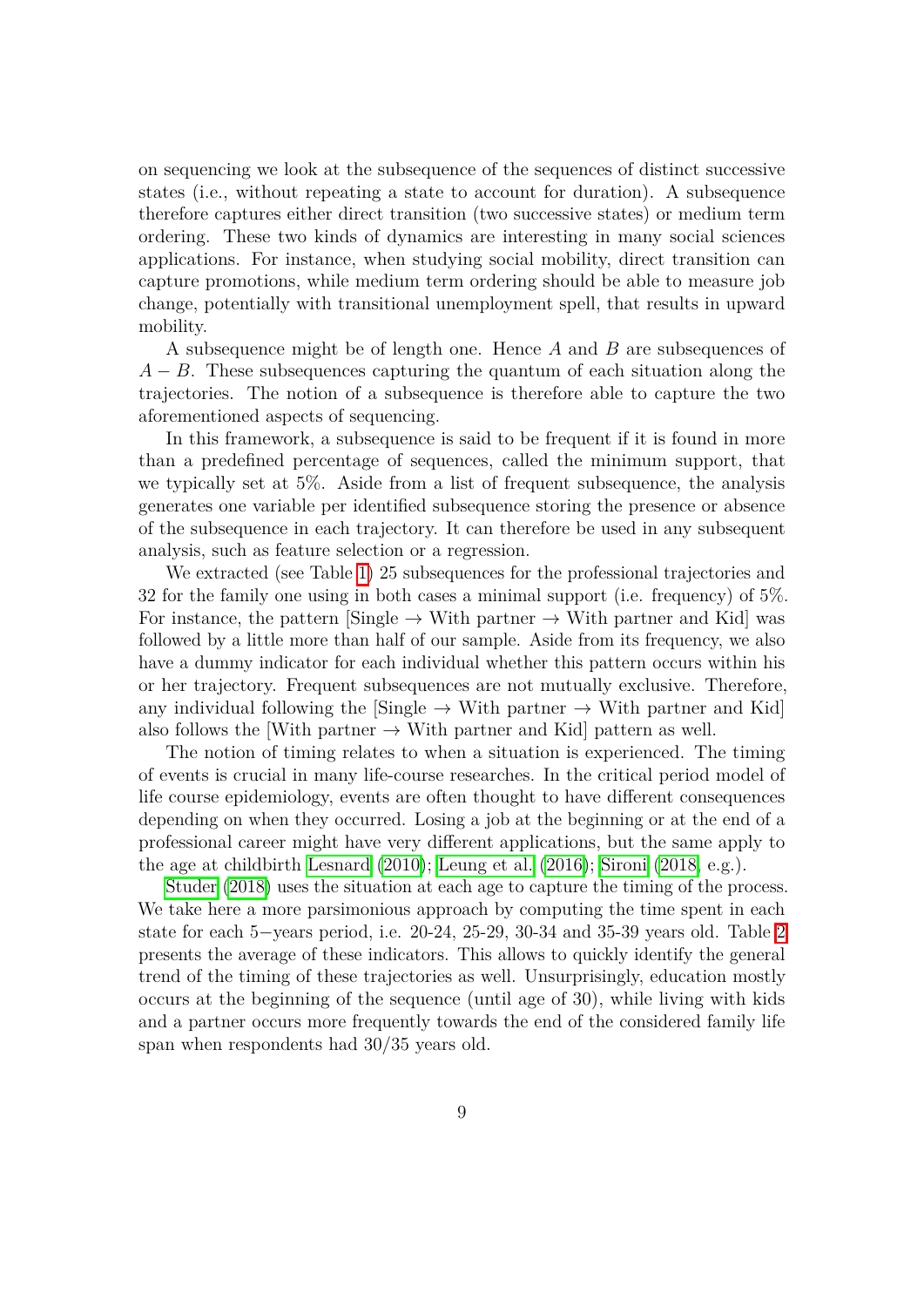<span id="page-11-0"></span>

| Work trajectories                   |          | Family trajectories                                                        |          |  |  |
|-------------------------------------|----------|----------------------------------------------------------------------------|----------|--|--|
| Perc.<br>Subsequence                |          | Subsequence                                                                | Perc.    |  |  |
| ${\rm FT}$                          | 91.4%    | Sin                                                                        | 84.8%    |  |  |
| PT                                  | 45%      | Part                                                                       | 82.5%    |  |  |
| $FT \rightarrow PT$                 | 32.7%    | Part/Kid                                                                   | 76%      |  |  |
| <b>NW</b>                           | 28.4%    | $Sin \rightarrow Part$                                                     | 69.8%    |  |  |
| Edu                                 | 26.2%    | $Part \rightarrow Part/Kid$                                                | 65.2%    |  |  |
| $Edu \rightarrow FT$                | 22.8%    | $Sin \rightarrow Part/Kid$                                                 | 62.3%    |  |  |
| $FT \rightarrow NW$                 | $22.1\%$ | $Sin \rightarrow Part \rightarrow Part/Kid$                                | $54.8\%$ |  |  |
| ΝA                                  | 20%      | Oth                                                                        | 26.2%    |  |  |
| $\mathrm{FT}\rightarrow\mathrm{FT}$ | 16.9%    | Oth $\rightarrow$ Part                                                     | 16.8%    |  |  |
| $PT \rightarrow FT$                 | 15.4%    | $Oth \rightarrow Part/Kid$                                                 | 16.4%    |  |  |
| $FT \rightarrow NA$                 | 13.8%    | $\mathrm{Sin}\rightarrow\mathrm{Oth}$                                      | 16.3%    |  |  |
| $NA \rightarrow FT$                 | 13.2%    | $\mathrm{Sin}\rightarrow\mathrm{Sin}$                                      | 13.7%    |  |  |
| $Edu \rightarrow PT$                | 12.5%    | $Oth \rightarrow Part \rightarrow Part/Kid$                                | 12.2%    |  |  |
| $NW \rightarrow PT$                 | 12%      | $Part \rightarrow Sin$                                                     | 11.3%    |  |  |
| $PT \rightarrow NW$                 | 10.7%    | Oth $\rightarrow$ Sin                                                      | 10.9%    |  |  |
| $PT \rightarrow PT$                 | 9.5%     | $Sin \rightarrow Oth \rightarrow Part$                                     | 9.6%     |  |  |
| $FT \rightarrow NW \rightarrow PT$  | $9.3\%$  | $\text{Sin} \rightarrow \text{Oth} \rightarrow \text{Part}/\text{Kid}$     | 9.4%     |  |  |
| $FT \rightarrow NA \rightarrow FT$  | 8.4%     | $\text{Sin} \rightarrow \text{Part} \rightarrow \text{Sin}$                | 8.9%     |  |  |
| $NA \rightarrow PT$                 | $8.2\%$  | $\sin/Kid$                                                                 | 8.5%     |  |  |
| $FT \rightarrow PT \rightarrow FT$  | 7.9%     | $\mathrm{Sin}\rightarrow\mathrm{Sin}\rightarrow\mathrm{Part}$              | 8.4%     |  |  |
| $Edu \rightarrow FT \rightarrow PT$ | 7.7%     | $Part \rightarrow Part$                                                    | 8.2%     |  |  |
| $FT \rightarrow PT \rightarrow NW$  | 6.7%     | $Oth \rightarrow Sin \rightarrow Part$                                     | 7.2%     |  |  |
| $Edu \rightarrow NW$                | $6.4\%$  | $Part \rightarrow Sin \rightarrow Part$                                    | $6.8\%$  |  |  |
| $NW \rightarrow FT$                 | 5.3%     | $Sin \rightarrow Oth \rightarrow Part \rightarrow Part/Kid$                | 6.8%     |  |  |
| $FT \rightarrow NA \rightarrow PT$  | 5.1%     | $Sin \rightarrow Part \rightarrow Part$                                    | $6.4\%$  |  |  |
|                                     |          | $\text{Sin} \rightarrow \text{Oth} \rightarrow \text{Sin}$                 | $6.1\%$  |  |  |
|                                     |          | $Part/Kid \rightarrow Sin/Kid$                                             | 6.1%     |  |  |
|                                     |          | $Oth \rightarrow Sin \rightarrow Part/Kid$                                 | 5.9%     |  |  |
|                                     |          | $\mathrm{Sin}\rightarrow\mathrm{Sin}\rightarrow\mathrm{Part}/\mathrm{Kid}$ | $5.4\%$  |  |  |
|                                     |          | $\mathrm{Sin}\rightarrow\mathrm{Sin}/\mathrm{Kid}$                         | $5.3\%$  |  |  |
|                                     |          | $Part \rightarrow Sin/Kid$                                                 | 5.3%     |  |  |
|                                     |          | $Sin \rightarrow Part \rightarrow Sin \rightarrow Part$                    | $5.3\%$  |  |  |

Table 1: Frequent subsequences in family and professional trajectories and their associated frequencies.

Note: The states are abbreviated as follows for professional trajectories: FT (full time), PT (Part-time), NW (non-working), Edu (education), NA (missing value). For family trajectories: Sin (Single), Part (with partner), Part/Kid (with partner and kids), Oth (other situations), Sin/Kid (single with kids).

Finally, the notion of duration refers to the overall time spent in each state [\(Studer and Ritschard, 2016\)](#page-33-2). It can be linked to the concept of "time exposure" to a given situation over the life course. As already discussed, duration of unemployment over the life course, length of marriage among others have strong effects on wellbeing. The overall time spent in each state in our sample is presented in Table  $\overline{2}$  (last row). As observed also in Figure  $\overline{\mathbb{1}}$ , respondents spent the majority of time being in a Full-Time working conditions (on average 12 years). For the family trajectories, the most common condition is having a partner and kids (Part/Kid state).

In some applications, it might be useful to distinguish further between the overall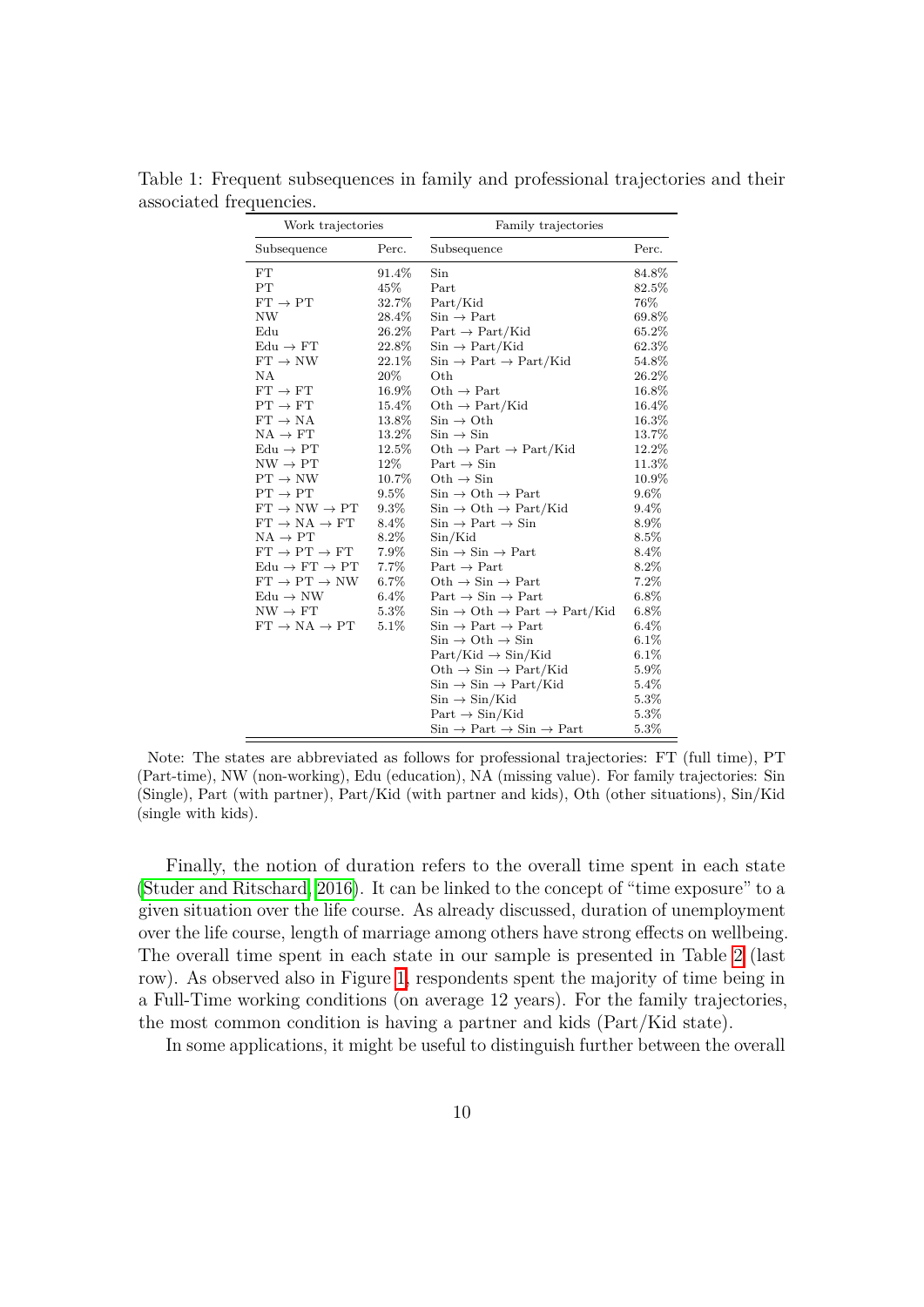|                                      |                          |                          | Work trajectories        |                          |                          |                          |                          | Family trajectories      |                          |                          |
|--------------------------------------|--------------------------|--------------------------|--------------------------|--------------------------|--------------------------|--------------------------|--------------------------|--------------------------|--------------------------|--------------------------|
| Age group                            | Edu                      | FT                       | NΑ                       | NW                       | PT                       | $\sin/Kid$               | Oth                      | Part/Kid                 | Part                     | Sin                      |
| $20 - 24$<br>25-29<br>30-34<br>35-39 | 0.9<br>0.1<br>0.0<br>0.0 | 3.2<br>3.3<br>3.0<br>2.8 | 0.3<br>0.2<br>0.2<br>0.1 | 0.2<br>0.6<br>0.8<br>0.7 | 0.5<br>0.7<br>1.0<br>1.3 | 0.0<br>0.1<br>0.1<br>0.2 | 0.5<br>0.4<br>0.2<br>0.2 | 0.3<br>1.4<br>2.7<br>3.4 | 1.0<br>1.6<br>1.2<br>0.7 | 3.1<br>1.5<br>0.8<br>0.5 |
| Overall                              | 1.0                      | 12.3                     | 0.8                      | 2.3                      | 3.5                      | 0.4                      | $1.3\,$                  | 7.8                      | 4.5                      | 5.9                      |

<span id="page-12-0"></span>Table 2: Average of Timing's and Duration's Indicators.

Note: The states are abbreviated as follows for professional trajectories: Edu (education), FT (full time), PT (Part-time), NW (non-working),NA (missing value). For family trajectories: Sin (Single), Part (with partner), Part/Kid (with partner and kids), Oth (other situations), Sin/Kid (single with kids).

time spent and typical spell duration. This can be included by adding the number of spells in each state for instance. When studying professional integration trajectories, this might be interesting to make the distinction between long unemployment spells and multiple short employment spells for instance. In our application, multiple spells of unemployment are rare and in general trajectories are quite stable over time with most individuals experience only one spell in each state during our observational period. We have therefore not included it in our analysis.

Aside from the key dimensions discussed above [\(Studer and Ritschard, 2016\)](#page-33-2), we also added the complexity index  $(Gabadinho et al. 2010)$ . It aims to capture the unpredictability and instability of the trajectories. The exact value of this index is not interpretable, but a higher value can be linked to a higher complexity of the trajectories.

## **3.2 Designing and Adapt the Set of Properties**

Building on previous experiences, we argue that four key points should be taken into account while considering the features to extract. First, the properties should have a meaningful interpretation for the specific applications. Ideally, these indicators should be linked with relevant theoretical assumptions. This ensures that the results are interpretable. The features we have extracted here might not be relevant in all applications. We strongly encourage its adaptation to fit the research issue as much as possible. Some indicators could be removed, for instance if complexity is not of central interest, and others added. For instance, when studying professional integration trajectories it might be useful to add a specific indicator for the age of the individual at the time he/she lost his/her job.

Second, in order to have meaningful theoretical interpretation, the set of indicators should be as complete as possible. It should cover all the aspects of the trajectories that are relevant for the domain under study. In the end, we will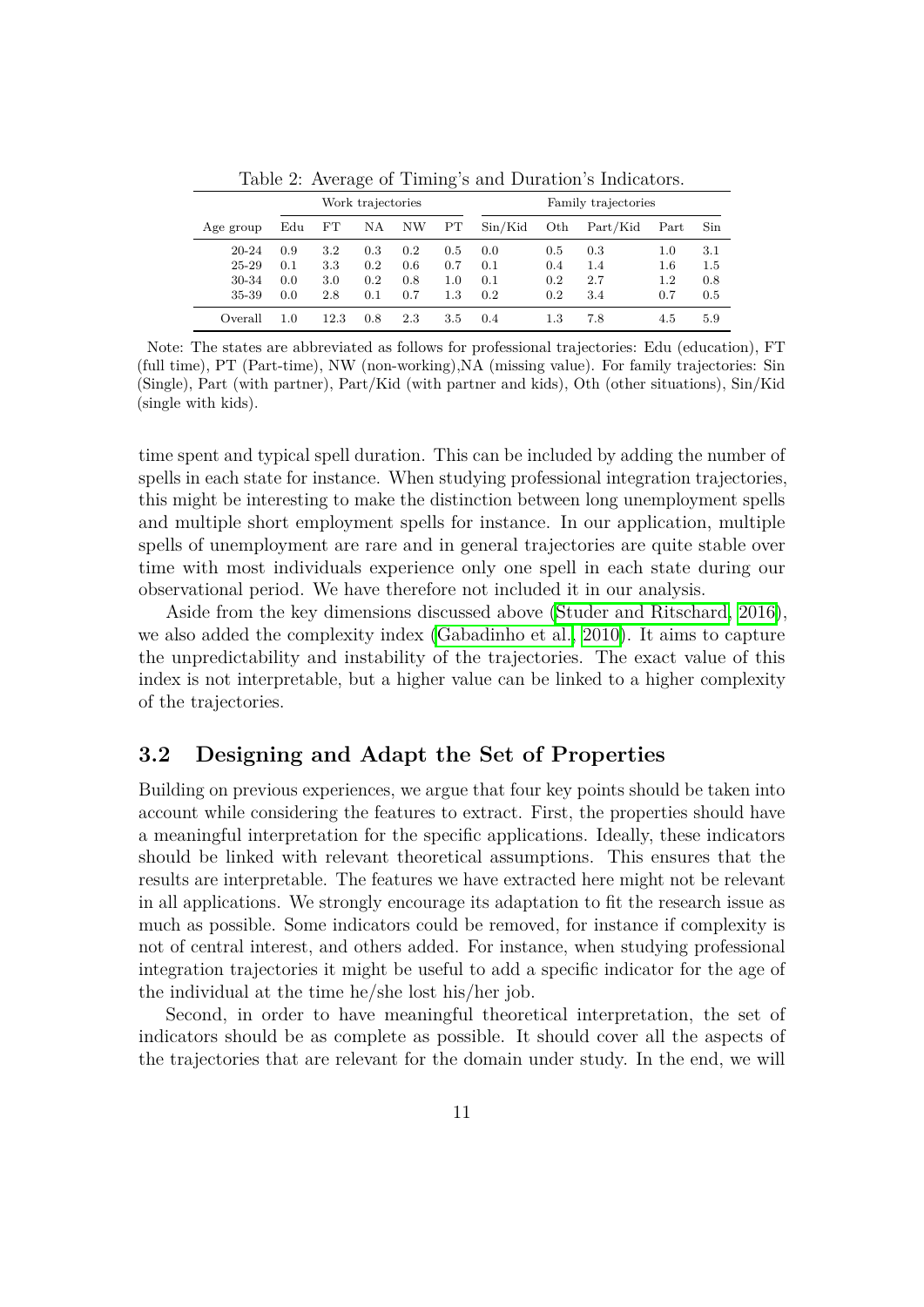conclude on the effect of the previous trajectories taken as a whole, we therefore need to ensure that all relevant aspects were taken into account.

Third, each indicator should be interpretable on its own, even when the other indicators are not selected. Practically, a single concept should therefore not be coded using two (or more) variables. The procedure might end up selecting only one of the two making the interpretation difficult. For instance, the age at first birth should not be coded in two features like having the first baby and then, for those who experienced this event, the age at which is happened. If only one feature ends up selected, the remaining one will not represent the concept of timing of the transition to parenthood.

Finally, we should not have several indicators of the same underlying concept. Our set should be parsimonious for two reasons. It allows mitigating multiple testing issues and this is important even if most feature selection algorithms take it into account. It also typically leads to more stable results as feature selection methods might be affected by highly correlated features.

Parsimoniosity can be further achieved by removing duplicate and constant indicators. A constant indicator will never help in distinguishing the effect of the previous trajectory on a given outcome. For instance, in our example looking at trajectories up to age 40, nobody is in education in the last two age groups (30-35, 35-39) and the related indicators always equal 0. We therefore directly removed them from the list.

Some indicators might also be exact duplicates. In this case, it is better to remove them to avoid multicolinearity issues. These indicators can be identified by looking at the correlation matrix between the indicators. Several methods are available to do it automatically (e.g. [Orestes Cerdeira et al., 2018;](#page-31-10) [Jolliffe, 2002\)](#page-30-8), even to exclude highly but not perfectly correlated items [\(Cadima and Jolliffe,](#page-28-9) [2001\)](#page-28-9). We did not use these methods here, but they might be useful when a large number of features are automatically extracted. However, we removed the last age group of our timing features, as it can be directly derived using a linear combination of the other age groups and the overall time spent in each state.

Summarizing, we need to build the smallest but exhaustive possible set of theoretically relevant indicators, which are interpretable on their own.

In our empirical example, we extracted 45 indicators for the professional trajectory and 53 for the family one. We now turn to the selection of the relevant ones in studying the association between family and working histories, and income and health later in life.

In the rest of the paper, we will refer to all these indicators more generally as sequence features.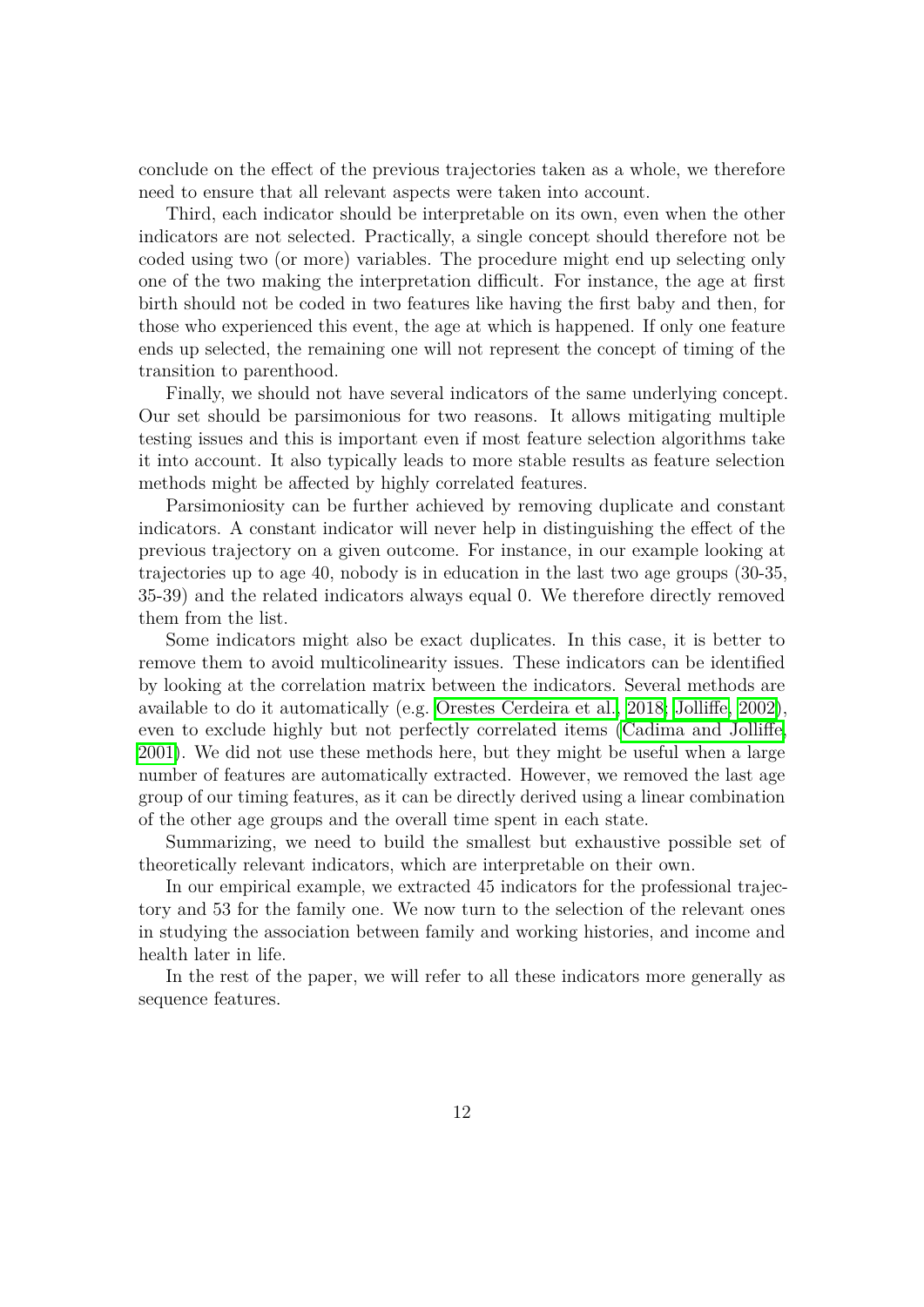## <span id="page-14-0"></span>**4 Feature Selection**

The second step in our proposed approach is to identify relevant sequence features using data mining feature selection's methods. The aim of such methods is to automatically select a set of features that is statistically linked with the outcome variable.

There are two different kinds of feature selection methods. First, the "allrelevant" approach tries to identify all the features that are significantly linked with the outcome variable. Specialized methods are required to do so in order to take multiple testing into account. These methods are useful when we are interested in looking at an entire set of meaningful features [\(Degenhardt et al., 2017\)](#page-29-11). However, as we will show, these methods often select a high number of possibly redundant features, making the exact interpretation of the effect of each feature difficult.

The second approach, often called "predictive", tries to directly select a relatively small set of features with the best predictive power, typically in a regression-like setting. However, by doing so, it discards relevant features that correlate with one or several of the selected features.

In this paper, we explore the use of both approaches and compare their results. For the "all-relevant" approach, we use Boruta [\(Kursa and Rudnicki, 2010\)](#page-30-9), an extension of random forest, which was shown to feature among the best methods in this approach (Degenhardt et al.,  $\boxed{2017}$ ). We rely on the well-known stability selection and LASSO regression (Meinshausen and Bühlmann,  $2010$ ) in the "predictive" approach. Before presenting these approaches, we discuss the issue of controlling for confounders in the selection process, as it applies to both methods.

## **4.1 Controlling for Confounders**

When we study a quantitative relationship, we usually want to account for possible confounders. The same applies when studying the relationships between trajectories and income or self-rated health. We control for socio-demographic characteristics that might be correlated with health and economic condition. More specifically, we control for migration status (Swiss born or not), level of education (having at least tertiary education) and age to account for age difference at the time of the interview. Since we have cross-sectional data, age is also equivalent to the cohort, and the cohorts are strongly linked to life trajectories in Switzerland (e.g. [Levy et al.,](#page-31-8) [2006\)](#page-31-8). We therefore want to control for age/cohorts to avoid selecting trajectories features because they measure in fact an age/cohort effect. Since professional and family histories are strongly gendered, we will perform the selection of the features stratified by gender.

In order to control for possible confounders, we use a two-step approach.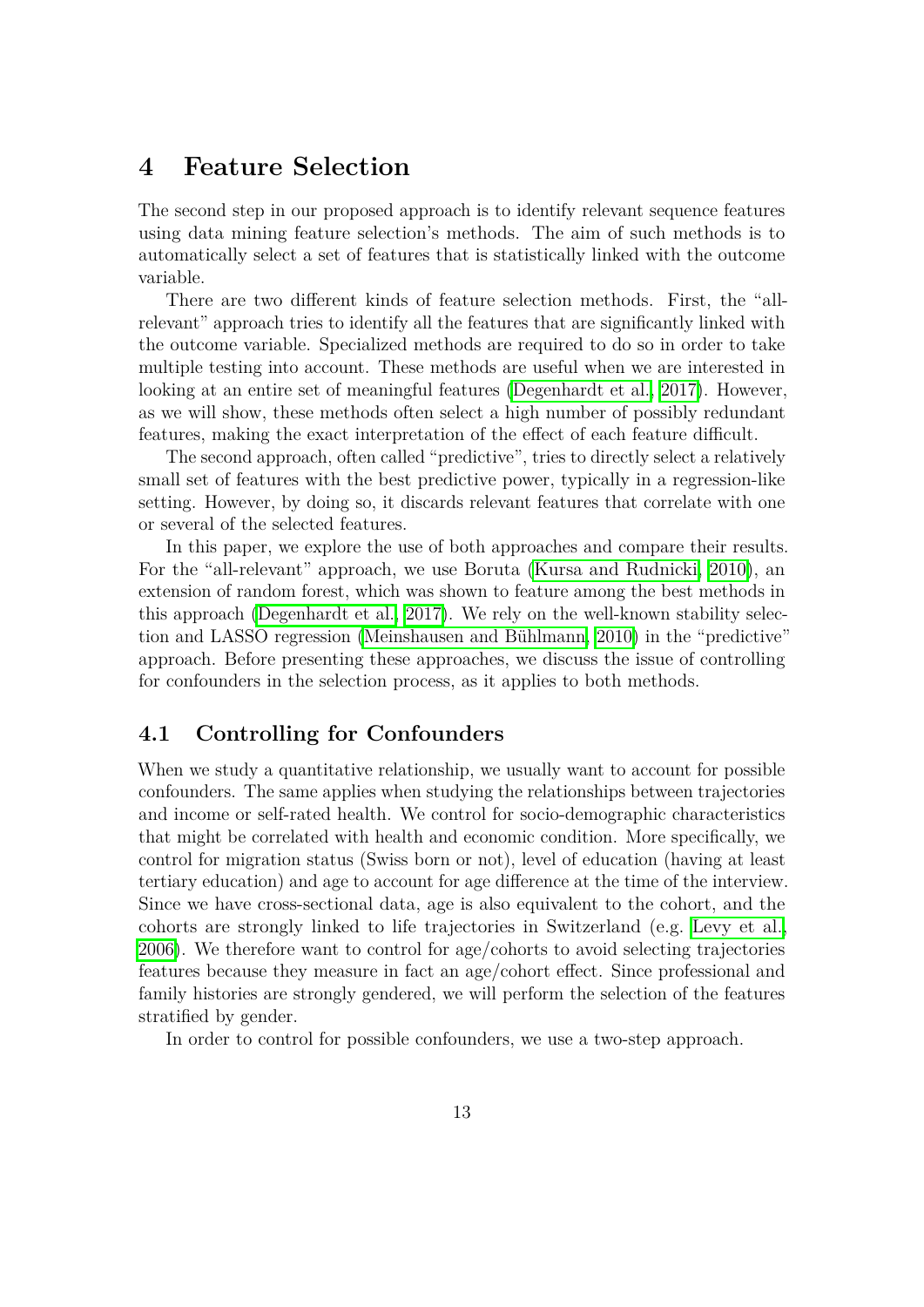- Step 1. We start by estimating a regression model with the set of control variables on the outcome. We use a linear regression for income and binomial regression model for self-rated health.
- Step 2. We use the residuals of the model estimated in step 1 in the feature selection algorithm.

By doing so we ensure that our outcome is orthogonal to any confounder. Therefore, any selected feature should not be linked with a possible confounder but directly with the outcome. For the analysis of self-rated health, we used the residuals on the "deviance" scale resulting in a quantitative variable that can be analyzed with feature selection algorithms in linear models.

## **4.2 Boruta**

The aim of Boruta is to identify all relevant features that are linked to an outcome variable [\(Kursa and Rudnicki, 2010\)](#page-30-9). This is particularly interesting if we aim to understand in detail the relationship between trajectories measured through their features and the outcome of interest. Boruta featured among the best methods in a recent review of all-relevant feature selection methods, particularly in lowdimensional spaces, i.e. when there are fewer features than observations, as in our case [\(Degenhardt et al., 2017\)](#page-29-11).

The all-relevant features approach faces two main challenges. First, one should take multiple testing into account. If we keep the usual 5%-significance threshold and have 100 independent features, we would end up with 5 false positives, i.e. features flagged as relevant even if there are independent. Second, as explained by [Kursa and Rudnicki](#page-30-9) [\(2010\)](#page-30-9), the lack of a direct relationship with the outcome does not mean that a feature is not important when considering other features. For this reason, we need to rely on so-called wrapper methods, that take multiple features into account at the same time.

Boruta is a wrapper method built around the random forest (RF) approach (for technical details please refer to [Breiman, 2001\)](#page-28-10). RF is commonly used in machine learning, and only recently it has been started using in social sciences too [\(Perry,](#page-32-10) [2013;](#page-32-10) [Berk et al., 2016;](#page-28-11) [Bruno et al., 2018\)](#page-28-12), to rank variables according to their "importance". It requires relatively small model tuning is not too computational intensive and provides reliable performances.

Based on regression tree approach, RF runs the analysis over many sub-datasets made by randomly selecting features (ensemble algorithm). The outcome is a sort of model averaging over (possible thousands) regression trees. The advantages of RF are to reduce overfitting issues and mitigate instability of regression trees. RF can be used with a large number of variables, even if they are highly correlated. It identifies interactions and non-linear associations, and any type of variable (numeric,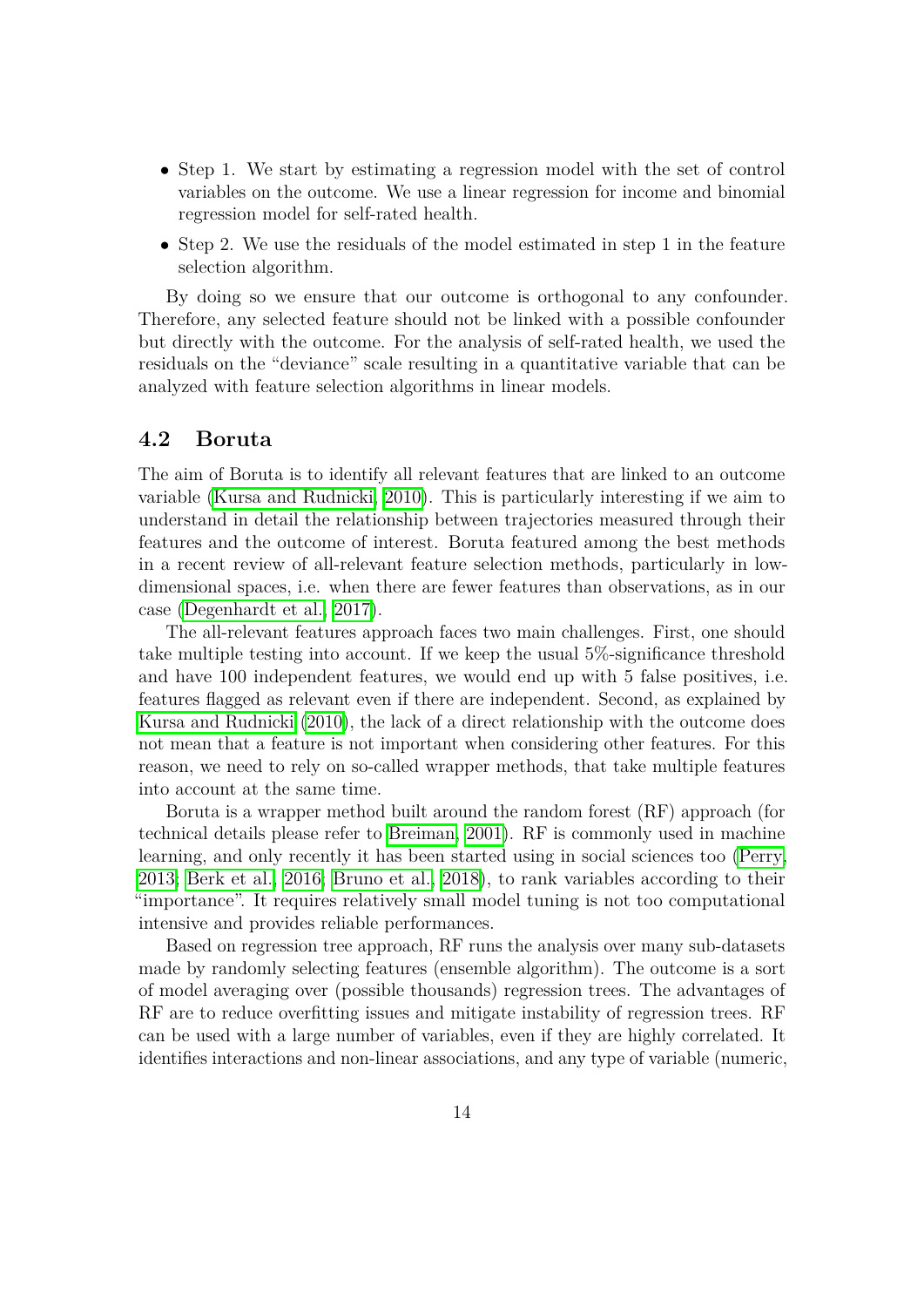categorical) can be used as input. The typical output of RF is a ranking of the importance of each variable included in the analysis.

The random forest algorithm does not take any decision about the selection of the features. It just ranks them. Boruta solves these issues by using a resampling technique to determine the statistical importance of the features. It distinguishes those who are "important" from those who are "unimportant".

The algorithm is based on "shadow features" made by shuffling the values of the original features. A RF approach is then applied and the importance of both the shuffled and the original features are computed. Boruta then compares the importance of the original and the shadow features and marks the original feature as important if its importance is constantly higher. Repeating this procedure iteratively and eliminating progressively irrelevant features, we end up with a robust set of features that have been frequently identified as important. This procedure allows Boruta to find all the relevant features, including those that are weakly but significantly associated with the outcome. For more details on Boruta, please refers to [Kursa and Rudnicki](#page-30-9) [\(2010\)](#page-30-9).

As mentioned above, Boruta relies on random forest and therefore on decision trees. For this reason, it is able to capture non-linear relationships between features and outcomes. It might also detect interaction effects, i.e. a feature that would have a different effect depending on the value of another feature. For instance, we might think that the effect of non-working on income at later age depends on whether a woman live with a partner or not. These properties and Boruta's ability to capture weak relationships tend to result in large set of important features.

Table  $\overline{3}$  presents the features selected by Boruta for the income and the selfrated health focusing on women. The results for men are available in the appendix. The column "Imp." shows the standardized importance of each feature. A higher value indicates a more important feature. The column "Prop." measures the proportion of resampling in which the feature had a higher importance than the most important "shadow" feature. We highlighted in blue the feature that reached this importance at least 95% of the time as this threshold fully account for multiple testing. Boruta, as other feature selection methods, does not estimate the direction of the association between features and the outcome but it only shows their relative importance.

Focusing on income, no sequencing features were identified as important in the family life trajectory. The order of family life events has no direct or indirect effect on household income in midlife. However, the timing and the time spent in different living arrangement conditions (duration) matter. More specifically, the timing and duration of living with a partner, in union with kids (lower relatively importance), or single as the most relevant aspect of family trajectories (respectively named in the table as Part, Part/Kid and Sin) were identified as important. Surprisingly, living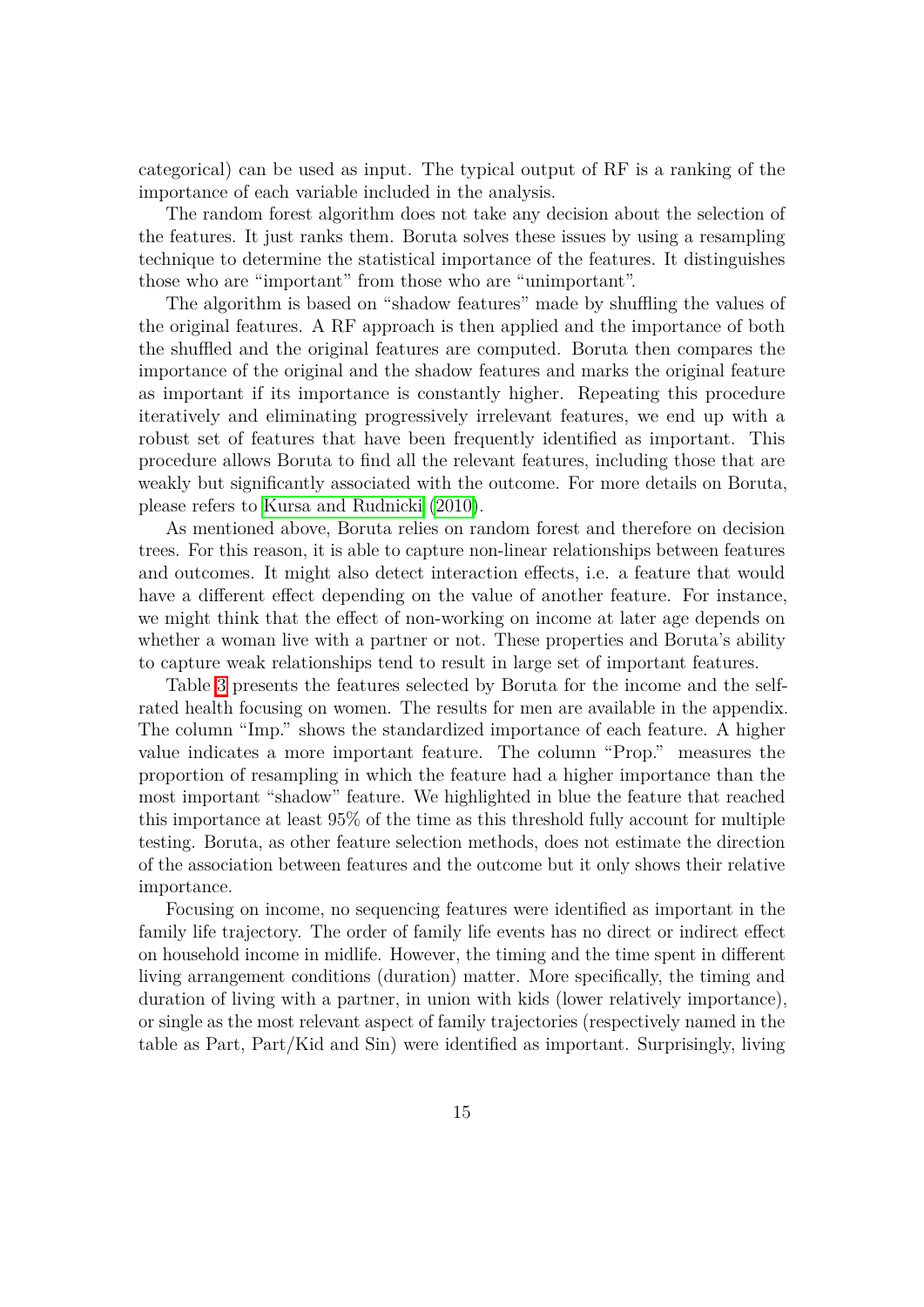Table 3: Features selected by Boruta for income and self-rated health for women.

<span id="page-17-0"></span>

|                                             |                             | Family Trajectories. |      |       |                                     |      | Work Trajectories. |      |       |
|---------------------------------------------|-----------------------------|----------------------|------|-------|-------------------------------------|------|--------------------|------|-------|
| Feature                                     | Feature<br>Health<br>Income |                      |      |       | Income                              |      | Health             |      |       |
|                                             | Imp.                        | Prop.                | Imp. | Prop. |                                     | Imp. | Prop.              | Imp. | Prop. |
| Sequencing                                  |                             |                      |      |       | Sequencing                          |      |                    |      |       |
| Part/Kid                                    |                             |                      | 3.45 | 0.69  | $Edu \rightarrow FT$                | 3.07 | 0.75               |      |       |
| Part $\rightarrow$ Part/Kid                 |                             |                      | 6.75 | 0.99  | $Edu \rightarrow FT \rightarrow PT$ | 3.39 | 0.86               |      |       |
| $Sin \rightarrow Part/Kid$                  |                             |                      | 4.61 | 0.92  | $Edu \rightarrow PT$                | 2.74 | 0.64               |      |       |
| $\mathrm{Sin}\rightarrow \mathrm{Part}$     |                             |                      | 3.56 | 0.71  | <b>FT</b>                           | 3.43 | 0.83               |      |       |
| $Sin \rightarrow Part \rightarrow Part/Kid$ |                             |                      | 4.62 | 0.91  | $FT \rightarrow PT$                 | 4.16 | 0.95               |      |       |
|                                             |                             |                      |      |       | NA                                  |      |                    | 3.29 | 0.64  |
| Timing                                      |                             |                      |      |       | $NW \rightarrow PT$                 |      |                    | 3.34 | 0.64  |
| 20-24 Part/Kid                              |                             |                      | 6.95 | 0.99  |                                     |      |                    |      |       |
| 20-24 Part                                  | 4.34                        | 0.96                 | 5.84 | 0.96  | Timing                              |      |                    |      |       |
| $20-24$ Sin                                 | 3.06                        | 0.73                 | 5.62 | 0.97  | 20-24 Edu                           | 4.52 | 0.97               |      |       |
| 25-29 Part/Kid                              | 3.76                        | 0.90                 | 6.85 | 0.99  | 20-24 FT                            | 5.55 | 0.99               |      |       |
| 25-29 Part                                  | 5.12                        | 0.98                 | 4.99 | 0.93  | 20-24 NW                            | 3.63 | 0.87               | 7.03 | 0.99  |
| 25-29 Sin                                   | 3.68                        | 0.89                 | 4.96 | 0.92  | 20-24 PT                            | 3.17 | 0.77               |      |       |
| 30-34 Sin/Kid                               |                             |                      | 3.34 | 0.64  | 25-29 FT                            | 4.24 | 0.95               | 4.61 | 0.89  |
| 30-34 Part/Kid                              | 2.83                        | 0.67                 | 5.49 | 0.97  | 25-29 NW                            | 5.27 | 0.99               | 5.09 | 0.95  |
| 30-34 Sin                                   | 3.23                        | 0.78                 | 3.34 | 0.63  | 25-29 PT                            | 3.72 | 0.88               | 3.26 | 0.61  |
|                                             |                             |                      |      |       | 30-34 FT                            | 3.87 | 0.92               | 5.65 | 0.98  |
| Duration                                    |                             |                      |      |       | 30-34 NW                            | 2.89 | 0.68               | 4.13 | 0.84  |
| Overall Sin/Kid                             |                             |                      | 5.37 | 0.96  | 30-34 PT                            | 3.80 | 0.93               | 4.53 | 0.88  |
| Overall Oth                                 |                             |                      | 4.36 | 0.85  |                                     |      |                    |      |       |
| Overall Part/Kid                            | 5.15                        | 0.99                 | 9.46 | 1.00  | Duration                            |      |                    |      |       |
| Overall Part                                | 7.65                        | 1.00                 | 5.77 | 0.96  | Overall Edu                         | 4.30 | 0.96               |      |       |
| Overall Sin                                 | 5.76                        | 0.99                 | 6.74 | 0.99  | Overall FT                          | 6.08 | 0.99               | 6.77 | 0.99  |
|                                             |                             |                      |      |       | Overall NW                          | 4.87 | 0.97               | 6.02 | 0.97  |
| Complexity                                  |                             |                      |      |       | Overall PT                          | 6.40 | 1.00               | 6.58 | 0.99  |
| $C$ -index                                  |                             |                      | 7.66 | 1.00  |                                     |      |                    |      |       |

Note: Imp: standardized importance. Prop. proportion of resampling in which the feature had a higher importance than the most important. For the abbreviation of the states, please refer to Table [1.](#page-11-0)

single with children is not selected. Focusing on work trajectories, the time spent in the different types of employment status (education, full-time, non-working or part-time) were found important. Some sequencing features capturing education or the back-and-forth movements in the labor market were also selected as important, such as going back to part-time after being in a full-time position. These sequencing aspects are also found in the timing indicators. Despite the fact we control for education attainment in the first step of our selection procedure, the time spent in education at the beginning of the trajectory (i.e., staying in education after age of 20) has been selected as relevant.

Many features selected for income are also selected for health. For the latter, the timing and sequencing of the state living with a partner with kids seem to be of key importance, confirming the importance of the timing of child birth [\(McMunn](#page-31-0) [et al., 2015\)](#page-31-0). The timing and the overall time spent in full-time, part-time and non-working are also important.

The sequencing, timing and duration of working states seem to be less relevant for men than women with much fewer features selected (see Appendix  $\overline{A}$ ). This can be explained by the stability of male working trajectories that are characterized by long periods of full-time work. Several family features were selected. Interestingly, living with a partner and children is also associated with health, but at a later age. Separation (the subsequence Part  $\rightarrow$  Sin) was been found to be associated with income and health among men but not women.

The strengths of Boruta are close to its limits. On the one hand, Boruta selects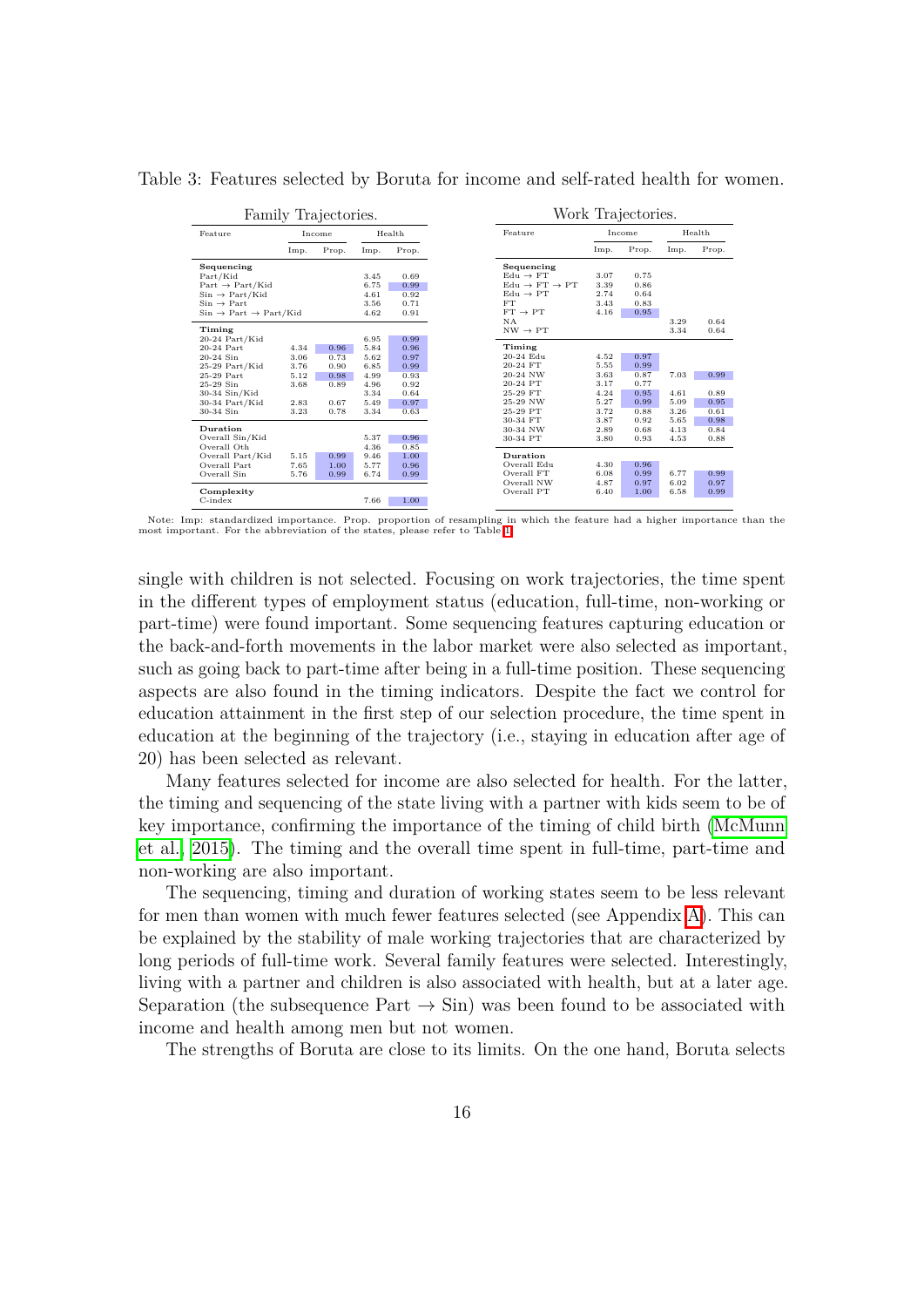a high number of features, including weak association, non-linear relationships and interaction effects among them. It therefore provides a "global" overview of sequence's features that are associated with the outcome of the interest. On the other hand, the high number of selected features makes the interpretation of the results less straightforward. For this reason, the method is particularly relevant if one aims to gain a global understanding of the features playing an important role in the relationship between previous trajectory and later life outcome.

#### **4.3 LASSO and Stability Selection**

LASSO regression model is a well-known approach for variable selection [\(Tibshirani,](#page-33-7) [1996;](#page-33-7) [Hastie et al., 2015\)](#page-30-10). Differently from Boruta, LASSO aims to find an efficient subset of features to predict the outcome variable, i.e. income or health in our case. LASSO uses a penalization method of non-zero coefficients in its estimation procedure. As a result, when the weight given to penalization is high, many coefficients are set to zero and are therefore unselected by the model. For further details on LASSO method, please refers to the seminal work of *Tibshirani* [\(1996\)](#page-33-7).

Stability selection (SS) (Meinshausen and Bühlmann, 2010) extends LASSO by using resampling approach to overcome two of its common issues. First, LASSO does not provide any guidance on the number of features to keep. SS offers such guidance by looking at risk error, as in usual statistical reasoning. Second, when correlated variables are used in LASSO, the procedure tends to keep only one of them, and shrink toward zero the coefficient of the others, even if they were significant. SS milds this effect by using resampling techniques. This aspect is crucial while selection features from sequential data since indicators tend to be highly correlated.

In this article, we use an improvement of Stability Selection proposed by [Shah](#page-32-11) [and Samworth](#page-32-11)  $(2012)$  and further discussed by [Hofner et al.](#page-30-11)  $(2015)$ . It works by applying LASSO on random subsample of the data and look at "stable" features, i.e. feature that are often selected by the model.

When using SS, two parameters need to be set. [Hofner et al.](#page-30-11) [\(2015\)](#page-30-11) discuss in detail the choice of these parameters. First, we need to specify the minimum percentage of subsamples in which a variable was selected in order to be considered as stable. According to [Hofner et al.](#page-30-11) [\(2015\)](#page-30-11), any value between 0*.*5 and 1 can be used and should not have a relevant impact on the result. Following [Meinshausen](#page-31-11) and Bühlmann [\(2010\)](#page-31-11), we set to cut-off point at 0.6. Second, the per-family error rate (PFER) measures the expected number of false positive. It should be set at least to the significance threshold (typically  $\alpha = 0.05$ ) to fully account for multiple testing, i.e. when each feature measures a completely different concept. [Hofner](#page-30-11) [et al.](#page-30-11) [\(2015\)](#page-30-11) recommend taking a value in the range  $[\alpha; m \cdot \alpha]$  where m is the number of features. Setting the PFER to a value of  $m \cdot \alpha$  would lead not to take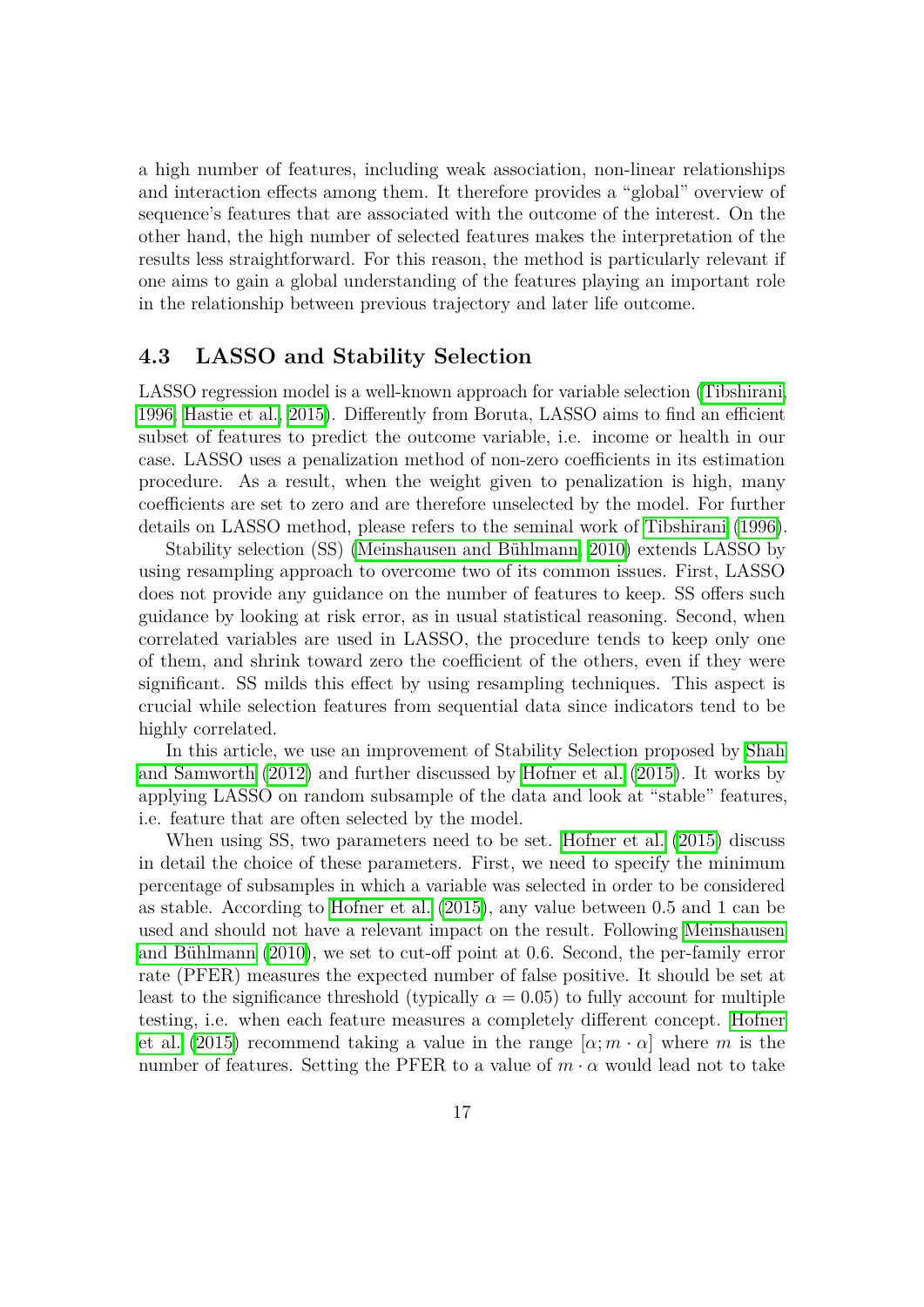Table 4: Features selected by stability selection for income and self-rated health for women and men.

<span id="page-19-0"></span>

Note: Features selected with  $PFER = 1$  are highlighted in blue. For the abbreviation of the states, please refer to Table **1.** A star indicates a feature selected by Boruta as well.

multiple testing into account.

Table  $\overline{4}$  presents the features selected by the SS algorithm with  $PFER = m \cdot \alpha$ . As we expected, the set of features selected by stability selection is much smaller than the one estimated by Boruta. The number of features selected ranged from 1 to 6 according to the outcome and gender considered. With  $PFER = \alpha$ , no features were selected since the procedure would be too conservative as our features are highly correlated due to the stability of sequences. The features highlighted in blue were selected with  $PFER = 1$ , the default value in the R package "stabs".

According to SS and as expected, family trajectory features are mostly important for women. The overall time spent with a partner is linked with income, while the pattern and timing of children matter for self-rated health. No features from family history have been selected among men.

Apart from education, which matters for men and women, income among women is mostly linked to back-and-forth movement on the labor market as mostly indicators of sequencing have been kept. This includes the occurrence of a full time, or non-working spells as well as the full-time  $\rightarrow$  part-time pattern. Among men, in addition to the time spent in education after age 20, the full-time employment after leaving education and having experienced a period of unemployment (NW) matter for income level in midlife. Not working between age of 30 and 34 is associated with later-life health as well.

#### **4.4 Comparing Boruta and Stability Selections Features**

In this section, we briefly compare the features selected by Boruta and SS. First of all, SS identifies a much smaller number of features that were also selected by Boruta, except the occurrence of not-working spell when studying income. However, timing and duration features of not-working were flagged as important for women. Features selected by both methods are indicated with a start in Table  $\frac{\pi}{4}$ .

To further compare the results obtained by Boruta and Stability Selection methods, we first estimated the direct linear relationship between each Boruta's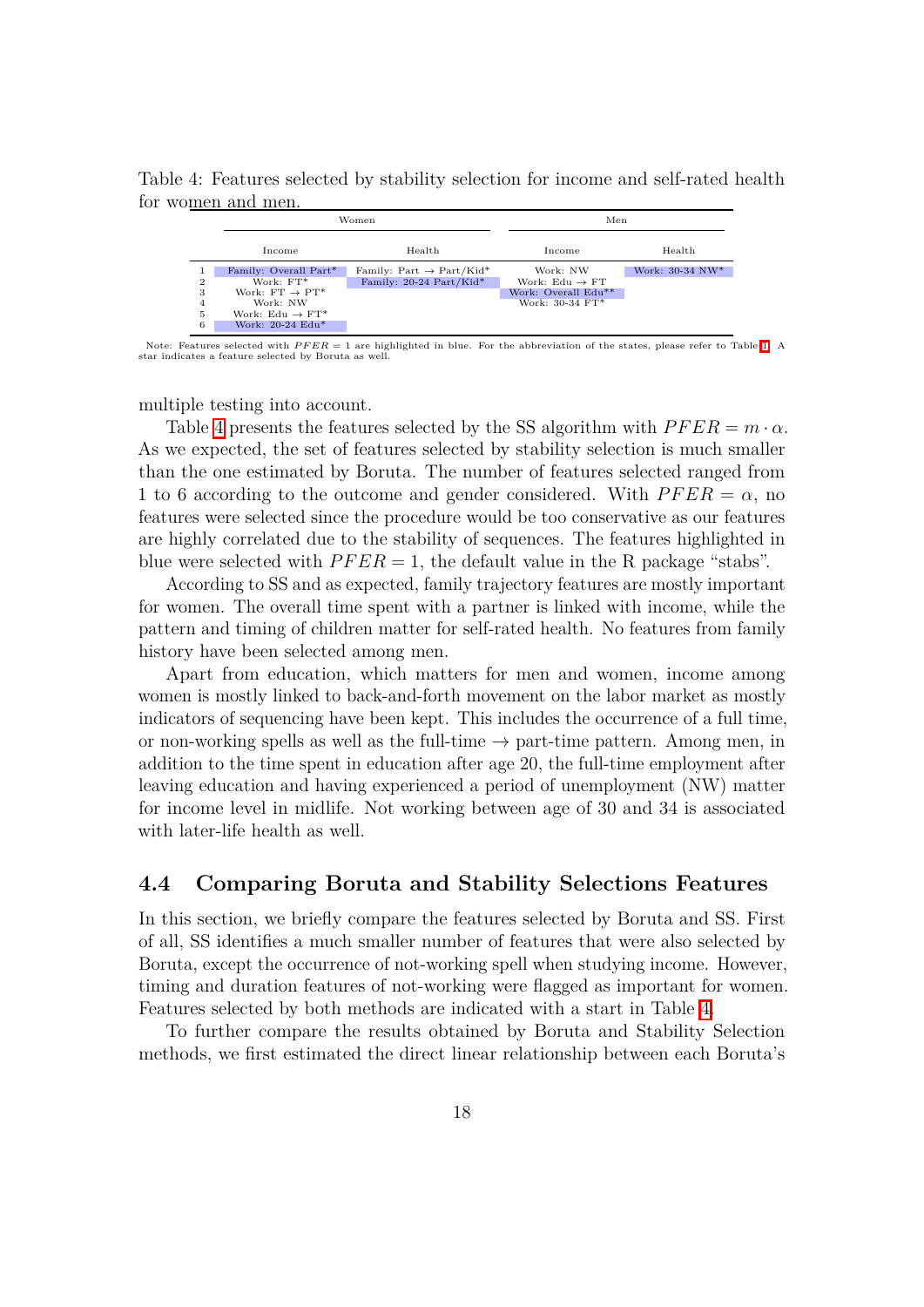<span id="page-20-0"></span>

| <b>Income</b>                            |             | Health                                                                        |        |
|------------------------------------------|-------------|-------------------------------------------------------------------------------|--------|
| Feature                                  |             | Feature                                                                       |        |
| Sequencing                               |             | Sequencing                                                                    |        |
| Work Trajectories                        |             | Work Trajectories                                                             |        |
| $\text{Edu} \rightarrow \text{FT}$       | $\ast$      | ΝA                                                                            |        |
| $\text{Edu} \to \text{FT} \to \text{PT}$ | A           | $NW \rightarrow PT$                                                           |        |
| $Edu \rightarrow PT$                     | A           | <b>Family Trajectories</b>                                                    |        |
| FT                                       | $\ast$      | Part/Kid                                                                      |        |
| $FT \rightarrow PT$                      | $\ast$      | $Part \rightarrow Part/Kid$                                                   | $\ast$ |
|                                          |             | $\mathrm{Sin}\rightarrow \mathrm{Part}/\mathrm{Kid}$                          | А      |
| Timing                                   |             | $\mathrm{Sin}\rightarrow\mathrm{Part}$                                        | А      |
| Work Trajectories                        | $\ast$      | $\mathrm{Sin}\rightarrow \mathrm{Part}\rightarrow \mathrm{Part}/\mathrm{Kid}$ | Α      |
| 20-24 Edu                                |             | Timing                                                                        |        |
| 20-24 FT                                 |             | Work Trajectories                                                             |        |
| 20-24 NW                                 | А           | 20-24 NW                                                                      | А      |
| 20-24 PT                                 |             | 25-29 FT                                                                      |        |
| 25-29 FT                                 |             | 25-28 NW                                                                      | A      |
| 25-29 NW                                 | S           | 25-29 PT                                                                      |        |
| 25-29 PT                                 |             |                                                                               |        |
| 30-34 FT                                 | А           | 30-34 FT                                                                      |        |
| 30-34 NW                                 | A           | 30-34 NW                                                                      |        |
| 30-34 PT                                 |             | 30-34 PT                                                                      |        |
| <b>Family Trajectories</b>               |             | Family Trajectories                                                           | $\ast$ |
| $20\text{-}24$ Part                      |             | $20-24$ Part/Kid                                                              |        |
| 20-24 Sin                                |             | $20-24$ Part                                                                  |        |
| $25-29$ Part/Kid                         | А           | $20-24$ Sin                                                                   | A      |
| $25-29$ Part                             | A           | $25-29$ Part/Kid                                                              | S      |
| $25-29$ Sin                              |             | $25-29$ Part                                                                  | A      |
| $30-34$ Part/Kid                         | A           | $25-29$ Sin                                                                   |        |
| 30-34 Sin                                |             | $30-34$ Sin/Kid                                                               | A      |
| Duration                                 |             | $30-34$ Part/Kid                                                              |        |
| Work Trajectories                        |             | 30-34 Sin                                                                     |        |
| Overall Edu                              | S           | Duration                                                                      |        |
| Overall FT                               |             | Work Trajectories                                                             |        |
| Overall NW                               | А           | Overall FT                                                                    |        |
| Overall PT                               |             | Overall NW                                                                    |        |
|                                          |             | Overall PT                                                                    |        |
| Family Trajectories                      |             | Family Trajectories                                                           |        |
| Overall Part/Kid                         | Α<br>$\ast$ | Overall Sin/Kid                                                               | А      |
| Overall Part                             |             | Overall Oth                                                                   |        |
| Overall Sin                              |             | Overall Part/Kid                                                              |        |
|                                          |             | Overall Part                                                                  | A      |
|                                          |             | Overall Sin                                                                   |        |
|                                          |             |                                                                               |        |
|                                          |             | Complexity                                                                    |        |
|                                          |             | Family Trajectories                                                           |        |

Table 5: Comparison Features selected by Boruta and Stability Selection for income and self-rated health for women.

Note: For the abbreviation of the state, please refer to Table  $\prod_{\text{all}}$ <br>\* = features selected by both methods; A = direct linear relationship is accounted for when controlling; S = direct linear<br>relationship remains sig

 $\mbox{C-index}$  <br> <br> $\mbox{A}$ 

features and the outcome. We then estimated whether this direct linear relationship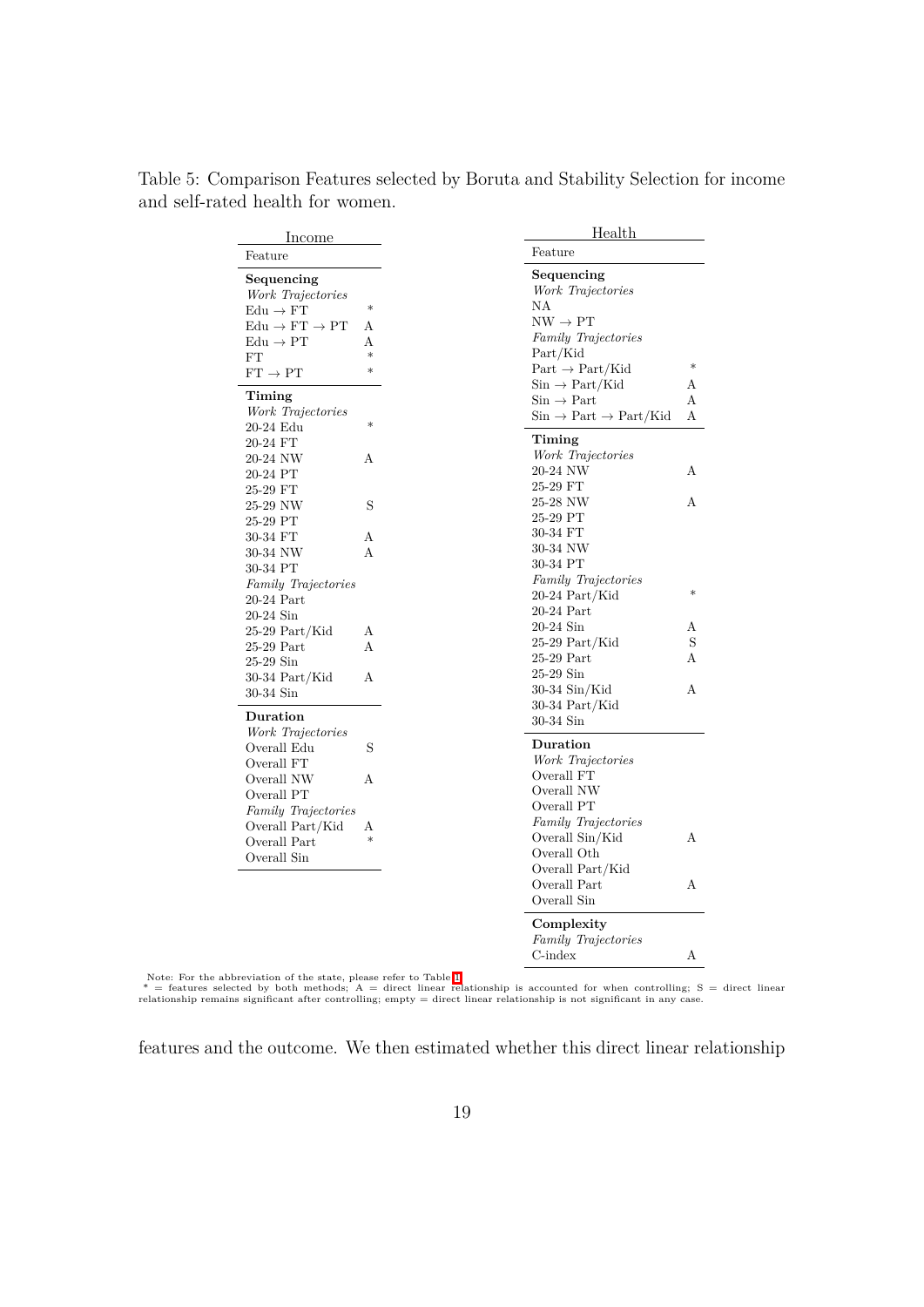is still significant when controlling for the SS features.

These results are presented in Table  $\overline{5}$  for women and Table  $\overline{8}$  for men as follows: "\*" for features selected by both methods, " $A$ " if the direct linear relationship identified for Boruta feature is Accounted for when controlling for SS features, "S" if it remains Significant after controlling, and nothing if the direct linear relationship is not significant.

The results allow us to illustrate the added value of each approach. First of all, several Boruta features have no direct linear relationship with the outcome (empty sign: 13 out of 29 for income and 18 out of 32 for health. For women). This can be explained by the ability of Boruta to capture non-linear and interaction effects. These interactions and non-linear relationships are neglected by linear approaches such as stability selection.

Most of the time, direct linear relationships found by Boruta are accounted for when controlling for SS features ("A" in the table).  $\boxed{?}$  In other words, only a few Boruta's features are still correlated with the outcome after controlling for SS features ("S" in the table).<sup>[3](#page-21-2)</sup> The comparisons of the results for men yield to a very similar conclusion (see Appendix  $\overline{B}$ ).

Different reasons can drive this result. On the one side, SS aims to identify a small set of features highly correlated with the outcome using a linear model. So, it is strongly focused on finding the best predictive linear model. It is not surprising then that after controlling for SS features, some correlation found for Boruta features disappear. On the other side, it also means that the SS's features "represents" other sequences features that are correlated with the selected one. Multiple features might bring a similar information and SS will usually select only one of them. In other words, SS features might hinder other correlated features. We should therefore take that into account in our interpretation of the results.

## <span id="page-21-0"></span>**5 Regression Models**

Feature selection algorithms allow us to identify the most relevant properties, but not to understand their effect. As a final step, we run a regression model including the SS features to interpret the relationships. We do not consider Boruta features, as their number and correlation would lead to multicolinearity issues.

Table [6](#page-22-0) presents several logistic regression on health for women. The base model only includes our control variables. As expected, the chances to have a good self-rated health decrease with age and tends to be higher for those born in Switzerland. In the second model, the sequence analysis typologies of professional

<span id="page-21-2"></span><span id="page-21-1"></span><sup>2</sup>10 features out of 16 for income and 11 out of 14 for self-rated health.

<sup>3</sup>Namely, for income: not-working between ages 25-29; overall duration of education after age 20; for health: having a partner and children at ages 25-29.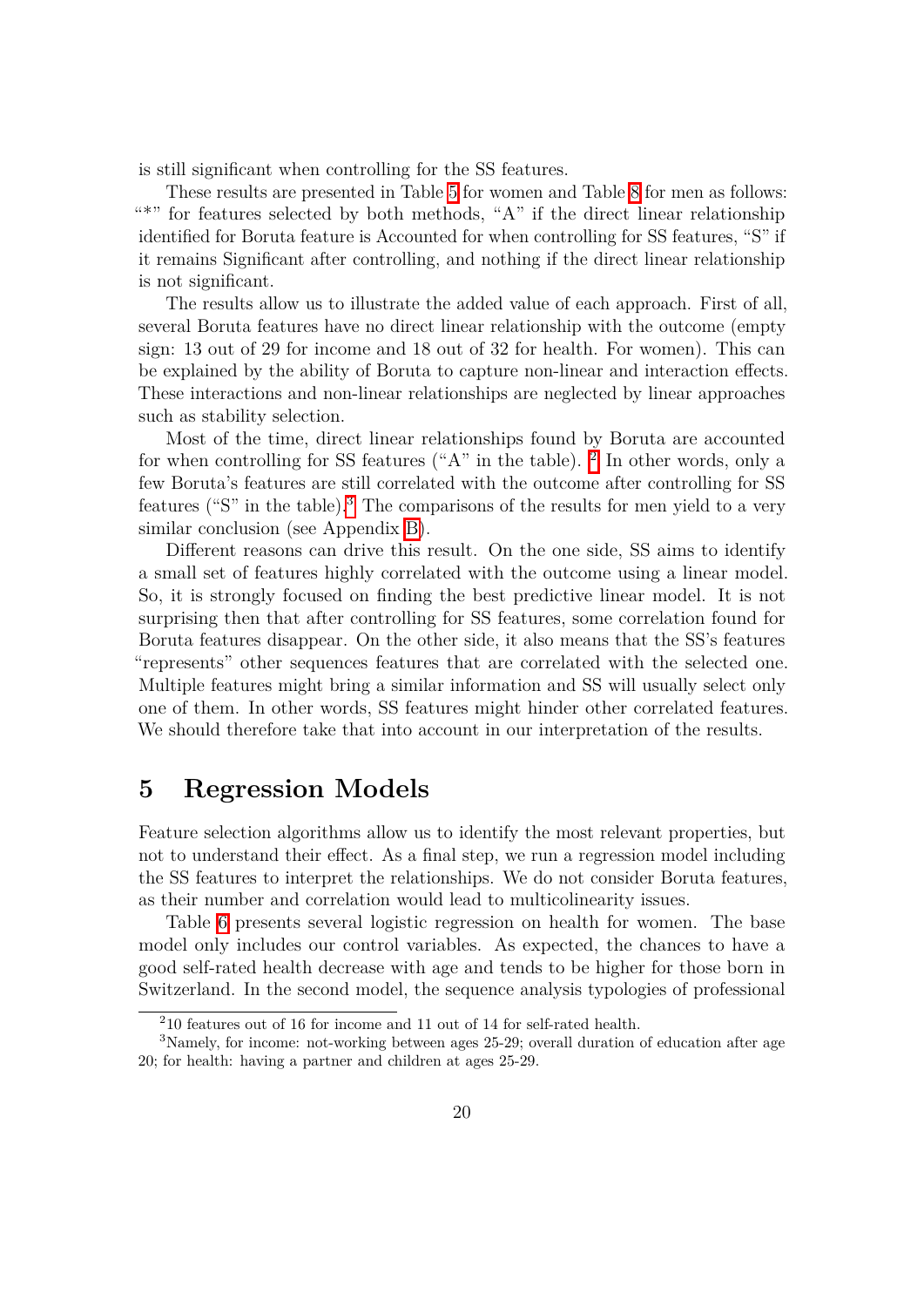|                                      | Base           | Seq. An.   | Stab. Sel. | Complete   |
|--------------------------------------|----------------|------------|------------|------------|
| Intercept                            | $2.74***$      | $2.33***$  | $2.32***$  | $2.19***$  |
|                                      | (0.54)         | (0.59)     | (0.55)     | (0.59)     |
| Age                                  | $-0.03**$      | $-0.02*$   | $-0.02*$   | $-0.02$    |
|                                      | (0.01)         | (0.01)     | (0.01)     | (0.01)     |
| Tertiary educ.                       | $^{ -0.02}$    | $-0.04$    | $-0.09$    | $-0.09$    |
|                                      | (0.14)         | (0.14)     | (0.14)     | (0.15)     |
| Born in CH                           | $0.31*$        | $0.34*$    | $0.30*$    | $0.34*$    |
|                                      | (0.14)         | (0.14)     | (0.14)     | (0.15)     |
| Family Life                          |                |            |            |            |
| $Part \rightarrow Part/Kid$          |                |            | $0.49***$  | $0.61**$   |
|                                      |                |            | (0.14)     | (0.20)     |
| $20-24$ Part/Kid                     |                |            | $-0.20***$ | $-0.15*$   |
|                                      |                |            | (0.05)     | (0.06)     |
| Professional Cluster (ref=Full-time) |                |            |            |            |
| Late FT-NW                           |                | $-0.08$    |            | $-0.26$    |
|                                      |                | (0.24)     |            | (0.25)     |
| FT-NW                                |                | $-0.20$    |            | $-0.34$    |
|                                      |                | (0.25)     |            | (0.26)     |
| PT                                   |                | $-0.01$    |            | $-0.11$    |
|                                      |                | (0.24)     |            | (0.24)     |
| Late FT-PT                           |                | $-0.36$    |            | $-0.51*$   |
|                                      |                | (0.23)     |            | (0.23)     |
| $Edu-FT$                             |                | $-0.07$    |            | $-0.15$    |
|                                      |                | (0.32)     |            | (0.32)     |
| NA                                   |                | 0.24       |            | 0.20       |
|                                      |                | (0.44)     |            | (0.44)     |
| Family life Cluster (ref=Single)     |                |            |            |            |
| Early parenthood                     |                | $-0.07$    |            | $-0.15$    |
|                                      |                | (0.23)     |            | (0.29)     |
| With partner                         |                | 0.22       |            | 0.22       |
|                                      |                | (0.27)     |            | (0.27)     |
| Other paths                          |                | 0.32       |            | 0.32       |
|                                      |                | (0.41)     |            | (0.41)     |
| Late parenthood                      |                | $0.60*$    |            | 0.25       |
|                                      |                | (0.24)     |            | (0.28)     |
| AIC                                  | 1328.57        | 1330.39    | 1303.28    | 1311.84    |
| BIC                                  | 1349.63        | 1404.11    | 1334.87    | 1396.09    |
| Log Likelihood                       | $-660.28$      | $-651.20$  | $-645.64$  | $-639.92$  |
| $2$ (vs Base)<br>$\Delta\chi$        |                | 18.18      | $29.29***$ | $40.73***$ |
| $\Delta\chi^2$ (vs Complete)         | $5.94***$      | $22.55***$ | 11.44      |            |
| *** $p < 0.001$ , ** $p < 0.01$ ,    | $*_{p}$ < 0.05 |            |            |            |

<span id="page-22-0"></span>Table 6: Logistic regressions on health for women.

Note: For the abbreviation of the state, please refer to Table  $\prod$  Cluster of Sequence Analysis are reported in Figure  $\prod$  and  $\boxed{2}$ 

and family life trajectories were added. Consistently with the literature, "late parenthood" type is associated with higher health than those in the "single" or "early parenthood" clusters. No significant effect is found for working career typology. More globally, a likelihood ratio test against the base model shows no significant overall improvement.

The third model includes the two SS features and shows a significant improvement over the base model ( $\Delta \chi^2 = 29.29$ ;  $p < 0.001$ ). The sequencing feature "Part  $\rightarrow$  Part/Kid" (living with children and partner after a living with a partner episode) is associated with higher health. The feature "20-24 Part/Kid" (time spent in living with partner and children between 20 and 24 years old) is associated with lower self-rated health. In order to correctly interpret the proper effect of each property, the reference it should be clearly identified. In our case, it is a woman who did not have a child early in life, and not lived with a partner and a child after living with a partner. In our sample, this is mostly women without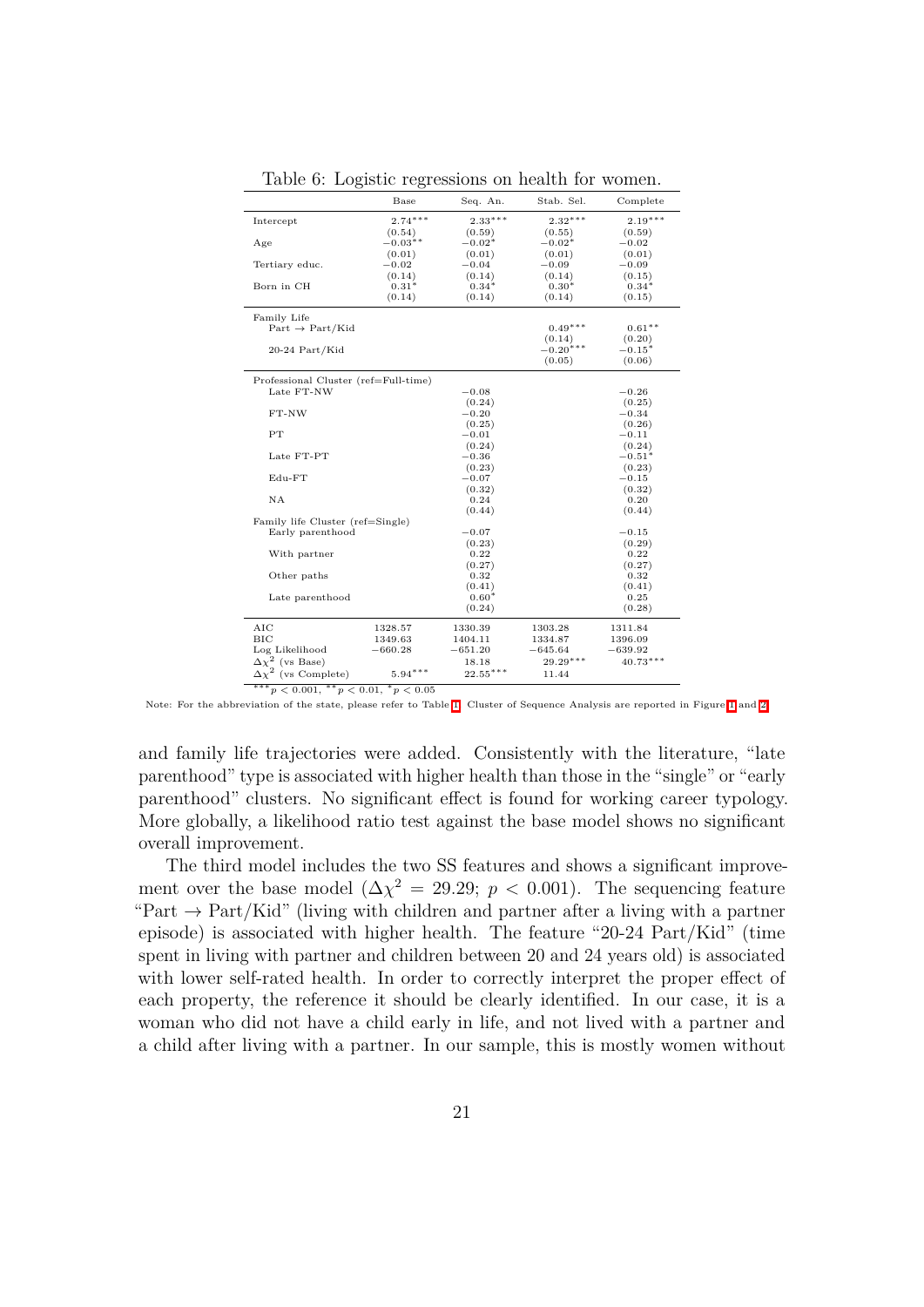children. Summarizing, we found the lowest self-rated health for early mothers, followed by women without children and finally late parenthood. All these results are consistent with previous studies on the link between family trajectories and midlife health conditions showing the negative effect of having children early in life [\(McMunn et al., 2015\)](#page-31-0).

The last model includes the typologies and the SS features to provide a benchmark. It shows that adding SA typologies on top of SS features does not significantly improve the model (likelihood ratio test  $\Delta \chi^2 = 11.44$ ). In this empirical example, the SS features capture all the relevant information provided by the SA typologies. On the contrary, comparing the last and the SA model, we can conclude that adding SS features to the SA model significantly increases the model fit (likelihood ratio test  $\Delta \chi^2 = 22.55$ <sup>\*\*\*</sup>). SS features therefore provide a more precise information as these features might be shared by individuals classified in different types. It also provides a much clearer interpretation.

Table  $\bar{7}$  presents linear regression models of household income following the same modeling strategy as for health. The SA model (second column) highlights two significant and positive effects on income: living with a partner without child(ren) and the role of the time spent in education (typology labeled "Edu  $-$ Full-time" type). Unsurprisingly, couple without children is linked with higher household equivalized income as well as further education. The SS model provides a more precise interpretation. Aside from living with a partner and education, it shows the importance of working full-time, the full-time  $\rightarrow$  part-time pattern (both positively associated with later-life income), experiencing nonworking spells (negative impact on income in midlife). The effect of the Edu  $\rightarrow$  FT pattern is not significant, probably because of multicolinearity  $(VIF = 2.9)$ . Here again, this model significantly improves the base model.

As before, a proper interpretation of these relationships between work-related features and household income requires us to identify the reference individual: a woman who did not experience any full-time or non-working spells and without time spent in education between 20 and 24 years old. These are predominantly women experiencing a full part-time trajectory.

We then observe a significant effect of experiencing a full-time spell and a negative effect of non-working spells. These results were expected. Surprisingly, the "FT  $\rightarrow$  PT" pattern (full-time followed by a part-time spell) is associated with higher household income. This could be explained by a reverse causality, female workers who decided to reduce their labor force participation are also those who live already in a wealthy family and can afford it.

Here again, the complete model shows us that all the effects identified by SA typologies are accounted for by the SS features (i.e. they are not significantly associated with the outcome when including SS features). No significant improvement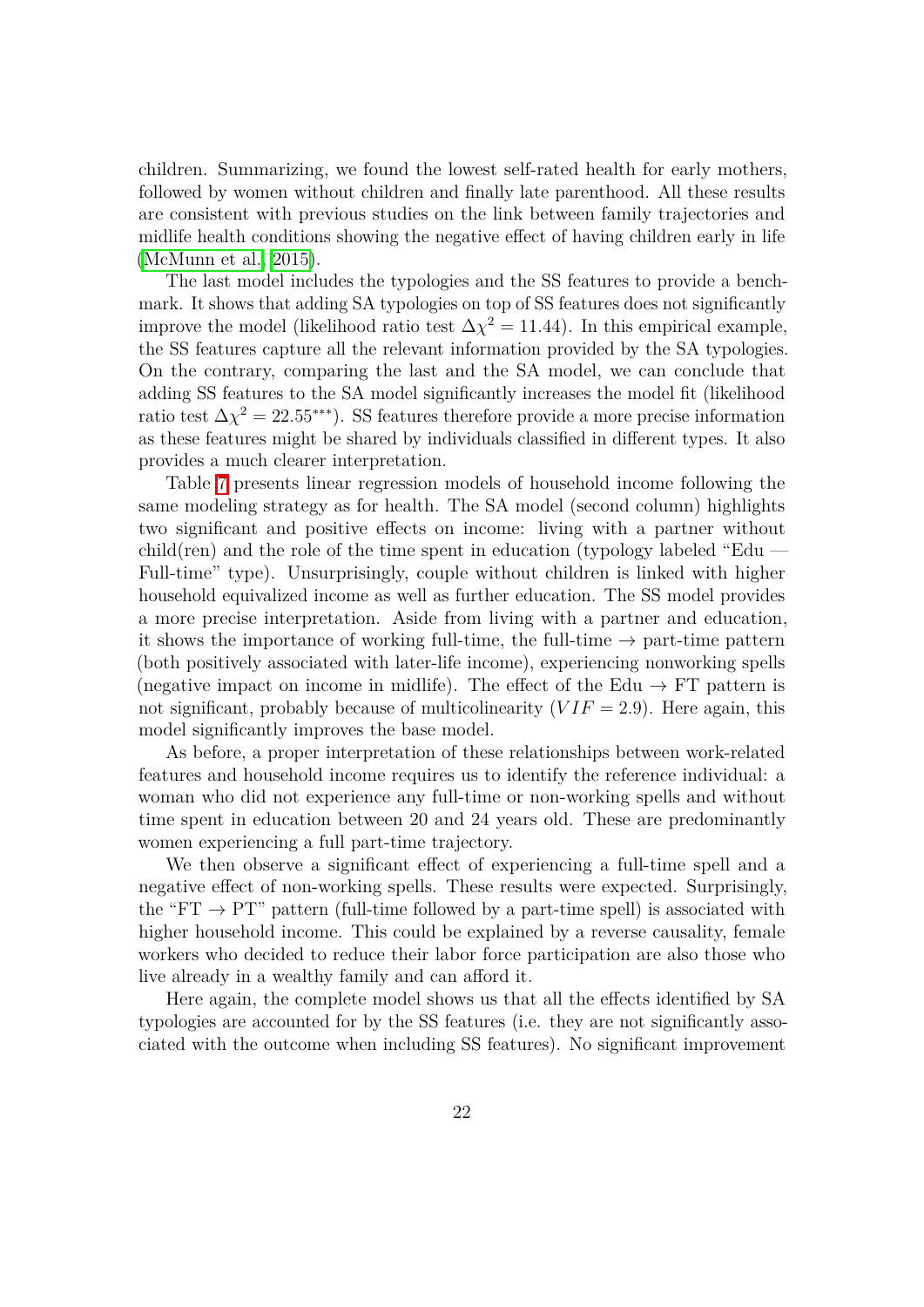Table 7: Linear Regression on Equivalized Household Income for women.

<span id="page-24-0"></span>

|                                      | Base          | Seq. An.      | Stab. Sel.    | Complete     |
|--------------------------------------|---------------|---------------|---------------|--------------|
| Intercept                            | 33595.51***   | 23152.00**    | 9352.45       | 7511.66      |
|                                      | (8143.71)     | (8785.52)     | (8909.74)     | (9650.40)    |
| Age                                  | $472.33**$    | $613.10***$   | 683.49***     | $675.52***$  |
|                                      | (149.75)      | (151.23)      | (147.59)      | (149.77)     |
| Tertiary educ.                       | $14295.51***$ | $12412.24***$ | $10511.73***$ | 10687.09***  |
|                                      | (2148.27)     | (2162.95)     | (2158.73)     | (2169.23)    |
| Born in CH                           | 4023.59       | 4567.69*      | $5220.70*$    | 5185.78*     |
|                                      | (2166.80)     | (2157.51)     | (2142.27)     | (2164.30)    |
|                                      |               |               |               |              |
| Family Life                          |               |               | 959.41***     | $922.78*$    |
| Overall Part                         |               |               |               |              |
|                                      |               |               | (232.40)      | (399.32)     |
| Working Life                         |               |               |               |              |
| FT                                   |               |               | $7522.80*$    | 8091.90      |
|                                      |               |               | (3666.16)     | (4234.45)    |
| $FT \rightarrow PT$                  |               |               | $5977.57***$  | $7003.72*$   |
|                                      |               |               | (2280.57)     | (2774.28)    |
| <b>NW</b>                            |               |               | $-6214.28***$ | $-7008.99*$  |
|                                      |               |               | (2143.38)     | (3121.32)    |
| $Edu \rightarrow FT$                 |               |               | 1385.17       | 1130.34      |
|                                      |               |               | (4151.16)     | (4201.92)    |
| 20-24 Edu                            |               |               | 3972.86***    | $3678.14***$ |
|                                      |               |               | (1066.36)     | (1161.58)    |
| Professional Cluster (ref=Full-time) |               |               |               |              |
| Late FT-NW                           |               | $-2188.74$    |               | $-346.42$    |
|                                      |               | (3562.81)     |               | (4501.34)    |
| FT-NW                                |               | $-7193.93$    |               | 125.31       |
|                                      |               | (3840.47)     |               | (4760.45)    |
| PT                                   |               | 2390.33       |               | 1559.38      |
|                                      |               | (3494.07)     |               | (4051.02)    |
| Late FT-PT                           |               | 2229.19       |               | $-3952.89$   |
|                                      |               | (3482.17)     |               | (4001.61)    |
| $Edu-FT$                             |               | $18376.90***$ |               | 3450.20      |
|                                      |               |               |               |              |
| NΑ                                   |               | (4722.45)     |               | (5862.58)    |
|                                      |               | $-305.77$     |               | $-956.49$    |
| Family life Cluster (ref=Single)     |               | (6194.77)     |               | (6164.14)    |
| Early parenthood                     |               | 979.11        |               | 3163.78      |
|                                      |               | (3701.11)     |               | (3716.98)    |
| With partner                         |               | 12117.93**    |               | 2602.80      |
|                                      |               |               |               | (5977.35)    |
|                                      |               | (4159.02)     |               |              |
| Other paths                          |               | $-3917.41$    |               | $-3079.26$   |
|                                      |               | (5721.13)     |               | (5677.09)    |
| Late parenthood                      |               | 4078.11       |               | 2862.18      |
|                                      |               | (3640.47)     |               | (3698.68)    |
| $R^2$                                | 0.03          | 0.06          | 0.09          | 0.09         |
| $\Delta F$ (vs Base)                 |               | $4.72***$     | $15.06***$    | $5.94***$    |
| $\Delta F$ (vs Complete)             | $5.94***$     | $7.74***$     | 0.49          |              |
|                                      |               |               |               |              |
| ВIС                                  | 35969.09      | 35995.23      | 35924.61      | 35992.73     |

Note: For the abbreviation of the state, please refer to Table  $\boxed{1}$  Cluster of Sequence Analysis are reported in Figure  $\boxed{1}$  and  $\boxed{2}$ 

is found by adding the SA typologies to the SS model. Unsurprisingly, here again the SS approach provides the most parsimonious model.

We do not discuss in detail the model for men as they lead to similar conclusion. In all cases, SS features were able to detect the association found with the SA typologies. Furthermore, it also makes it possible to interpret more precisely the effect of the previous trajectory on the outcome of interest. Finally, in some models, additional interpretations were made possible by identifying features that were not taken into account in the typology.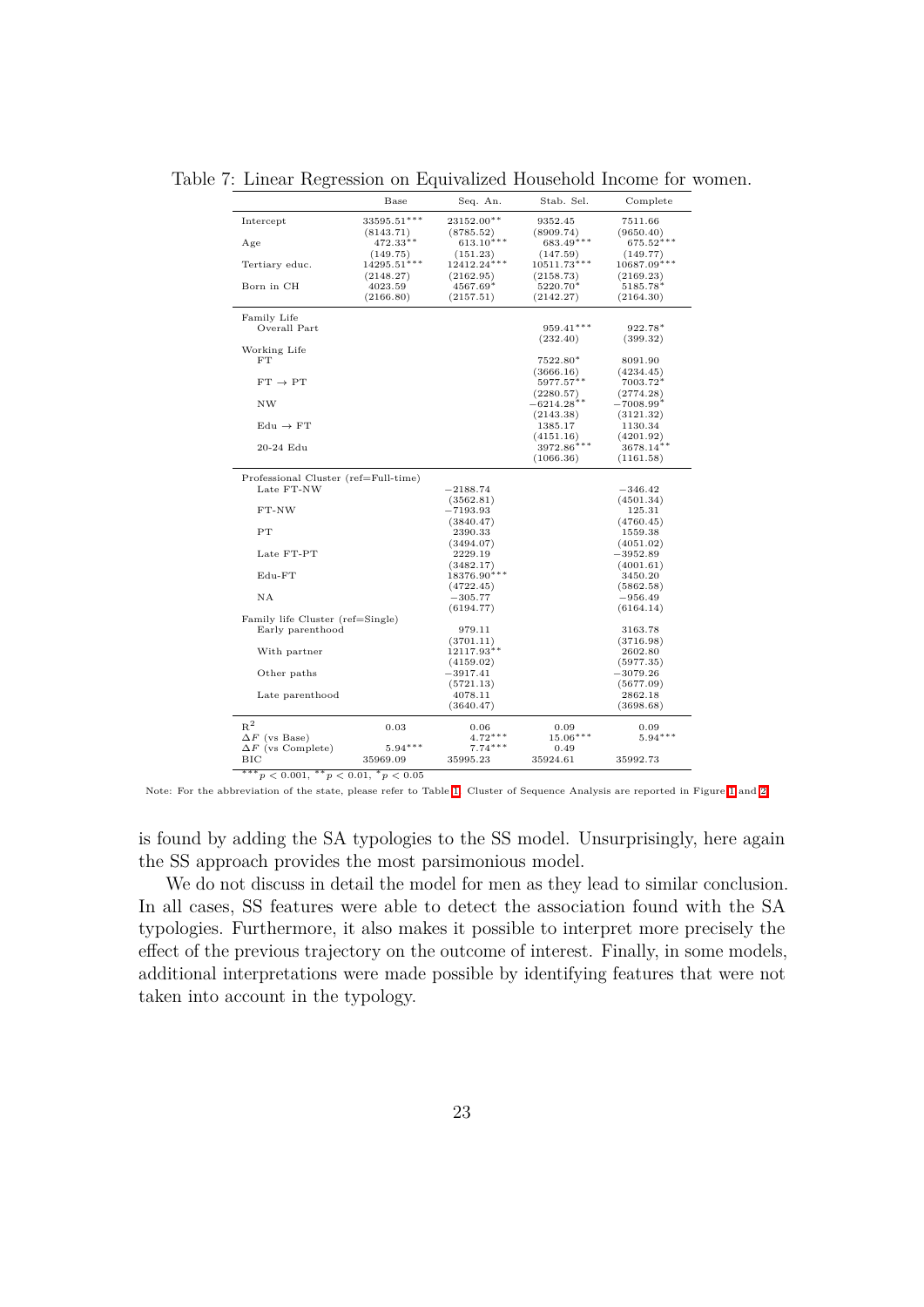## <span id="page-25-0"></span>**6 Running the Analysis in R**

We briefly present here how to run the proposed methodology in R. Nevertheless, feature selection approaches are available in other software too.

The automatic extraction of features is available using the seqpropclust function available in the WeightedCluster package  $(Studer, 2013, 2018)$  $(Studer, 2013, 2018)$ . Aside from the state sequence object myseq, one needs to specify the properties to be extracted, and the prop.only=TRUE arguments to retrieve the list of extracted features. The function can extract other properties as well, see [Studer](#page-32-2) [\(2018\)](#page-32-2) for more information.

```
library(WeightedCluster)
## Extracting features
features <- seqpropclust(myseq,
            properties=c("pattern","agerange", "duration"),
            prop.only = TRUE)
## Controlling for confounders
regconfond <- glm(outcome˜confounders)
## Running Boruta
```

```
library(Boruta)
Boruta(residuals(regconfond)˜features)
```

```
## Running stability selection
library(stabs)
stabsel(features, residuals(regconfond), cutoff=0.6, PFER=1)
```
Once the features are extracted, the Boruta can be run using the Boruta function from the package of the same name [\(Kursa and Rudnicki, 2010\)](#page-30-9). The outcome variable and the sequence features are specified through the usual R formula interface. Additional parameters of interest include maxRuns and num.trees which can be both increased to get more stable results.

Stability selection using LASSO regressions is available in the stabs package [\(Hofner and Hothorn, 2017\)](#page-30-12) and the stabsel function. The features and outcome should be specified. Threshold for stability can be set using the cutoff argument, and the acceptable error through the PFER argument.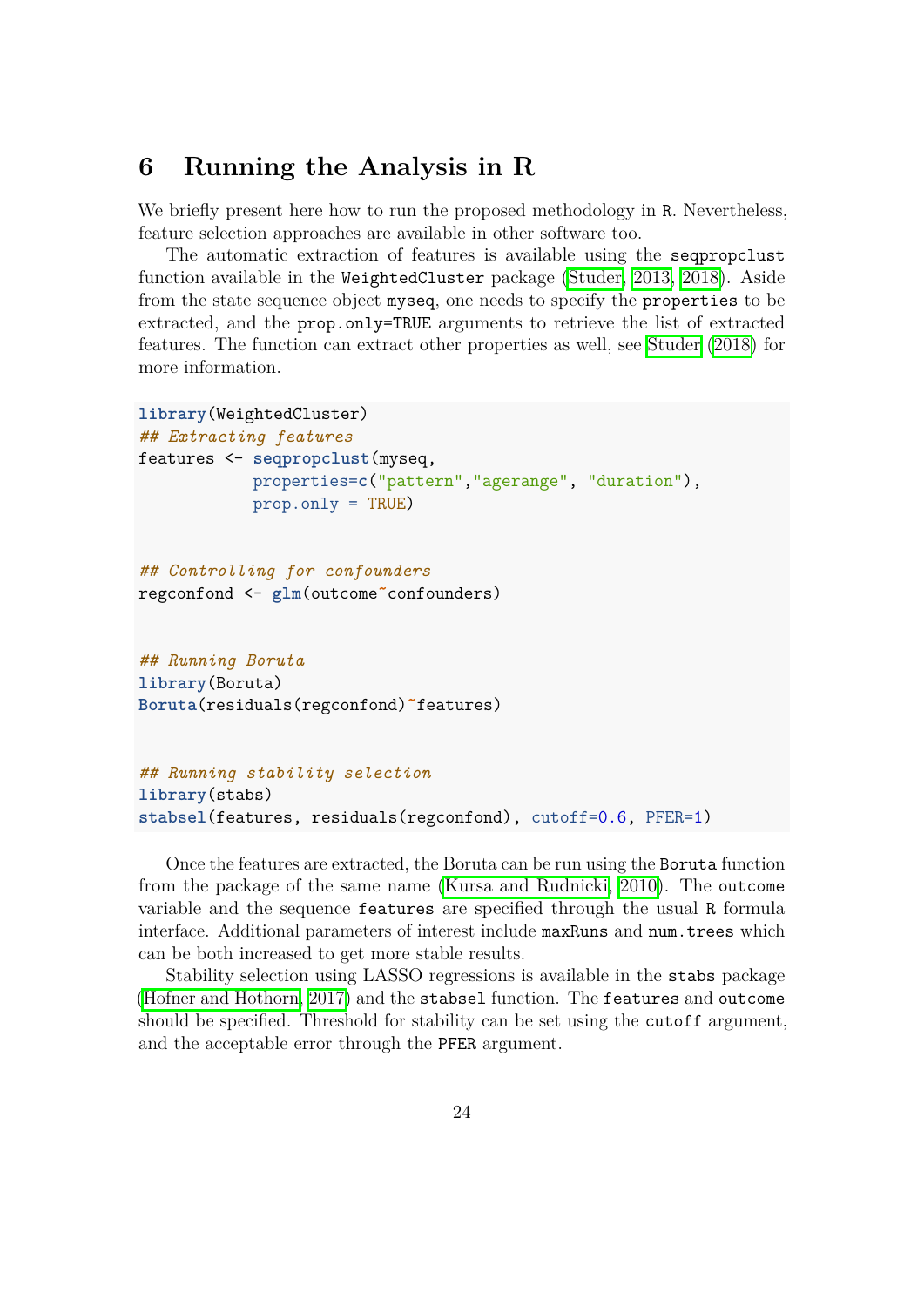## <span id="page-26-0"></span>**7 Conclusion**

In this article, we proposed a new methodological approach to study the link between a previous trajectory and a given outcome. It starts by automatically extracting properties of trajectories coded as sequences. We proposed indicators to capture meaningful aspects of trajectories in a life-course perspective, namely duration, complexity, sequencing, and timing. Although we discussed an automatic feature extraction procedure, we also emphasized the need to adapt it for specific applications, by removing or adding indicators.

In a second step, relevant features are selected among the previously defined set of properties. We discussed two approaches. First, Boruta is an all relevant feature selection procedure able to capture non-linear and interaction effects. Second, stability selection using LASSO regression identifies a relevant subset of features to be included in subsequent analysis. These two approaches are complementary, as the first one allows to take a broader look on relevant trajectories' properties, while the second allows identifying a relevant subset for future uses. While presenting this framework, we also discussed how to consider possible confounders based on residuals.

Finally, the effects of relevant features can be interpreted using regression modeling. In our sample applications, we saw that the approaches provided more precise results and interpretation than the usual sequence analysis approaches. Our illustrative examples on the effect of family and working lives on later-life economic and health condition further showed that the proposed approach provides more precise results and interpretation than commonly used methods such as sequence analysis typologies or user-defined indicators.

The proposed approach is complementary to the more traditional SA typology. Both approaches aim to summarize the complexity of life trajectories, but they have different aims. The goal of sequence typologies is to provide a descriptive "global" view on trajectories, by identifying similar patterns. The feature selection approach proposed here aims to identify the specific characteristics of the trajectories that are significantly linked to a later-life outcome. Depending on the research question, one or the other approaches could be more useful.

While the proposed approach is promising for many applications, we see rooms for future developments. First, Boruta results showed us interaction and nonlinear effects between trajectory indicators that should be taken into account. The resulting set of selected features is relatively large. Further work is needed to include them in the regression model afterward. This would allow us to study the combined effect of the intertwinement of different life domains, one of the core principles of the life-course paradigm.

Many feature selection algorithms were developed in the data-mining literature. We used here two approaches that are well recognized. However, other approaches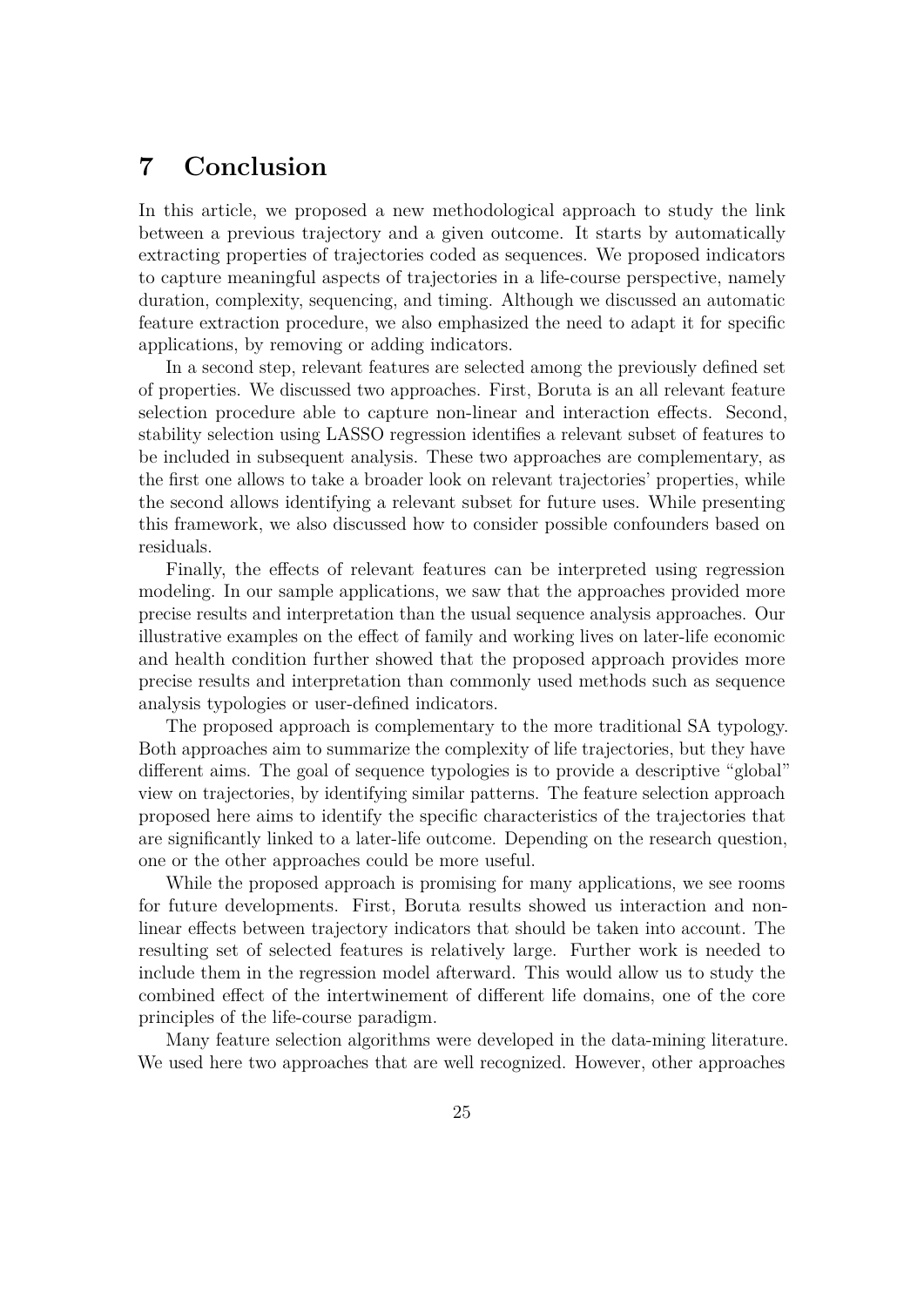might be useful in life-course research too. Among others, the group-LASSO approach, a method that takes prior information on the grouping of the features into account (Yuan and Lin,  $\langle 2006 \rangle$ , might be interesting to consider life-domain interactions.

In this empirical example, the professional and family trajectories were considered separately, without accounting directly for the interaction between them, even if Boruta might have identified some of them. Future studies might look more specifically on life domains interactions using, for instance, multichannel techniques.

Finally, future works should focus on missing data to better understand how to properly treat them. In this work, missing states was infrequent and was mostly made of short episode. The results are therefore probably not strongly affected by missing data.

The proposed approach can also be used as starting point for further complex analysis. For instance, for causal inference, the features selected by Boruta could be used as matching variables in a propensity score matching framework if we want to match individuals according to their previous trajectories. Further studies are needed to compare this to existing approaches that use the (dis)similarity between previous trajectories as matching criteria (e.g. [Barban et al., 2017\)](#page-27-4).

## **References**

- <span id="page-27-3"></span>Agrawal, Rakesh and Ramakrishnan Srikant. 1995. "Mining Sequential Patterns." In *Proceedings of the International Conference on Data Engeneering (ICDE), Taipei, Taiwan*, edited by Philip S. Yu and Arbee L. P. Chen, pp. 487–499. IEEE Computer Society.
- <span id="page-27-1"></span>Albrecht, James W and Susan Vromon. 1999. "Unemployment Finance Compansetion and Efficiency Wages." *Journal of Labor Economics* 17:141–167.
- <span id="page-27-0"></span>Arulampalam, Wiji. 2008. "Is Unemployment Really Scarring? Effects of Unemployment Experiences on Wages." *The Economic Journal* 111:586–606.
- <span id="page-27-4"></span>Barban, Nicola, Xavier de Luna, E Lundholm, I Svensson, and Francesco C. Billari. 2017. "Causal Effects of the Timing of Life-course Events: Age at Retirement and Subsequent Health." *Sociological Methods & Research* pp. 1–34.
- <span id="page-27-2"></span>Beblo, Miriam and Elke Wolf. 2002. "How much does a year off cost? Estimating the wage effects of employment breaks and part-time periods." *Brussels Economic Review* 45:191–217.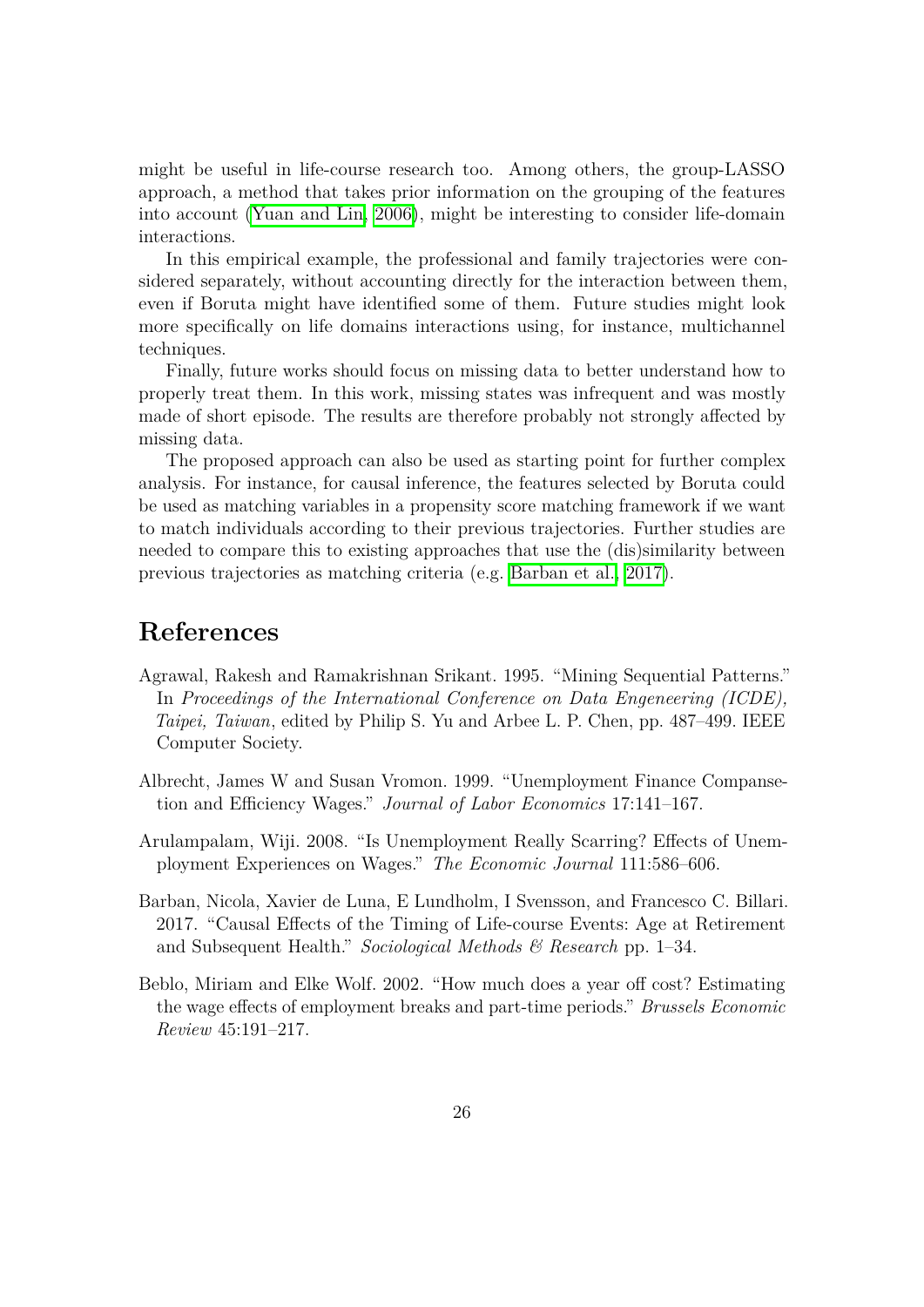- <span id="page-28-4"></span>Becker, Gary S. 1993. *Human Capital: A theoretical and Empirical Analysis with Special Reference in Education*. The University of Chicago Press. 3rd Edition.
- <span id="page-28-11"></span>Berk, Richard A, Susan B Sorenson, and Geoffrey Barnes. 2016. "Forecasting domestic violence: a machine learning approach to help inform arraignment decisions." *J. Empir. Legal Stud* 13:94–115.
- <span id="page-28-8"></span>Billari, Francesco C., Johannes Fürnkranz, and Alexia Prskawetz. 2000. "Timing, sequencing, and quantum of life course events: a machine learning approach." Working Paper 010, Max Planck Institute for Demographic Research, Rostock.
- <span id="page-28-0"></span>Blossfeld, Hans-Peter, Katrin Golsch, and Götz Rohwer. 2007. Event History *Analysis with Stata*. Mahwah NJ: Lawrence Erlbaum.
- <span id="page-28-10"></span>Breiman, Leo. 2001. "Random Forests." *Machine Learning* 45:5–32.
- <span id="page-28-12"></span>Bruno, Arpino, Marco Le Moglie, and Letizia Mencarini. 2018. "Machine-Learning techniques for family demography: An application of random forests to the analysis of divorce determinants in Germany." *RECSM Working Paper* 56.
- <span id="page-28-5"></span>Budig, Michelle J and Paula England. 2001. "The Wage Penalty for Motherhood." *American Sociological Review* 66:204–225.
- <span id="page-28-9"></span>Cadima, Jorge F. C. L. and Ian T. Jolliffe. 2001. "Variable Selection and the Interpretation of Principal Subspaces." *Journal of Agricultural, Biological, and Environmental Statistics* 6:62–79.
- <span id="page-28-2"></span>Clark, Andrew, Yannis Georgellis, and Peter Sanfey. 2001. "Scarring: The Psychological Impact of Past Unemployment." *Economica* 68:221–241.
- <span id="page-28-6"></span>Correll, Shelley J, Stephen Bernard, and In Paik. 2007. "Getting a Job: Is There a Motherhood Penalty?" *American Journal of Sociology* 122:1297–1339.
- <span id="page-28-3"></span>Daly, Michael J. and Liam Delaney. 2013. "The scarring effect of unemployment throughout adulthood on psychological distress at age 50: Estimates controlling for early adulthood distress and childhood psychological factors." *Social Science and Medicine* 80:19–23.
- <span id="page-28-1"></span>Dannesfer, Dale. 2003. "Cumulative Advantage Disadvantage and the Life Course: Cross-Fertilizing Age and Social Science Theory." *The Journals of Gerontology: Series B* 58:327–337.
- <span id="page-28-7"></span>de Linde Leonard, Megan and T. Stanley. 2015. "Married with children: What remains when observable biases are removed from the reported male marriage wage premium." *Labour Economics* 33:72–80.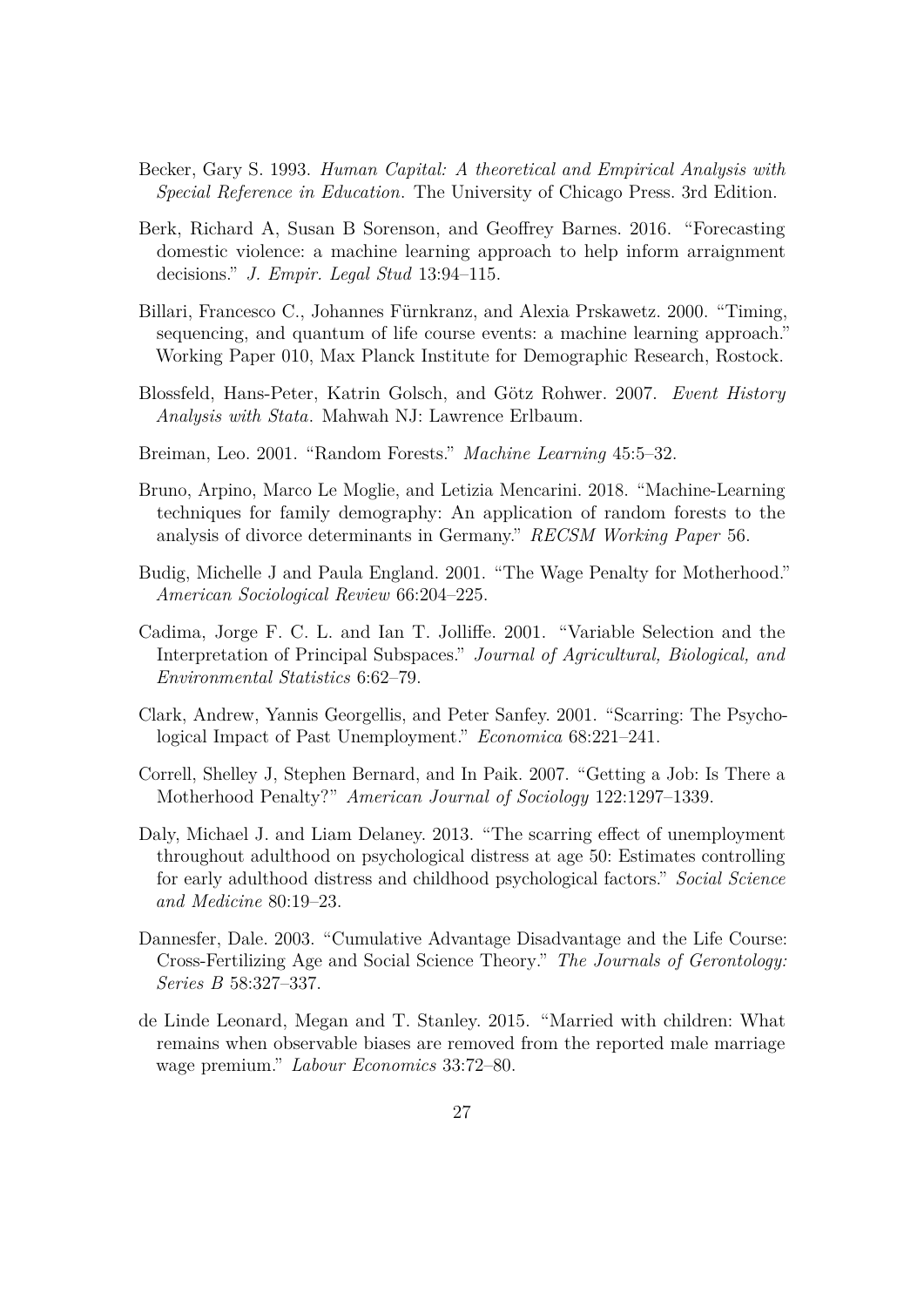- <span id="page-29-11"></span>Degenhardt, Frauke, Stephan Seifert, and Silke Szymczak. 2017. "Evaluation of variable selection methods for random forests and omics data sets." *Briefings in Bioinformatics* 20:492–503.
- <span id="page-29-4"></span>Doblhammer, Gabriele. 2000. "Reproductive history and mortality later in life: A comparative study of England and Wales and Austria." *Population Studies* 54:169–176.
- <span id="page-29-0"></span>Elder, Glen H., Monica Kirkpatrick Johnson, and Robert Crosnoe. 2003. "The Emergence and Development of Life Course Theory." In *Handbook of the Life Course*, edited by JeylanT. Mortimer and MichaelJ. Shanahan, Handbooks of Sociology and Social Research, pp. 3–19. Springer US.
- <span id="page-29-7"></span>Eriksson, Stefan and Dan-Olof Rooth. 2014. "Do Employers Use Unemployment as a Sorting Criterion When Hiring? Evidence from a Field Experiment." *American Economic Review* 104:1014–39.
- <span id="page-29-3"></span>Falba, Tracy, Hsun-Mei Teng, Jody L Sindelar, and William T Gallo. 2005. "The effect of involuntary job loss on smoking intensity and relapse." *Addiction* 100:1330–1339.
- <span id="page-29-1"></span>Fasang, Anette Eva. 2012. "Retirement Patterns and Income Inequality." *Social Forces* 90:685–711.
- <span id="page-29-10"></span>Gabadinho, Alexis, Gilbert Ritschard, Matthias Studer, and Nicolas S. Müller. 2010. "Indice de complexité pour le tri et la comparaison de séquences catégorielles." *Revue des nouvelles technologies de l'information RNTI* E-19:61–66.
- <span id="page-29-2"></span>Gabriel, Rainer, Michel Oris, Matthias Studer, and Marie Baeriswyl. 2014. "The persistence of social stratification? A life course perspective on old-age poverty in Switzerland." *Swiss Journal of Sociology* (forthcoming).
- <span id="page-29-6"></span>Gibbons, Robert and Lawrence F Katz. 1991. "Layoffs and lemons." *Journal of Labor Economics* 9:351–380.
- <span id="page-29-9"></span>Glauber, Rebecca. 2008. "Race and Gender in Families and at Work: The Fatherhood Wage Premium." *Gender & Society* 22:8–30.
- <span id="page-29-8"></span>Gregg, Paul. 2001. "The Impact of Youth Unemployment on Adult Unemployment in the NCDS." *The Economic Journal* 111:626–653.
- <span id="page-29-5"></span>Grundy, Emily and Gemma Holt. 2000. "Adult life experiences and health in early old age in Great Britain." *Social Science and Medicine* 51:1061–1074.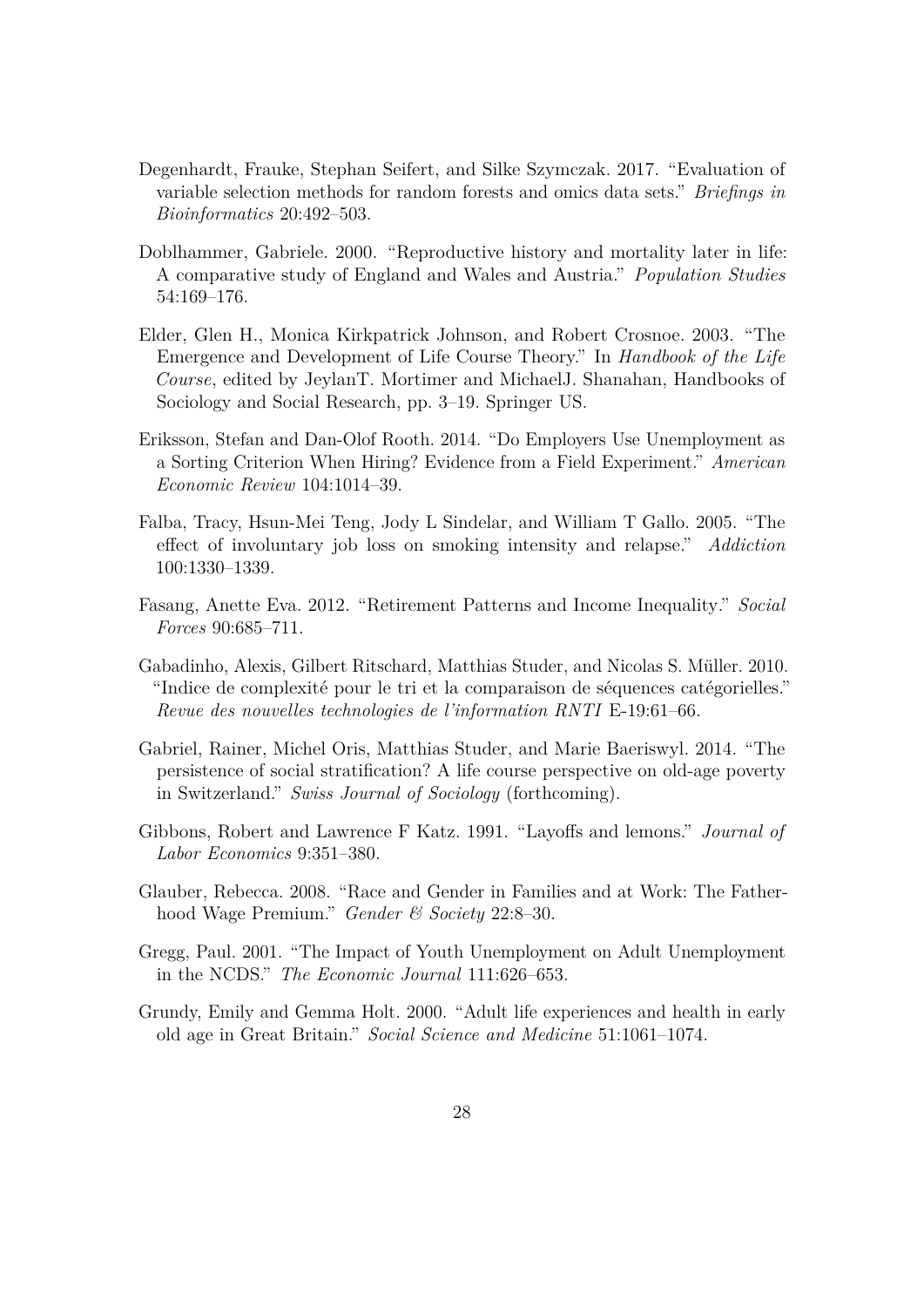- <span id="page-30-4"></span>Grundy, Emily and Oystein Kravdal. 2007. "Reproductive history and mortality in late middle age among Norwegian men and women." *American Journal of Epidemiology* 167:271–279.
- <span id="page-30-10"></span>Hastie, Trevor, Robert Tibshirani, and Martin Wainwright. 2015. *Statistical Learning with Sparsity: The Lasso and Generalizations*. Chapman & Hall/CRC.
- <span id="page-30-6"></span>Heckman, James and George Borjas. 1980. "Does Unemployment Cause Future Unemployment? Definitions, Questions and Answers from a Continuous Time Model of Heterogeneity and State Dependence." *Economica* 47:247–83.
- <span id="page-30-1"></span>Henretta, John C. 2007. "Early childbearing, marital status and women's health and mortality after age 50." *Journal of Health and Social Behavior* 48:254–266.
- <span id="page-30-5"></span>Henretta, John C. 2010. "Lifetime marital history and mortality after age 50." *Journal of Aging and Health* 22:1198–1212.
- <span id="page-30-7"></span>Hill, Martha. 1979. "The Wage Effects of Marital Status and Children." *Journal of Human Resources* 14:579–594.
- <span id="page-30-11"></span>Hofner, Benjamin, Luigi Boccuto, and Markus Göker. 2015. "Controlling false discoveries in high-dimensional situations: boosting with stability selection." *BMC Bioinformatics* 16.
- <span id="page-30-12"></span>Hofner, Benjamin and Torsten Hothorn. 2017. *stabs: Stability Selection with Error Control*. R package version 0.6-3.
- <span id="page-30-0"></span>Hoven, Hanno, Nico Dragano, David Blane, and Morten Wahrendorf. 2017. "Early Adversity and Late Life Employment History—A Sequence Analysis Based on SHARE." *Work, Aging and Retirement* 4:238–250.
- <span id="page-30-3"></span>Hurt, Lisa S, C Ronsmans, and S L Thomas. 2006. "The effect of number of births on women's mortality: Systematic review of the evidence for women who have completed their childbearing." *Population Studies* 60:55–71.
- <span id="page-30-8"></span>Jolliffe, Ian T. 2002. *Principal Component Analysis*. Springer Series in Statistics., second edition edition.
- <span id="page-30-2"></span>Kravadal, Oystein, Emily Grundy, T Lyngstad, and K Wiik. 2012. "Family life history and late mid-life mortality in Norway." *Population and Development Review* 38:237–257.
- <span id="page-30-9"></span>Kursa, Miron B. and Witold R. Rudnicki. 2010. "Feature Selection with the Boruta Package." *Journal of Statistical Software* 36.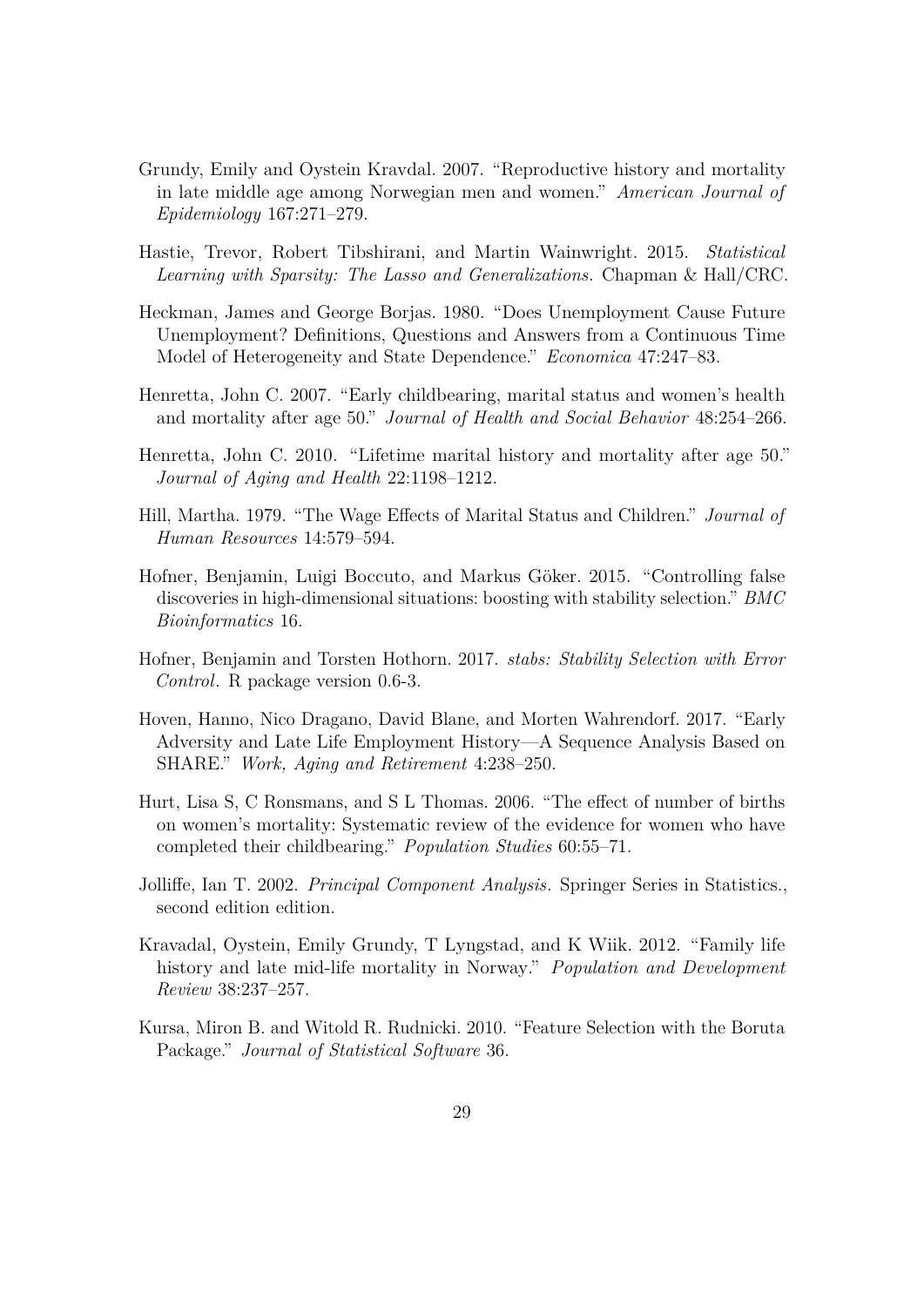- <span id="page-31-3"></span>Laitinen, Jaana, Ellen Ek, and Ulla Sovio. 2005. "Stress-related eating and drinking behavior and body mass index and predictors of this behavior." *Preventive Medicine* 34:29–39.
- <span id="page-31-9"></span>Lesnard, Laurent. 2010. "Setting Cost in Optimal Matching to Uncover Contemporaneous Socio-Temporal Patterns." *Sociological Methods and Research* 38:389–419.
- <span id="page-31-7"></span>Leung, Man Yee Mallory, Fane Groes, and Raul Santaeulalia-Llopis. 2016. "he Relationship between Age at First Birth and Mother's Lifetime Earnings: Evidence from Danish Data." *PloS one* 11.
- <span id="page-31-8"></span>Levy, René, Jacques-Antoine Gauthier, and Eric Widmer. 2006. "Entre contraintes institutionnelle et domestique : les parcours de vie masculins et féminins en Suisse." *Cahiers canadiens de sociologie* 31:461–489.
- <span id="page-31-5"></span>McKetta, Sarah, Seth J. Prins, Jonathan Platt, Lisa M. Bates, and Katherine Keyes. 2018. "Social sequencing to determine patterns in health and work-family trajectories for U.S. women, 1968–2013." *SSM - Population Health* 6:301–308.
- <span id="page-31-0"></span>McMunn, Anne, Rebecca E Lacey, Meena Kumari, Diana Worts, Peggy McDonough, and Amanda Sacker. 2015. "Work-family life courses and metabolic markers in mid-life: evidence from the British National Child Development Study." *Journal of Epidemiology and Community Health* 70:481–487.
- <span id="page-31-11"></span>Meinshausen, Nicolai and Peter B¨uhlmann. 2010. "Stability selection." *Journal of the Royal Statistical Society: Series B (Statistical Methodology)* 72:417–473.
- <span id="page-31-6"></span>Miller, Amalia. 2011. "The effects of motherhood timing on career path." *Journal of Population Economics* 24:1071–1100.
- <span id="page-31-4"></span>OFlaherty, Martin, Janeen Baxter, Michele Haynes, and G Turrell. 2016. "The ´ family life course and health: partnership, fertility histories, and later-life physical health trajectories in Australia." *Demography* 53:1–28.
- <span id="page-31-1"></span>O'Rand, Angela. 2002. "Cumulative Advantage Theory in Life Course Research." *Annual review of gerontology & geriatrics* 22:14–30.
- <span id="page-31-10"></span>Orestes Cerdeira, Jorge, Pedro Duarte Silva, Jorge Cadima, and Manuel Minhoto. 2018. *subselect: Selecting Variable Subsets*. R package version 0.14.
- <span id="page-31-2"></span>Paul, Karsten I and Klaus Moser. 2009. "Unemployment Impairs Mental Health: Meta-Analyses." *Journal of Vocational Behaviour* 74:264–282.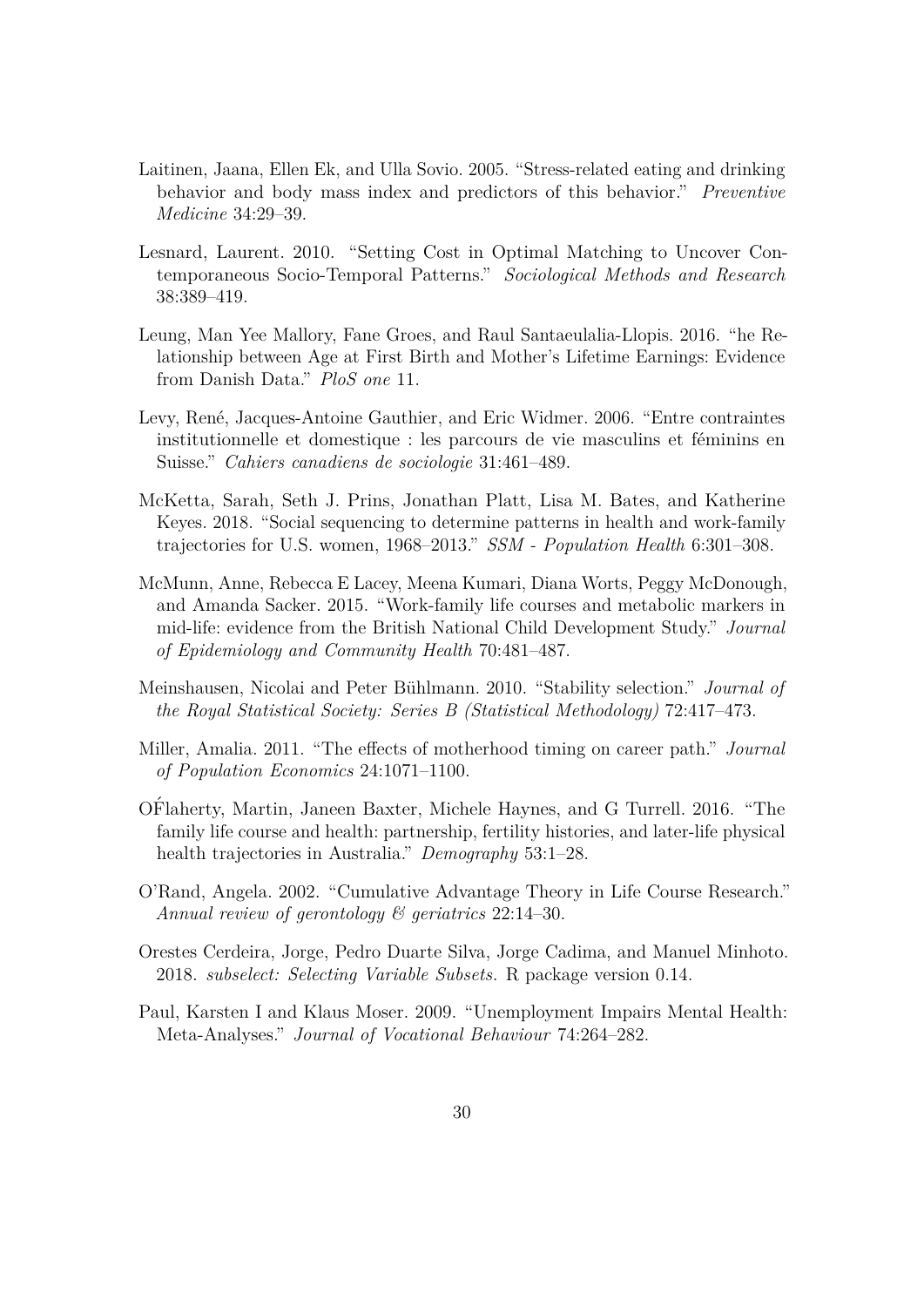- <span id="page-32-10"></span>Perry, Chris. 2013. "Machine learning and conflict prediction: a use case." *Stab. Int. J. Secur. Dev.* 2.
- <span id="page-32-6"></span>Pohlig, Matthias. 2019. "Unemployment sequences and the risk of poverty: from counting duration to contextualizing sequences." *Socio-Economic Review* .
- <span id="page-32-7"></span>Ribar, David. 2004. "What Do Social Scientists Know About the Benefits of Marriage? A Review of Quantitative Methodologies." *IZA Discussion Paper* 998.
- <span id="page-32-1"></span>Rossignon, Florence, Matthias Studer, Jacques-Antoine Gauthier, and Jean-Marie Le Goff. 2016. "Childhood family structure and home-leaving: A combination of survival and sequence analyses." In *LaCOSA II*.
- <span id="page-32-0"></span>Sabbath, Erika L., Ivan Mejía Guevara, M. Maria Glymour, and Lisa F. Berkman. 2015. "Use of Life Course Work–Family Profiles to Predict Mortality Risk Among US Women." *American Journal of Public Health* 105:e96–e102.
- <span id="page-32-11"></span>Shah, Rajen D. and Richard J. Samworth. 2012. "Variable selection with error control: another look at stability selection." *Journal of the Royal Statistical Society: Series B (Statistical Methodology)* 75:55–80.
- <span id="page-32-4"></span>Sironi, Maria. 2018. "Fertility histories and chronic conditions later in life in Europe." *European Journal of Ageing* (forthcoming).
- <span id="page-32-5"></span>Spivey, Christy. 2005. "Time Off at What Price? The Effects of Career Interruptions on Earnings." *ILR Review* 59:119–140.
- <span id="page-32-3"></span>Strully, Kate W. 2009. "Job loss and health in the U.S. labor market." *Demography* 46:221–246.
- <span id="page-32-8"></span>Studer, Matthias. 2013. "WeightedCluster Library Manual: A practical guide to creating typologies of trajectories in the social sciences with R." LIVES Working Papers 24, NCCR LIVES, Switzerland.
- <span id="page-32-2"></span>Studer, Matthias. 2018. "Divisive Property-Based and Fuzzy Clustering for Sequence Analysis." In *Sequence Analysis and Related Approaches: Innovative Methods and Applications*, edited by Gilbert Ritschard and Matthias Studer, volume 10 of *Life Course Research and Social Policies*, chapter 13. Springer.
- <span id="page-32-9"></span>Studer, Matthias, Nicolas S. Müller, Gilbert Ritschard, and Alexis Gabadinho. 2010. "Classer, discriminer et visualiser des s´equences d'´ev´enements." *Revue des nouvelles technologies de l'information RNTI* E-19:37–48.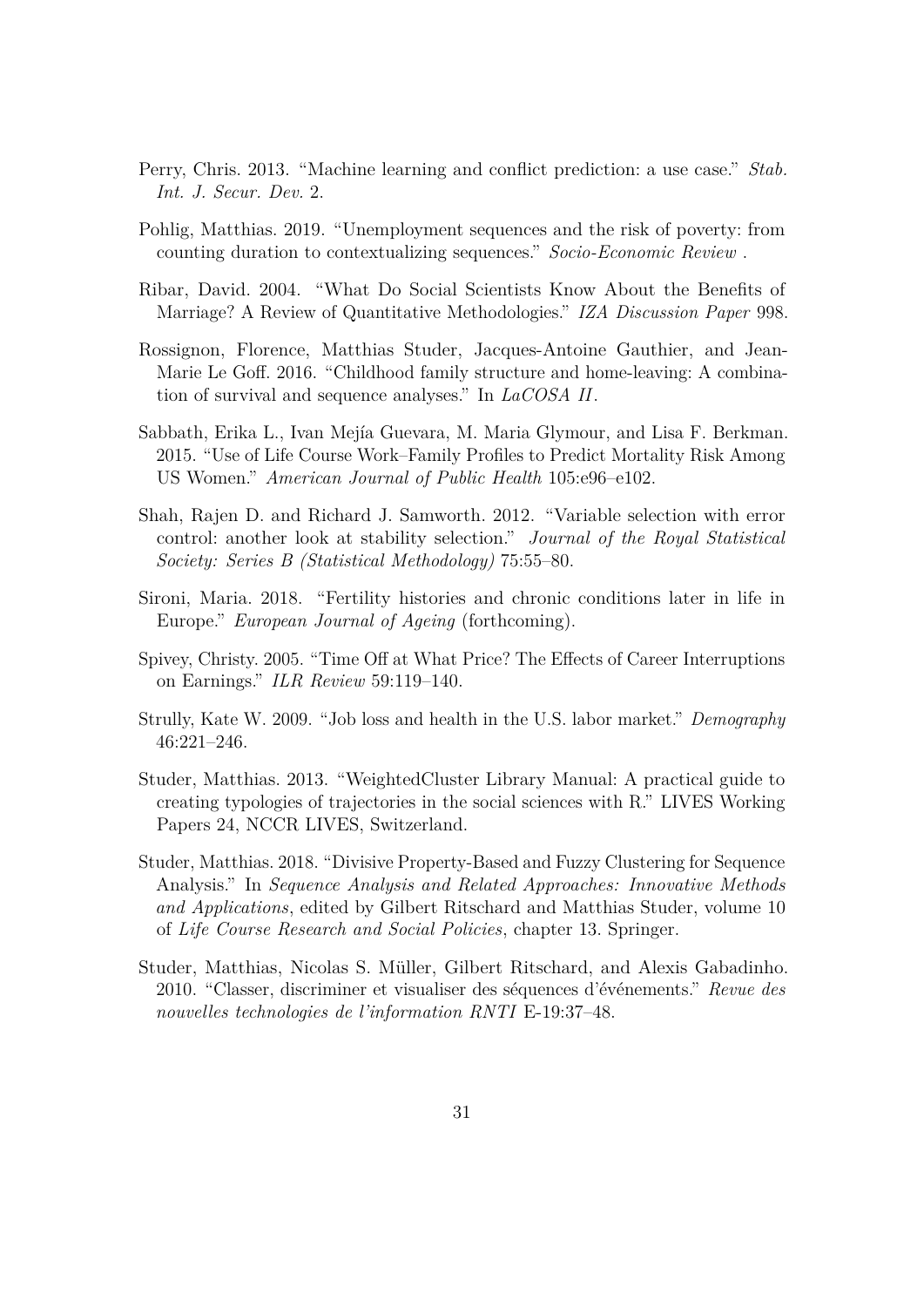- <span id="page-33-2"></span>Studer, Matthias and Gilbert Ritschard. 2016. "What Matters in Differences between Life Trajectories: A Comparative Review of Sequence Dissimilarity Measures." *Journal of the Royal Statistical Society, Series A* 179:481–511.
- <span id="page-33-7"></span>Tibshirani, Robert. 1996. "Regression Shrinkage and Selection via the Lasso." *Journal of the Royal Statistical Society: Series B (Statistical Methodology)* 58:267– 288.
- <span id="page-33-4"></span>Tillmann, Robin, Marieke Voorpostel, E Antal, Ursina Kuhn, Florence Lebert, Valérie-Anne Ryser, Oliver Lipps, and Wernli Boris. 2016. "The Swiss Household Panel Study: Observing social change since 1999." *Longitudinal and Life Course Studies* 7:64–78.
- <span id="page-33-0"></span>Vanhoutte, Bram, Morten Wahrendorf, and Jacques Yzet Nazroo. 2017. "Duration, timing and order: How housing histories relate to later life wellbeing." *Longitudinal and Life course Studies* 8.
- <span id="page-33-5"></span>Widmer, Eric D., René Levy, Alexandre Pollien, Raphaël Hammer, and Jacques-Antoine Gauthier. 2003. "Between Standardisation, Individualisation and Gendering: An Analysis of Personal Life Courses in Switzerland." *Swiss Journal of Sociology* 29:35–65.
- <span id="page-33-3"></span>Williams, Krist, Sharon Sassler, Arianne Frech, Fenaba Addo, and Elizabeth Cooksey. 2011. "Nonmarital childbearing, union history, and women's health at midlife." *American Sociological Review* 76:465–486.
- <span id="page-33-8"></span>Yuan, Ming and Yi Lin. 2006. "Model selection and estimation in regression with grouped variables." *Journal of the Royal Statistical Society: Series B (Statistical Methodology)* 68:49–67.
- <span id="page-33-6"></span>Zaki, Mohammed Javeed. 2001. "SPADE: An Efficient Algorithm for Mining Frequent Sequences." *Machine Learning* 42:31–60.
- <span id="page-33-1"></span>Zoutewelle-Terovan, Mioara, Victor van der Geest, Aart Liefbroer, and Catrien Bijleveld. 2012. "Criminality and Family Formation." *Crime & Delinquency* 60:1209–1234.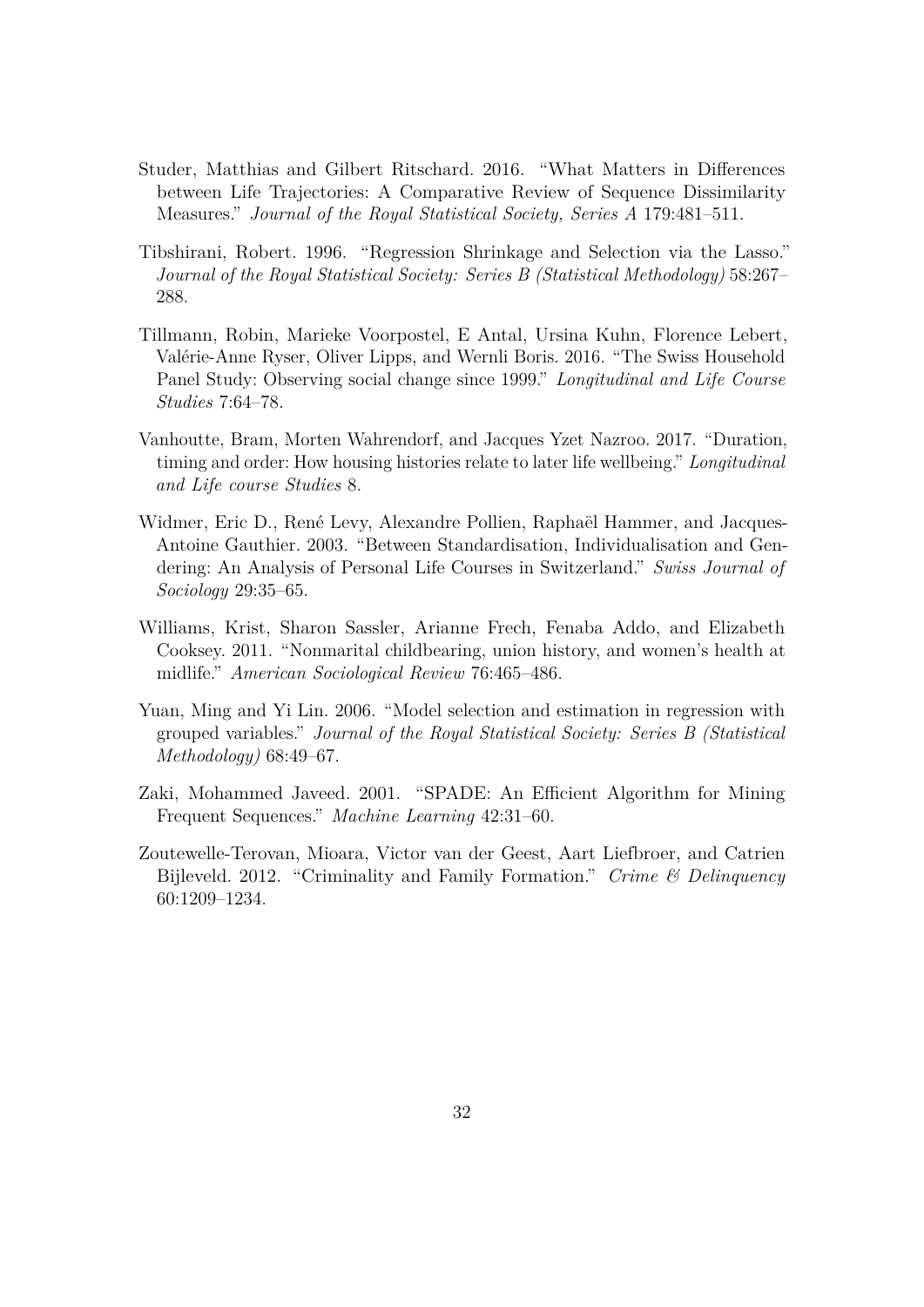## <span id="page-34-0"></span>**A Boruta results for men**

<span id="page-34-1"></span>

| Family Trajectories.                                            |      |        |       |        |  |  |
|-----------------------------------------------------------------|------|--------|-------|--------|--|--|
| Feature                                                         |      | Income |       | Health |  |  |
|                                                                 | Imp. | Prop.  | Imp.  | Prop.  |  |  |
| Sequencing                                                      |      |        |       |        |  |  |
| Oth $\rightarrow$ Part/Kid                                      |      |        | 3.82  | 0.70   |  |  |
| Part/Kid                                                        | 2.83 | 0.65   | 4.62  | 0.86   |  |  |
| Part                                                            |      |        | 3.99  | 0.75   |  |  |
| $Part \rightarrow Part$                                         | 3.48 | 0.80   |       |        |  |  |
| $Part \rightarrow Sin$                                          | 3.09 | 0.73   | 5.19  | 0.91   |  |  |
| $Part \rightarrow Sin \rightarrow Part$                         |      |        | 3.72  | 0.67   |  |  |
| $\mathrm{Sin}\rightarrow\mathrm{Oth}$                           |      |        | 3.79  | 0.70   |  |  |
| $Sin \rightarrow Oth \rightarrow Part/Kid$                      |      |        | 4.02  | 0.75   |  |  |
| $Sin \rightarrow Part/Kid$                                      |      |        | 4.03  | 0.75   |  |  |
| $\mathrm{Sin}\rightarrow \mathrm{Part}$                         |      |        | 4.20  | 0.81   |  |  |
| $\text{Sin} \rightarrow \text{Part} \rightarrow \text{Part}$    | 3.87 | 0.88   |       |        |  |  |
| $\mathrm{Sin}\rightarrow \mathrm{Part}\rightarrow \mathrm{Sin}$ | 3.58 | 0.81   | 5.69  | 0.94   |  |  |
| $\mathrm{Sin}\rightarrow \mathrm{Sin}$                          |      |        | 4.63  | 0.87   |  |  |
| Timing                                                          |      |        |       |        |  |  |
| $20-24$ Oth                                                     |      |        | 4.26  | 0.78   |  |  |
| 20-24 Part                                                      | 3.64 | 0.83   |       |        |  |  |
| 20-24 Sin                                                       | 2.98 | 0.67   | 5.11  | 0.89   |  |  |
| 25-29 Oth                                                       |      |        | 5.43  | 0.92   |  |  |
| 25-29 Part/Kid                                                  | 5.30 | 0.98   | 7.61  | 1.00   |  |  |
| 25-29 Part                                                      | 3.10 | 0.72   | 4.82  | 0.85   |  |  |
| 25-29 Sin                                                       |      |        | 5.05  | 0.90   |  |  |
| 30-34 Oth                                                       |      |        | 5.82  | 0.95   |  |  |
| 30-34 Part/Kid                                                  | 3.11 | 0.67   | 7.25  | 1.00.  |  |  |
| 30-34 Part                                                      | 3.66 | 0.85   | 6.35  | 0.98   |  |  |
| 30-34 Sin                                                       |      |        | 4.20  | 0.77   |  |  |
| Duration                                                        |      |        |       |        |  |  |
| Overall Oth                                                     |      |        | 7.41  | 0.98   |  |  |
| Overall Part/Kid                                                | 5.54 | 0.98   | 10.30 | 1.00   |  |  |
| Overall Part                                                    | 5.21 | 0.98   | 8.94  | 1.00   |  |  |
| Overall Sin                                                     | 3.82 | 0.86   | 8.81  | 1.00   |  |  |
| Complexity                                                      |      |        |       |        |  |  |
| Complexity Index                                                | 4.02 | 0.90   | 9.63  | 1.00   |  |  |

Table 8: Features selected by Boruta for income and self-rated health for men.

Work Trajectories.

| Feature                                           |      | Income |      | Health |
|---------------------------------------------------|------|--------|------|--------|
|                                                   | Imp. | Prop.  | Imp. | Prop.  |
| Sequencing<br>$Edu \rightarrow FT \rightarrow PT$ | 3.71 | 0.83   |      |        |
| $FT \rightarrow NW$                               |      |        | 5.85 | 0.95   |
| <b>NW</b>                                         |      |        | 5.45 | 0.92   |
| $NW \rightarrow FT$                               |      |        | 3.44 | 0.59   |
| Timing                                            |      |        |      |        |
| 20-24 Edu                                         | 4.76 | 0.95   |      |        |
| 25-29 Edu                                         | 3.96 | 0.86   |      |        |
| 30-34 FT                                          | 4.04 | 0.88   |      |        |
| 30-34 NW                                          |      |        | 7.12 | 0.99   |
| Duration                                          |      |        |      |        |
| Overall Edu                                       | 5.24 | 0.97   |      |        |
| Overall FT                                        | 3.24 | 0.72   |      |        |
| Overall NW                                        |      |        | 6.21 | 0.97   |
| Overall PT                                        | 3.69 | 0.85   |      |        |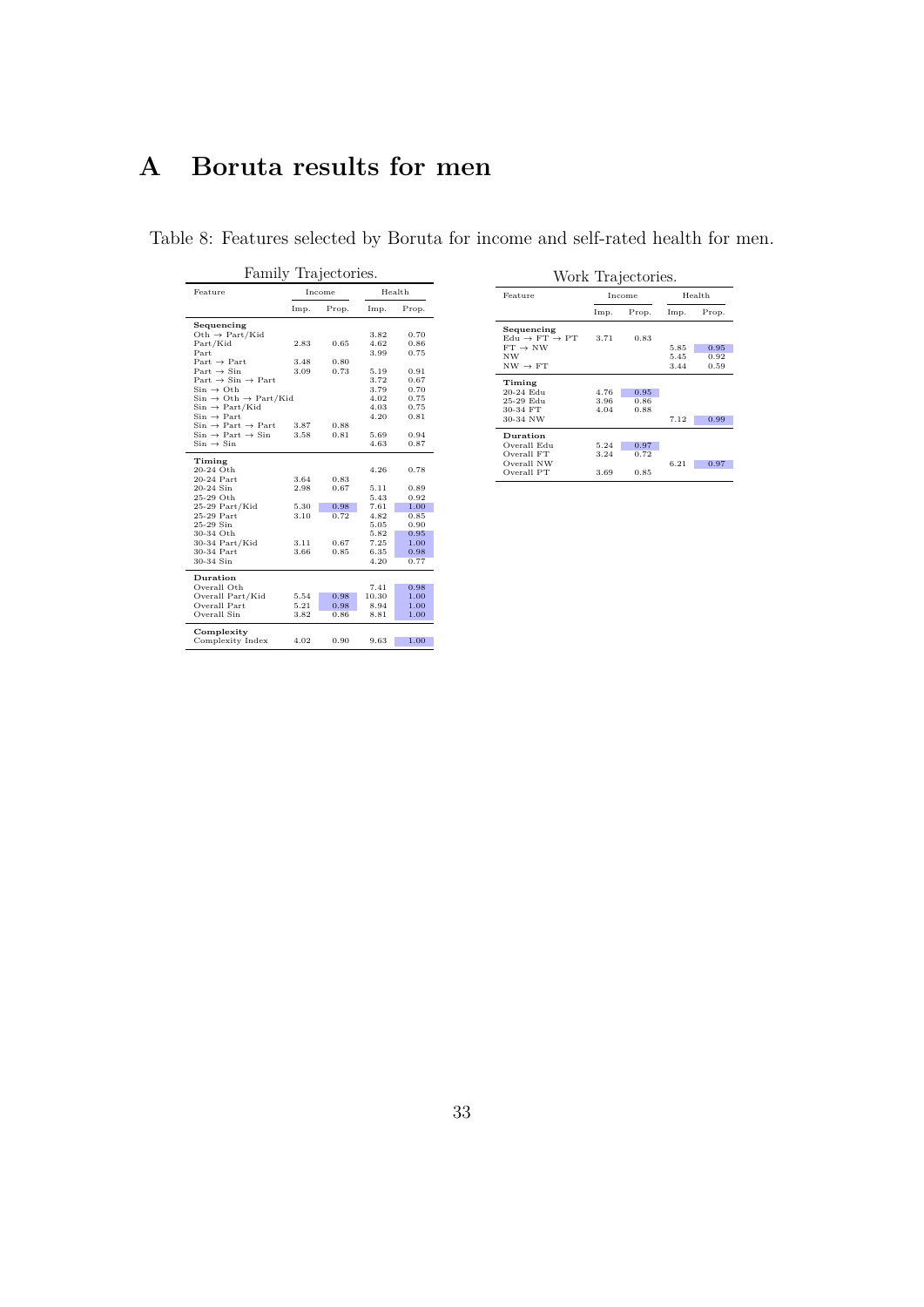## <span id="page-35-0"></span>**B Comparison Boruta and Feature Selection results for men**

Table 9: Features selected by Boruta for income and self-rated health for men.

| Income                                                                                                                                                                                                                                                                              |                              |  |
|-------------------------------------------------------------------------------------------------------------------------------------------------------------------------------------------------------------------------------------------------------------------------------------|------------------------------|--|
| Feature                                                                                                                                                                                                                                                                             |                              |  |
| Sequencing<br>Work Trajectories<br>$Edu \rightarrow FT \rightarrow PT$<br><b>Family Trajectories</b><br>Part/Kid<br>$Part \rightarrow Part$<br>$Part \rightarrow Sin$<br>$Sin \rightarrow Part \rightarrow Part$<br>$\mathrm{Sin}\rightarrow \mathrm{Part}\rightarrow \mathrm{Sin}$ | S<br>$\overline{\mathbf{s}}$ |  |
| Timing<br>Work Trajectories<br>20-24 Edu<br>25-29 Edu<br>30-34 FT<br>Family Trajectories<br>20-24 Part<br>20-24 Sin<br>25-29 Part/Kid<br>25-29 Part<br>30-34 Part/Kid<br>30-34 Part                                                                                                 | A<br>A                       |  |
| Duration<br>Work Trajectories<br>Overall Edu<br>Overall FT<br>Overall PT                                                                                                                                                                                                            | ×                            |  |
| Family Trajectories<br>Overall Part/Kid<br>Overall Part<br>Overall Sin                                                                                                                                                                                                              | A<br>Ś                       |  |
| Complexity<br>Work Trajectories<br>Complexity Index                                                                                                                                                                                                                                 |                              |  |
|                                                                                                                                                                                                                                                                                     |                              |  |

| Health                                                                                                                                                                                                                                                                                                                                                                                                   |                       |  |  |  |  |
|----------------------------------------------------------------------------------------------------------------------------------------------------------------------------------------------------------------------------------------------------------------------------------------------------------------------------------------------------------------------------------------------------------|-----------------------|--|--|--|--|
| Feature                                                                                                                                                                                                                                                                                                                                                                                                  |                       |  |  |  |  |
| Sequencing<br>Work Trajectories<br>$FT \rightarrow NW$<br>ΝW<br>$NW \rightarrow FT$<br>Family Trajectories<br>$Oth \rightarrow Part/Kid$<br>Part/Kid                                                                                                                                                                                                                                                     | $\frac{\rm S}{\rm S}$ |  |  |  |  |
| Part<br>Part $\rightarrow$ Sin<br>Part $\rightarrow$ Sin $\rightarrow$ Part<br>$\mathrm{Sin}\,\rightarrow\,\mathrm{Oth}$<br>$\mathrm{Sin}\rightarrow\mathrm{Oth}\rightarrow\mathrm{Part}/\mathrm{Kid}$<br>$Sin \rightarrow Part/Kid$<br>$\mathrm{Sin}\,\rightarrow\,\mathrm{Part}$<br>$\mathrm{Sin}\,\rightarrow\,\mathrm{Part}\,\rightarrow\,\mathrm{Sin}$<br>$\mathrm{Sin}\,\rightarrow\,\mathrm{Sin}$ | А                     |  |  |  |  |
| Timing<br>Work Trajectories<br>30-34 NW<br>Family Trajectories<br>20-24 Oth<br>20-24 Sin                                                                                                                                                                                                                                                                                                                 | 冰                     |  |  |  |  |
| 25-29 Oth<br>25-29 Part/Kid<br>25-29 Part<br>25-29 Sin                                                                                                                                                                                                                                                                                                                                                   | $\frac{S}{S}$         |  |  |  |  |
| 30-34 Oth<br>30-34 Part/Kid                                                                                                                                                                                                                                                                                                                                                                              | A                     |  |  |  |  |
| 30-34 Part<br>30-34 Sin                                                                                                                                                                                                                                                                                                                                                                                  | Ś                     |  |  |  |  |
| Duration<br>Work Trajectories<br>Overall NW<br>Family Trajectories<br>Overall Oth                                                                                                                                                                                                                                                                                                                        | A                     |  |  |  |  |
| Overall Part/Kid<br>Overall Part<br>Overall Sin                                                                                                                                                                                                                                                                                                                                                          | Ś                     |  |  |  |  |
| Complexity<br>Family Trajectories<br>Complexity Index                                                                                                                                                                                                                                                                                                                                                    |                       |  |  |  |  |

Note: For the abbreviation of the state, please refer to Table 1.<br>\* = features selected by both methods; A = direct linear relationship is accounted for when controlling; S = direct linear<br>relationship remains significant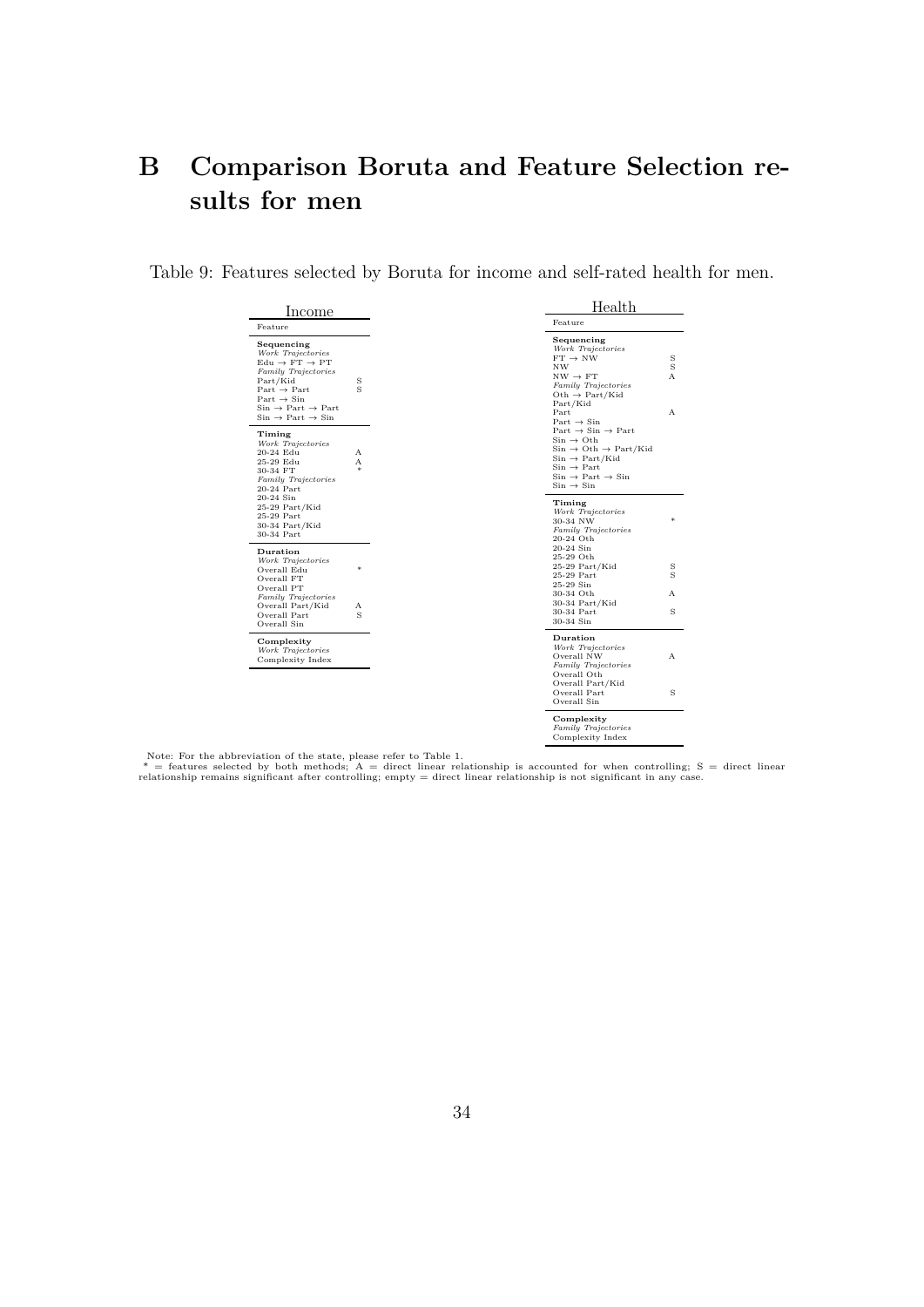# **C Regression results for men**

|                                      | Base      | Seq. An.  | Stab. Sel. | Complete   |
|--------------------------------------|-----------|-----------|------------|------------|
| Intercept                            | $2.85***$ | $2.91***$ | $3.21***$  | $3.14***$  |
|                                      | (0.66)    | (0.70)    | (0.68)     | (0.71)     |
| Age                                  | $-0.03*$  | $-0.03*$  | $-0.03$ ** | $-0.03*$   |
|                                      | (0.01)    | (0.01)    | (0.01)     | (0.01)     |
| Tertiary educ.                       | $0.47**$  | $0.50**$  | $0.47***$  | $0.48**$   |
|                                      | (0.18)    | (0.18)    | (0.18)     | (0.18)     |
| Born in CH                           | $0.49**$  | $0.47***$ | $0.46**$   | $0.44*$    |
|                                      | (0.17)    | (0.18)    | (0.18)     | (0.18)     |
| 30-34 NW                             |           |           | $-0.71***$ | $-0.79***$ |
|                                      |           |           | (0.18)     | (0.28)     |
| Professional Cluster (ref=Full-time) |           |           |            |            |
| Late FT-NW                           |           | $-1.93**$ |            | $-0.38$    |
|                                      |           | (0.74)    |            | (0.98)     |
| $FT-NW$                              |           | $-2.19$   |            | 1.72       |
|                                      |           | (1.48)    |            | (2.01)     |
| PT                                   |           | $-0.18$   |            | $-0.15$    |
|                                      |           | (0.40)    |            | (0.40)     |
| Late FT-PT                           |           | $-0.26$   |            | $-0.27$    |
|                                      |           | (0.56)    |            | (0.56)     |
| Edu-FT                               |           | $-0.03$   |            | $-0.05$    |
|                                      |           | (0.26)    |            | (0.26)     |
| NA                                   |           | $-0.30$   |            | $-0.34$    |
|                                      |           | (0.79)    |            | (0.79)     |
| Cohabitation Cluster (ref=Single)    |           |           |            |            |
| Early parenthood                     |           | $-0.20$   |            | $-0.20$    |
|                                      |           | (0.26)    |            | (0.27)     |
| With partner                         |           | 0.40      |            | 0.41       |
|                                      |           | (0.33)    |            | (0.34)     |
| Other paths                          |           | $-0.42$   |            | $-0.47$    |
|                                      |           | (0.35)    |            | (0.35)     |
| Late parenthood                      |           | 0.06      |            | 0.06       |
|                                      |           | (0.24)    |            | (0.24)     |
| AIC                                  | 910.76    | 916.34    | 897.23     | 909.75     |
| BIC                                  | 931.06    | 987.42    | 922.61     | 985.90     |
| Log Likelihood                       | $-451.38$ | $-444.17$ | $-443.62$  | $-439.88$  |
| $\Delta\chi^2$ (vs Base)             |           | 14.41     | $15.53***$ | 23.00*     |
| $\Delta\chi^2$ (vs Complete)         | $23.00*$  | $8.59***$ | 7.48       |            |

Table 10: Logistic regressions on health for men.

∗∗∗*p <* 0*.*001, ∗∗*p <* 0*.*01, <sup>∗</sup>*p <* 0*.*05